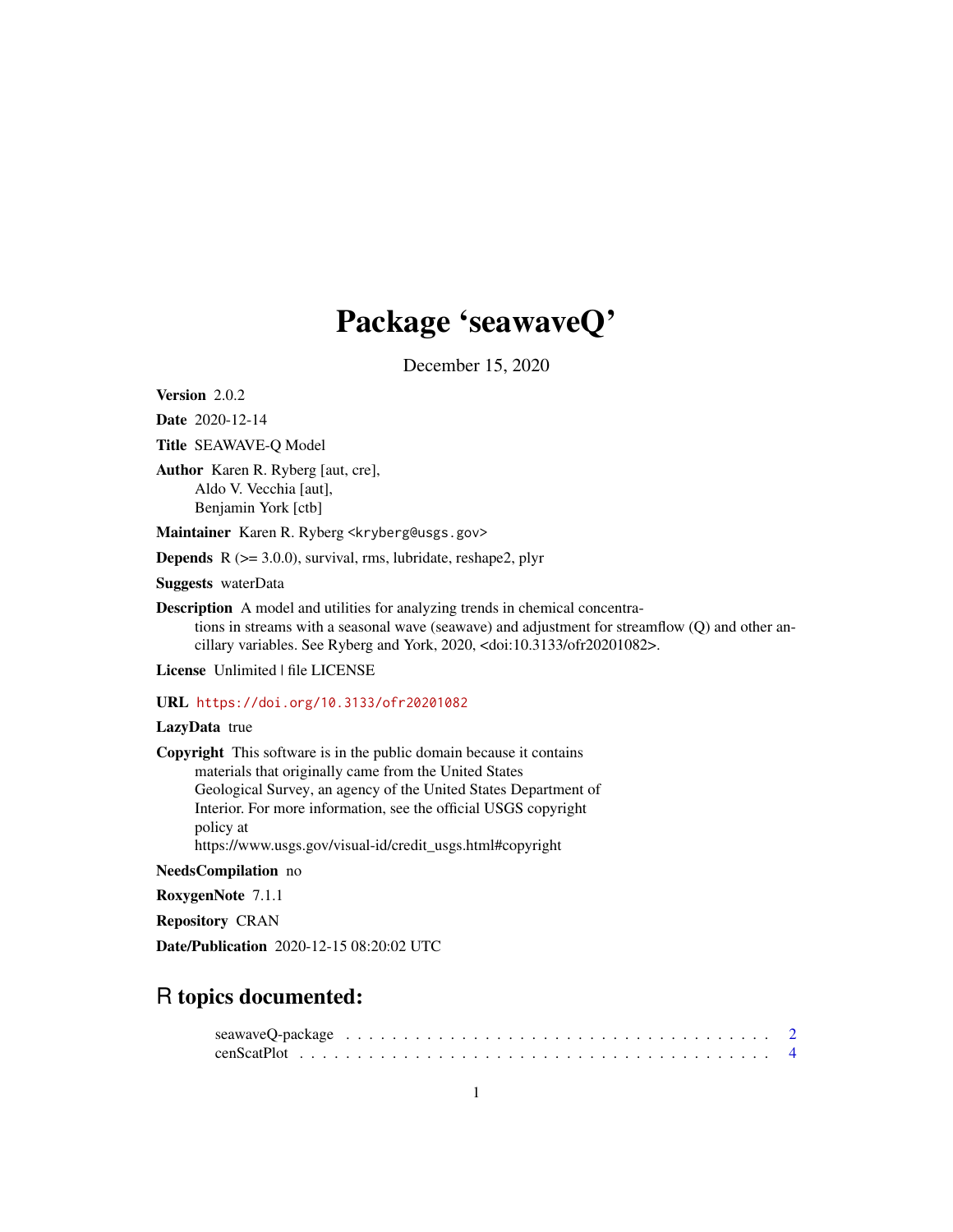<span id="page-1-0"></span>

| $-11$ |    |
|-------|----|
|       |    |
|       |    |
|       |    |
|       |    |
|       |    |
|       |    |
|       |    |
|       |    |
|       |    |
|       |    |
|       |    |
|       |    |
|       |    |
|       |    |
|       |    |
|       |    |
|       |    |
|       |    |
|       |    |
|       |    |
|       |    |
|       |    |
|       |    |
|       |    |
| Index | 47 |

seawaveQ-package *A model and utilities for analyzing trends in chemical concentrations in streams with a seasonal wave (seawave) and adjustment for streamflow (Q) and other ancillary variables (Q) and other ancillary variables*

# Description

An R package for the U.S. Geological Survey seawaveQ model, a parametric regression model specifically designed for analyzing seasonal- and flow-related variability and trends in pesticide concentrations. See Vecchia and others (2008) for the original description of the model and see Sullivan and others (2009), Vecchia and others (2009), Ryberg and others (2010), Ryberg and others (2014), Ryberg and Gilliom (2015), and Oelsner and others (2017) and for applications of the model.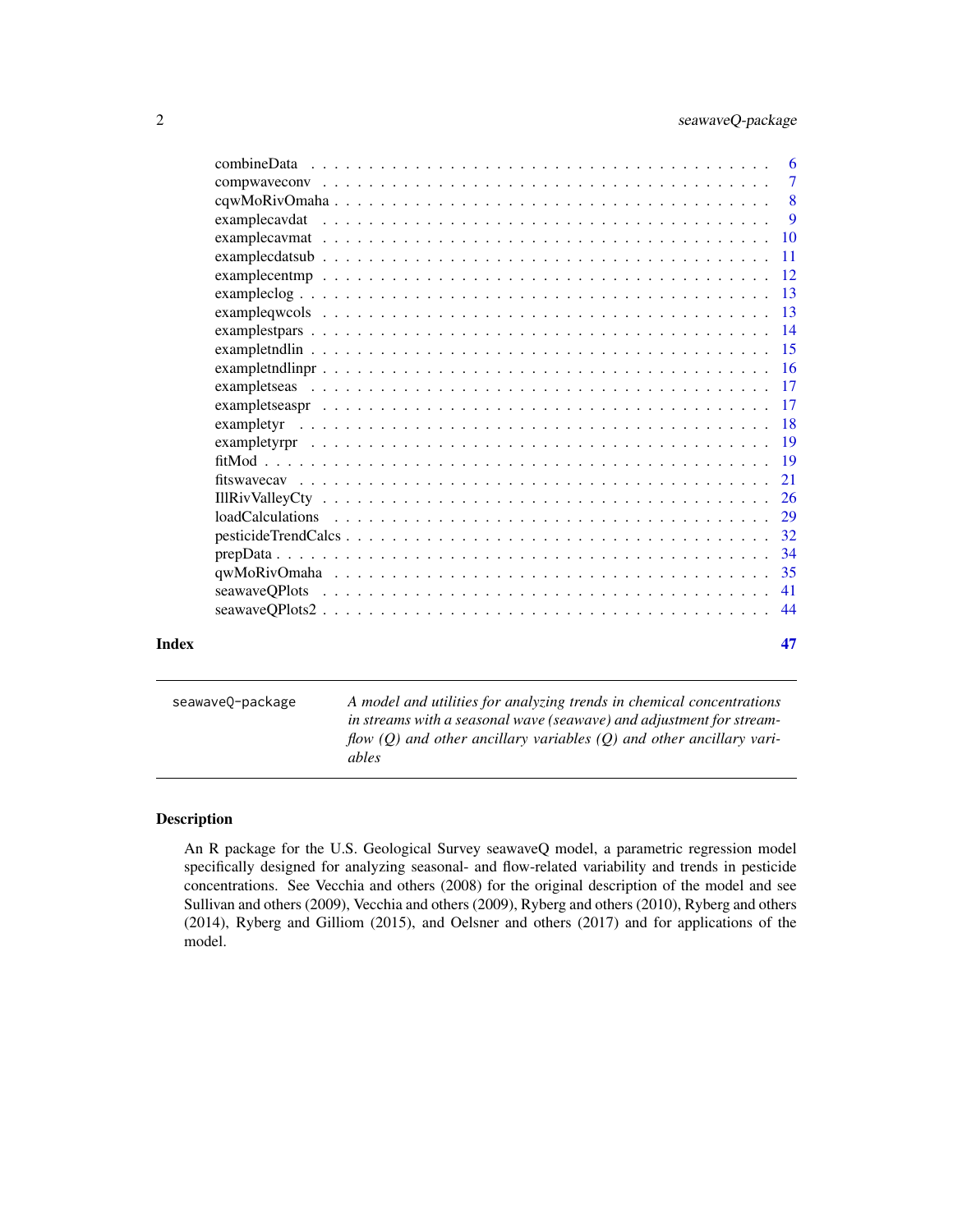#### Details

| Package: | seawayeO                 |
|----------|--------------------------|
| Type:    | Package                  |
| Version: | 2.0.2                    |
| Date:    | $2020 - 12 - 14$         |
| License: | Unlimited   file LICENSE |

# Author(s)

Karen R. Ryberg <kryberg@usgs.gov> and Aldo V. Vecchia <avecchia@usgs.gov>

#### References

Oelsner, G.P., Sprague, L.A., Murphy, J.C., Zuellig, R.E., Johnson, H.M., Ryberg, K.R., Falcone, J.A., Stets, E.G., Vecchia, A.V., Riskin, M.L., De Cicco, L.A., Mills, T.J., and Farmer, W.H., 2017, Water-quality trends in the nation's rivers and streams, 1972–2012—Data preparation, statistical methods, and trend results: U. S. Geological Survey Scientific Investigations Report 2017–5006, 136 p., <https://doi.org/10.3133/sir20175006>.

Ryberg, K.R. and Gilliom, R.J., 2015, Trends in pesticide concentrations and use for major rivers of the United States: Science of The Total Environment, v. 538, p. 431–444, [https://doi.org/](https://doi.org/10.1016/j.scitotenv.2015.06.095) [10.1016/j.scitotenv.2015.06.095](https://doi.org/10.1016/j.scitotenv.2015.06.095).

Ryberg, K.R. and Vecchia, A.V., 2013, seawaveQ—An R package providing a model and utilities for analyzing trends in chemical concentrations in streams with a seasonal wave (seawave) and adjustment for streamflow (Q) and other ancillary variables: U.S. Geological Survey Open-File Report 2013–1255, 13 p., with 3 appendixes, <https://dx.doi.org/10.3133/ofr20131255>.

Ryberg, K.R. and York, B.C., 2020, seawaveQ—An R package providing a model and utilities for analyzing trends in chemical concentrations in streams with a seasonal wave (seawave) and adjustment for streamflow (Q) and other ancillary variables, Version 2.0.0: U.S. Geological Survey Open-File Report 2020–1082, 25 p., with 4 appendixes.

Ryberg, K.R., Vecchia, A.V., Gilliom, R.J., and Martin, J.D., 2014, Pesticide trends in major rivers of the United States, 1992–2010: U.S. Geological Survey Scientific Investigations Report 2014– 5135, 74 p., <https://pubs.er.usgs.gov/publication/sir20145135>.

Ryberg, K.R., Vecchia, A.V., Martin, J.D., Gilliom, R.J., 2010, Trends in pesticide concentrations in urban streams in the United States, 1992–2008: U.S. Geological Survey Scientific Investigations Report 2010–5139, 101 p., <https://pubs.usgs.gov/sir/2010/5139/>.

Sullivan, D.J., Vecchia, A.V., Lorenz, D.L., Gilliom, R.J., Martin, J.D., 2009, Trends in pesticide concentrations in corn-belt streams, 1996–2006: U.S. Geological Survey Scientific Investigations Report 2009–5132, 75 p., <https://pubs.usgs.gov/sir/2009/5132/>.

Vecchia, A.V., Gilliom, R.J., Sullivan, D.J., Lorenz, D.L., and Martin, J.D., 2009, Trends in concentrations and use of agricultural herbicides for Corn Belt rivers, 1996–2006: Environmental Science and Technology, v. 43, no. 24, p. 9096–9102.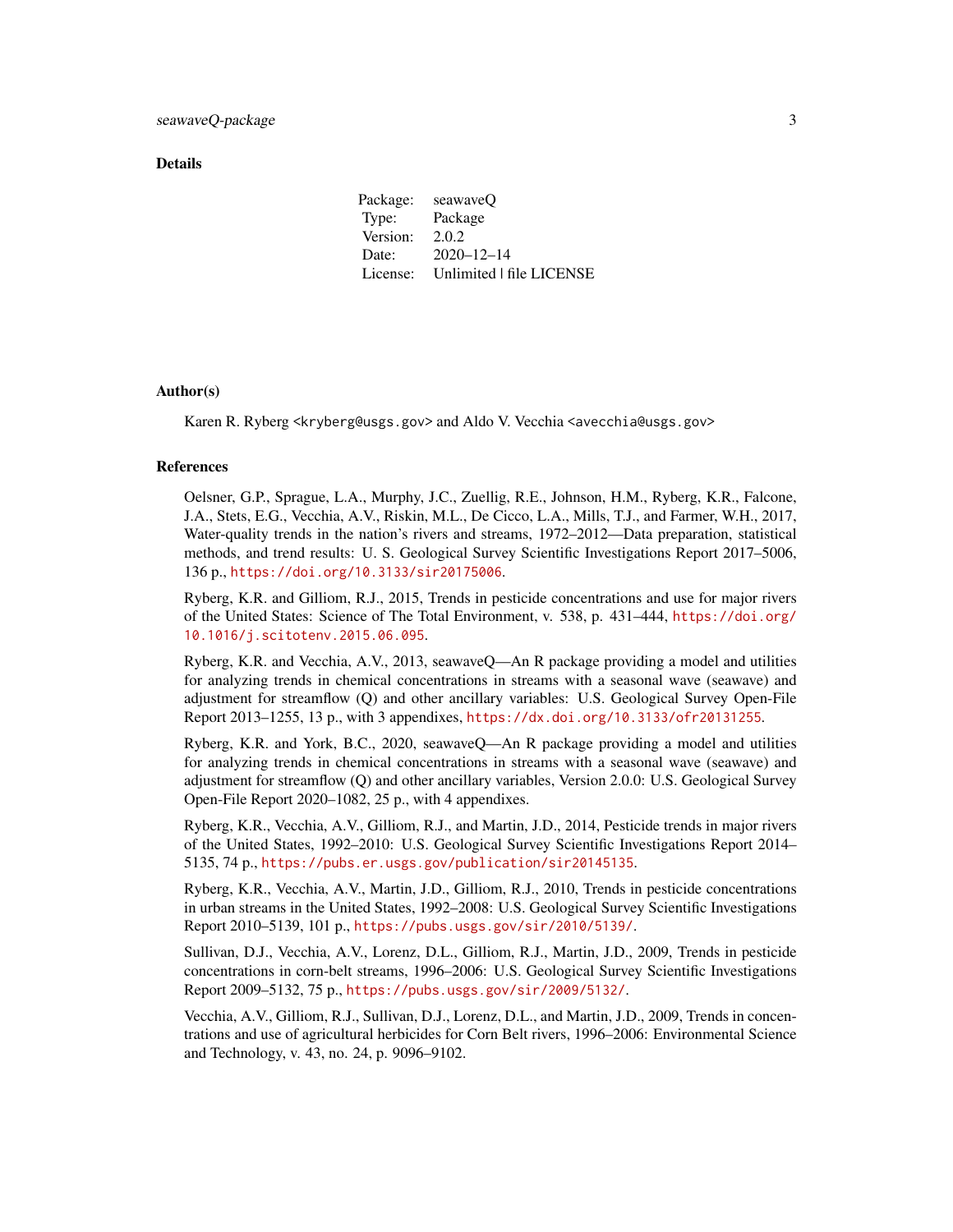Vecchia, A.V., Martin, J.D., and Gilliom, R.J., 2008, Modeling variability and trends in pesticide concentrations in streams: Journal of the American Water Resources Association, v. 44, no. 5, p. 1308–1324, <https://dx.doi.org/10.1111/j.1752-1688.2008.00225.x>.

cenScatPlot *Scatter plot of water-quality data*

# Description

Function to generate a scatter plot that indicates censored and estimated water-quality concentrations.

# Usage

```
cenScatPlot(
  data,
  datescol = "dates",
  pname,
  qwcols = c("R", "P"),
  site = ",
  xlabel = \frac{1}{n},
  ylabel = "Concentration",
  legpos = "topright",
  legcex = 1,
  ...
)
```
# Arguments

| data     | is the dataset with columns that begin with P followed by alphanumeric char-<br>acters indicating concentration data and columns that begin with R followed by<br>alphanumeric characters that match those of the concentration data indicating<br>qualification codes. See example datasets for more information about the data<br>format, see IllRivValleyCty and qwMoRivOmaha. |
|----------|-----------------------------------------------------------------------------------------------------------------------------------------------------------------------------------------------------------------------------------------------------------------------------------------------------------------------------------------------------------------------------------|
| datescol | is the column label for the dates column.                                                                                                                                                                                                                                                                                                                                         |
| pname    | is the column heading (parameter name) for the particular water-quality con-<br>stituent to be plotted (omit the starting character, for example for sulfate data<br>indicated by P00945, enter "00945").                                                                                                                                                                         |
| qwcols   | is a character vector with the beginning of the column headers for remarks code<br>(default is R), and beginning of column headers for concentration data (default)<br>is P for parameter).                                                                                                                                                                                       |
| site     | is a label for the plot title indicating the site where the water-quality samples<br>were collected.                                                                                                                                                                                                                                                                              |
| xlabel   | is the label for the x-axis, defaults to no label.                                                                                                                                                                                                                                                                                                                                |
| vlabel   | is the label for the y-axis.                                                                                                                                                                                                                                                                                                                                                      |

<span id="page-3-0"></span>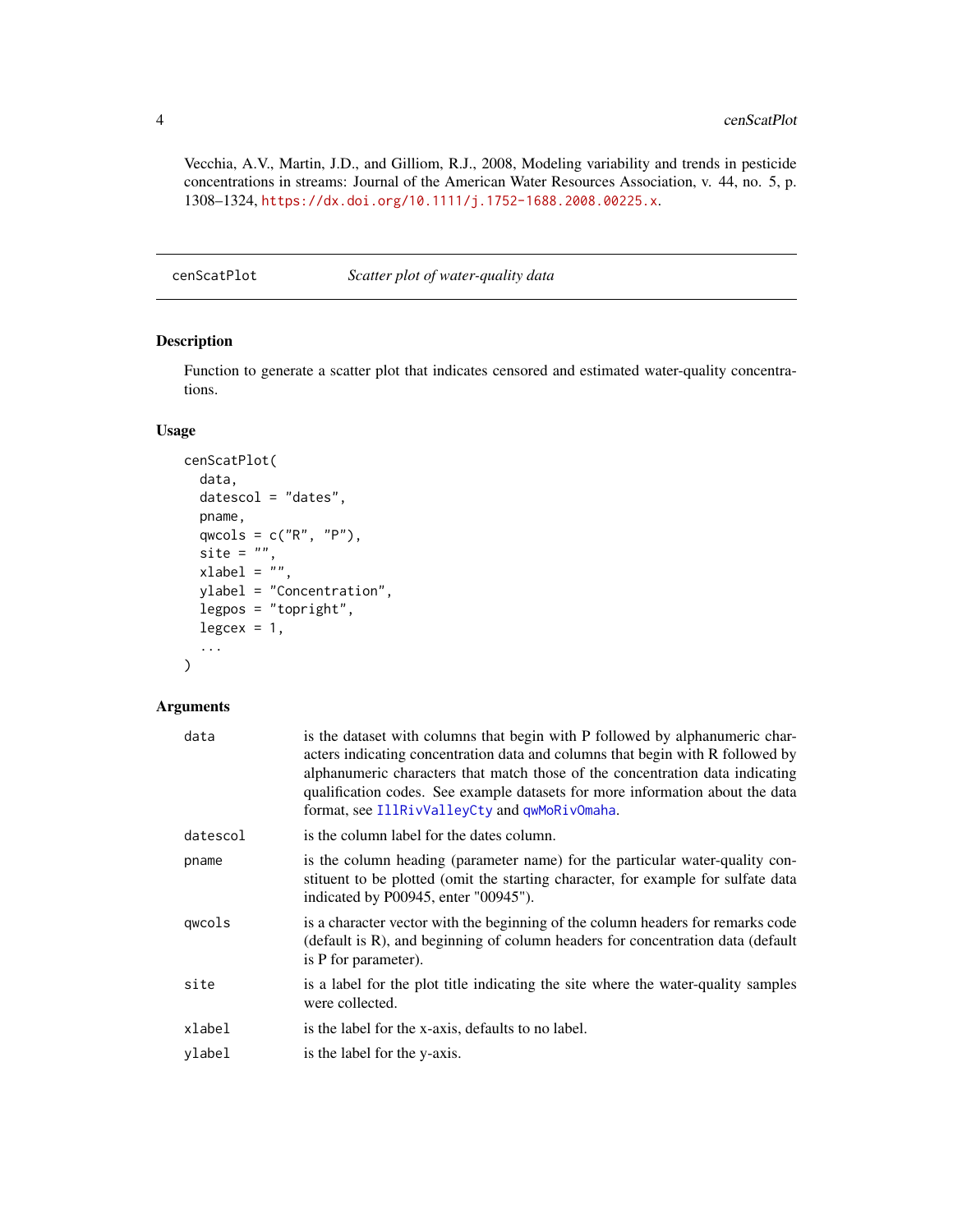#### <span id="page-4-0"></span>cenScatPlot 5

| legpos                  | is the position of the legend, see legend.                                                                                     |
|-------------------------|--------------------------------------------------------------------------------------------------------------------------------|
| legcex                  | is a numerical value giving the amount by which the legend text and symbols<br>should be magnified relative to the default, 1. |
| $\cdot$ $\cdot$ $\cdot$ | arguments to be passed to plot method.                                                                                         |

# Details

This function uses the qualification, or remark, column associated with water-quality concentration values to indicate which samples are unqualified, which are estimated, and which are censored. A blank remark field or an "\_" indicates that the concentration value is not qualified; an "E" indicates the value has been estimated; and a less than symbol, "<", indicates the value has been censored as less than a minimum reporting level. See Oblinger Childress and others (1999) for information on the minimum reporting level and the definition of "E" for U.S. Geological Survey data. Other users may have a different definition of the minimum reporting level, but censored values need to be qualified with a "<". Using the "E" code is optional.

#### Value

A scatter plot

#### Author(s)

Karen R. Ryberg

#### References

Oblinger Childress, C.J., Foreman, W.T., Connor, B.F., and Maloney, T.J., 1999, New reporting procedures based on long-term method detection levels and some considerations for interpretations of water-quality data provided by the U.S. Geological Survey: U.S. Geological Survey Open-File Report 99–193, 19 p., [https://water.usgs.gov/owq/OFR\\_99-193/index.html](https://water.usgs.gov/owq/OFR_99-193/index.html).

#### Examples

```
data(swData)
# scatter plot of Simazine concentrations
cenScatPlot(IllRivValleyCty, pname = "04035")
# scatter plot with many additional plotting arguments
par(las = 1, tcl = 0.5)cenScatPlot(IllRivValleyCty, pname = "04035",
            site = "05586100 Illinois River at Valley City, IL",
            ylabel = "Simazine concentration, in micrograms per liter",
            legcex = 0.7, ylim = c(0, 0.4), yaxs = "i", cex.lab = 0.9,
            cex.axis = 0.9, xlim = c(as.Date("1996-01-01", "%Y-%m-%d"),
            as.Date("2012-01-01", "%Y-%m-%d")), xaxs = "i", xaxt = "n")
axdates <- c("1996-01-01", "2000-01-01", "2004-01-01", "2008-01-01",
           "2012-01-01")
axis(1, as.Date(axdates, "%Y-%m-%d"),
     labels = c("1996", "2000", "2004", "2008", "2012"), cex.axis = 0.9)
```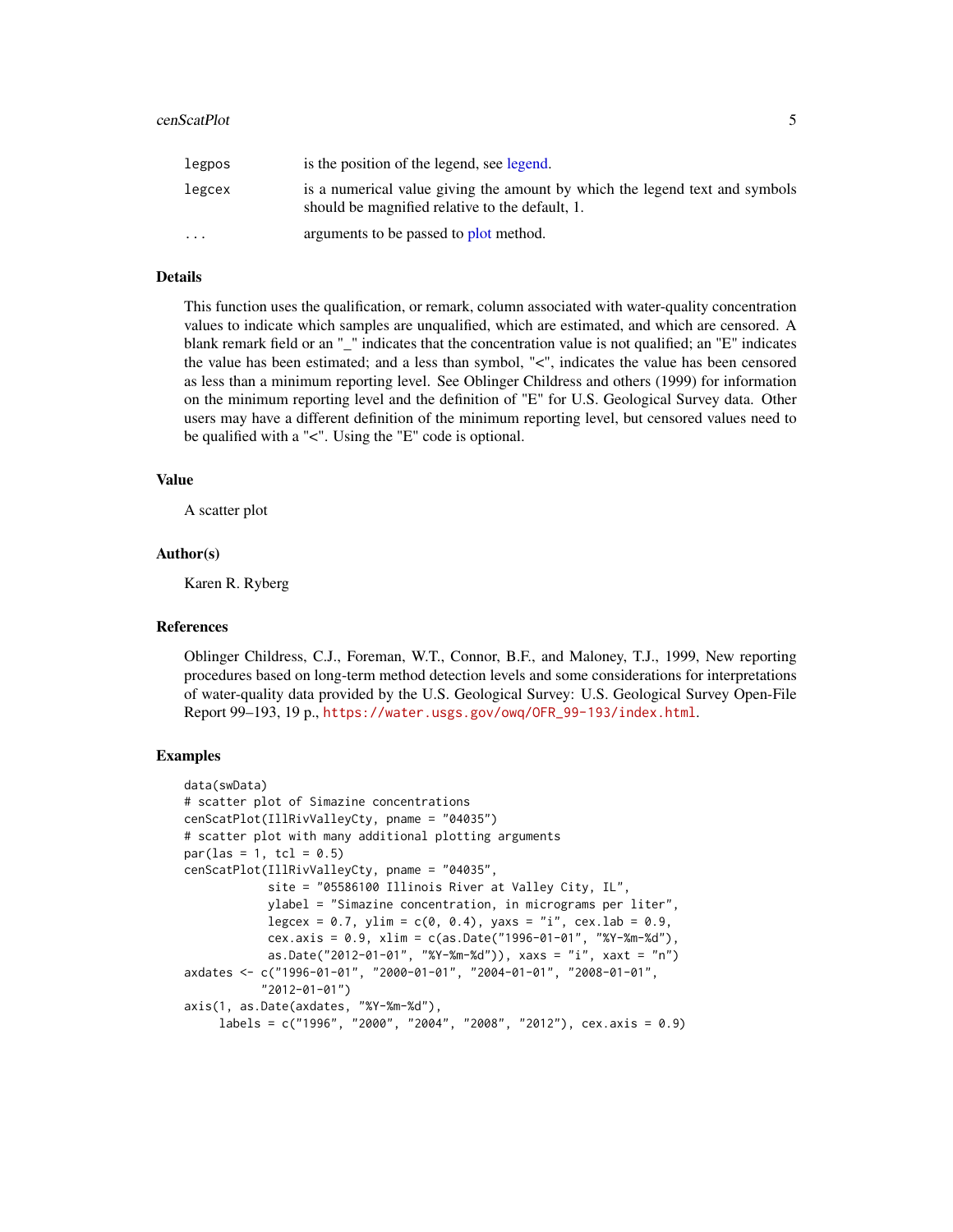<span id="page-5-0"></span>

# Description

Function to combine water-quality sample data and continuous (daily) ancillary variables and drop unnecessary columns.

# Usage

combineData(qwdat, cqwdat, qwcols = c("staid", "dates", "R", "P"))

# Arguments

| qwdat  | is the dataset containing water-quality sample data with columns that begin with<br>a P (or other user-defined indicator) followed by alphanumeric characters. These<br>columns are concentration data. In addition there need to be columns that begin<br>with an R (or other user-defined indicator) followed by alphanumeric characters<br>that match those of the associated concentration data. The R columns contain<br>data qualification codes. See example datasets for more information about the<br>data format, IllRivValleyCty and qwMoRivOmaha. This package assumes that<br>the data are in micrograms per liter. |
|--------|----------------------------------------------------------------------------------------------------------------------------------------------------------------------------------------------------------------------------------------------------------------------------------------------------------------------------------------------------------------------------------------------------------------------------------------------------------------------------------------------------------------------------------------------------------------------------------------------------------------------------------|
| cqwdat | is the dataset containing variables that can be used as explanatory variables for<br>the seawaveQ model. See example dataset for more information about the data<br>format cqwMoRivOmaha. These are daily values with no missing values al-<br>lowed between the first and the last date in the dataset.                                                                                                                                                                                                                                                                                                                         |
| qwcols | is a character vector with column headings for a station (location) identifier, a<br>dates column identifier, beginning of column headers for remarks code (default<br>is R), and beginning of column headers for concentration data (default is P for<br>parameter).                                                                                                                                                                                                                                                                                                                                                            |

#### Format

A data frame with the number of rows equal to the number of rows in the data frame indicated by qwdat. The number of columns depend on the two input data frames. Minimally there will be a station identification column, a dates column, a column of qualification codes, and a column of water-quality data.

# Value

A data frame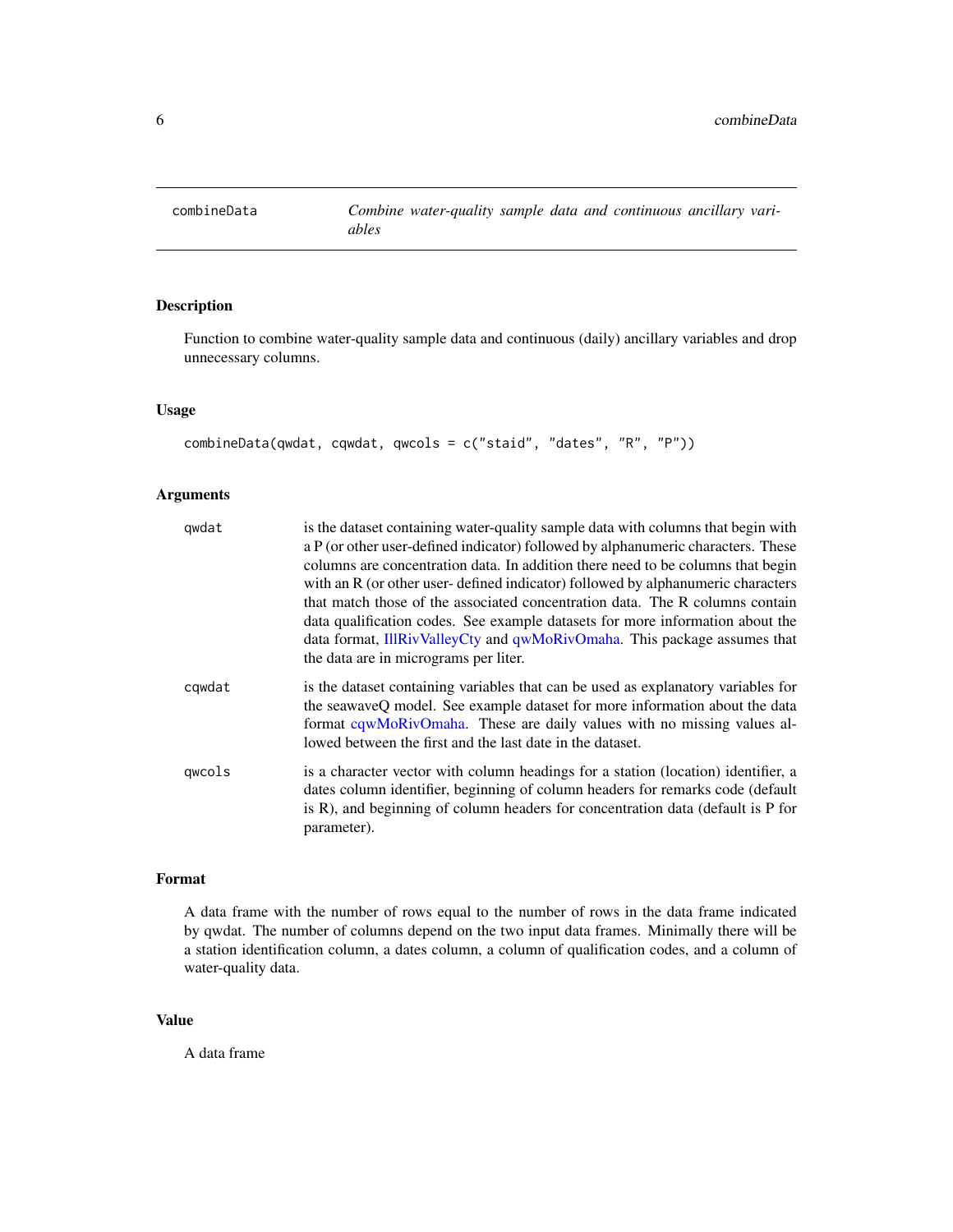# <span id="page-6-0"></span>compwaveconv 7

# Note

The columns indicated by qwcols[1:2] are used to combine the datasets. The first column is the station identifier and the second column is the date column. These two column headings must be the same in the two datasets being combined and the dates in the datasets being combined must be of class Date and use the same format.

# Author(s)

Karen R. Ryberg and Aldo V. Vecchia

#### Examples

```
data(swData)
MoRivOmaha <- combineData(qwdat = qwMoRivOmaha, cqwdat = cqwMoRivOmaha,
qwcols = c("staid", "dates", "R", "P"))
```
compwaveconv *Seasonal Wave Computation*

#### Description

Function to compute seasonal wave.

#### Usage

```
compwaveconv(cmaxt, jmod, hlife)
```
#### **Arguments**

| cmaxt | is the time of the maximum chemical concentration, decimal time in years. |
|-------|---------------------------------------------------------------------------|
| imod  | is the choice of model or pulse input function, an integer 1 through 14.  |
| hlife | is the model half-life in months, 1 to 4 months                           |

# Value

A numeric vector of size 361 with discrete values of the seasonal wave for decimal season seq( $\theta$ , 1,1/36 $\theta$ ).

#### Note

The seasonal wave is a dimensionless, periodic function of time with an annual cycle, similar to a mixture of sine and cosine functions often used to model seasonality in concentration data. However, the seasonal wave is better suited for modeling seasonal behavior of pesticide data than a mixture of sines and cosines. The pulse input function, represented by jmod, has either one or two distinct application seasons (when pesticides may be transported to the stream) of lengths from 1 to 6 months. Therefore, 56 (14x4) choices for the wave function are available. The numeric vector is a discrete approximation of the continuous wave function defined on the interval 0 to 1.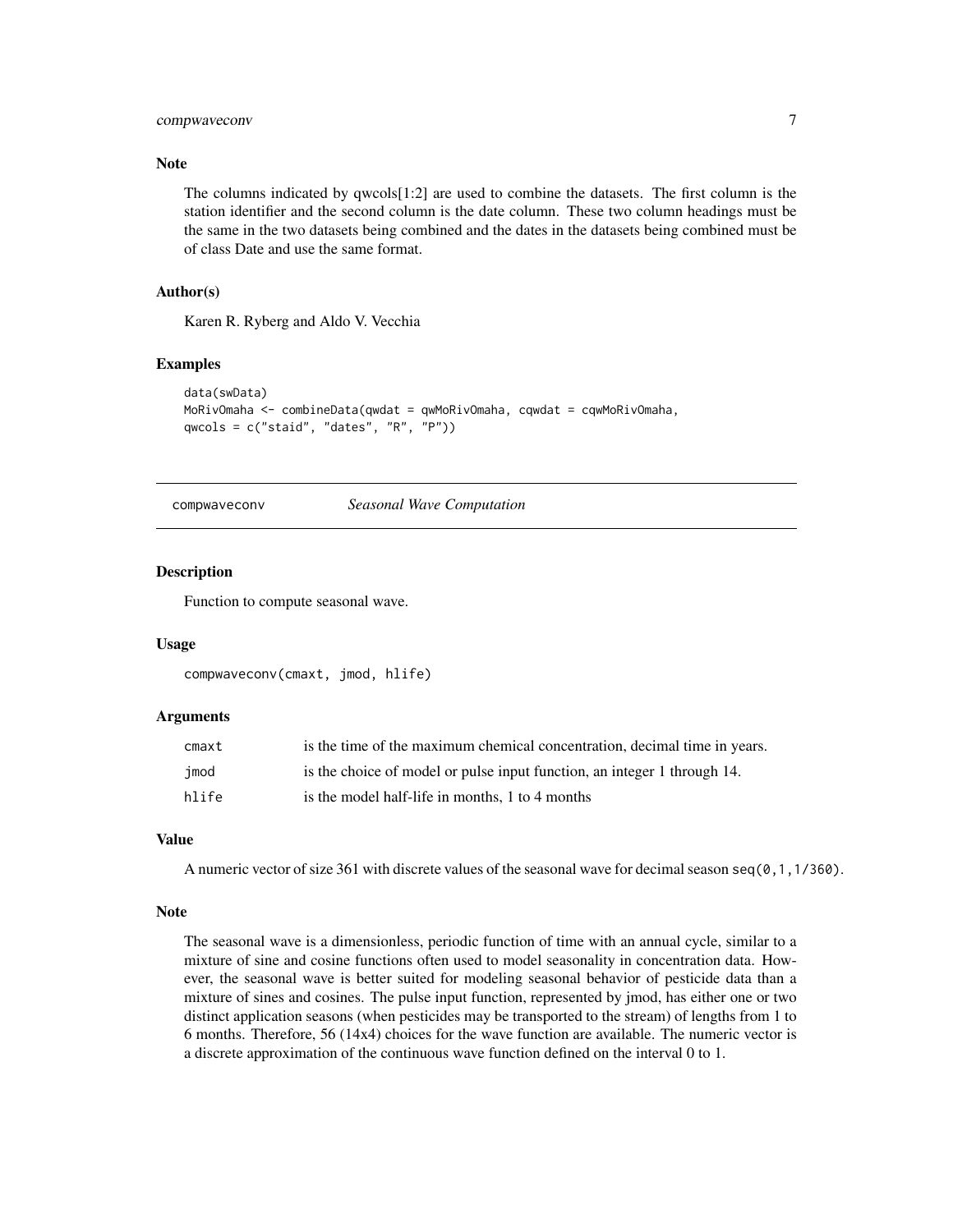#### <span id="page-7-0"></span>Author(s)

Aldo V. Vecchia

#### References

Vecchia, A.V., Martin, J.D., and Gilliom, R.J., 2008, Modeling variability and trends in pesticide concentrations in streams: JAWRA Journal of the American Water Resources Association, v. 44, p. 1308–1324, <https://doi.org/10.1111/j.1752-1688.2008.00225.x>.

# Examples

```
# evaluate seasonal wave for specified decimal seasons
# these example decimal dates represent days at points 0.25, 0.5, and
# 0.75 percent of the way through the year and the end of the year
dseas <- c(0.25, 0.5, 0.75, 1)
swave \leq compwaveconv(cmaxt = 0.483, jmod = 2, hlife = 4)
swave[floor(360 * dseas)]
plot(seq(0, 1, 1/360), swave, typ = "l")
```
<span id="page-7-1"></span>cqwMoRivOmaha *Continuously monitored (daily) data for 06610000 Missouri River at Omaha, Neb.*

# Description

Continuously monitored (daily) streamflow and sediment data for U.S. Geological Survey streamgage 06610000 Missouri River at Omaha, Neb., and streamflow and sediment anomalies.

#### Usage

cqwMoRivOmaha

# Format

A data frame containing 2,922 daily observations of two hydrologic variables, streamflow and sediment, and streamflow and sediment anomalies. There are eight variables.

| staid   | character | <b>USGS</b> Station identification number               |
|---------|-----------|---------------------------------------------------------|
| dates   | date      | date water-quality sample collected                     |
| dflow   | numeric   | daily mean streamflow, cubic feet per second            |
| flowa30 | numeric   | 30-day streamflow anomaly                               |
| flowa1  | numeric   | 1-day streamflow anomaly                                |
| dsed    | numeric   | daily mean sediment concentration, milligrams per liter |
| seda30  | numeric   | 30-day sediment anomaly                                 |
| seda1   | numeric   | 1-day sediment anomaly                                  |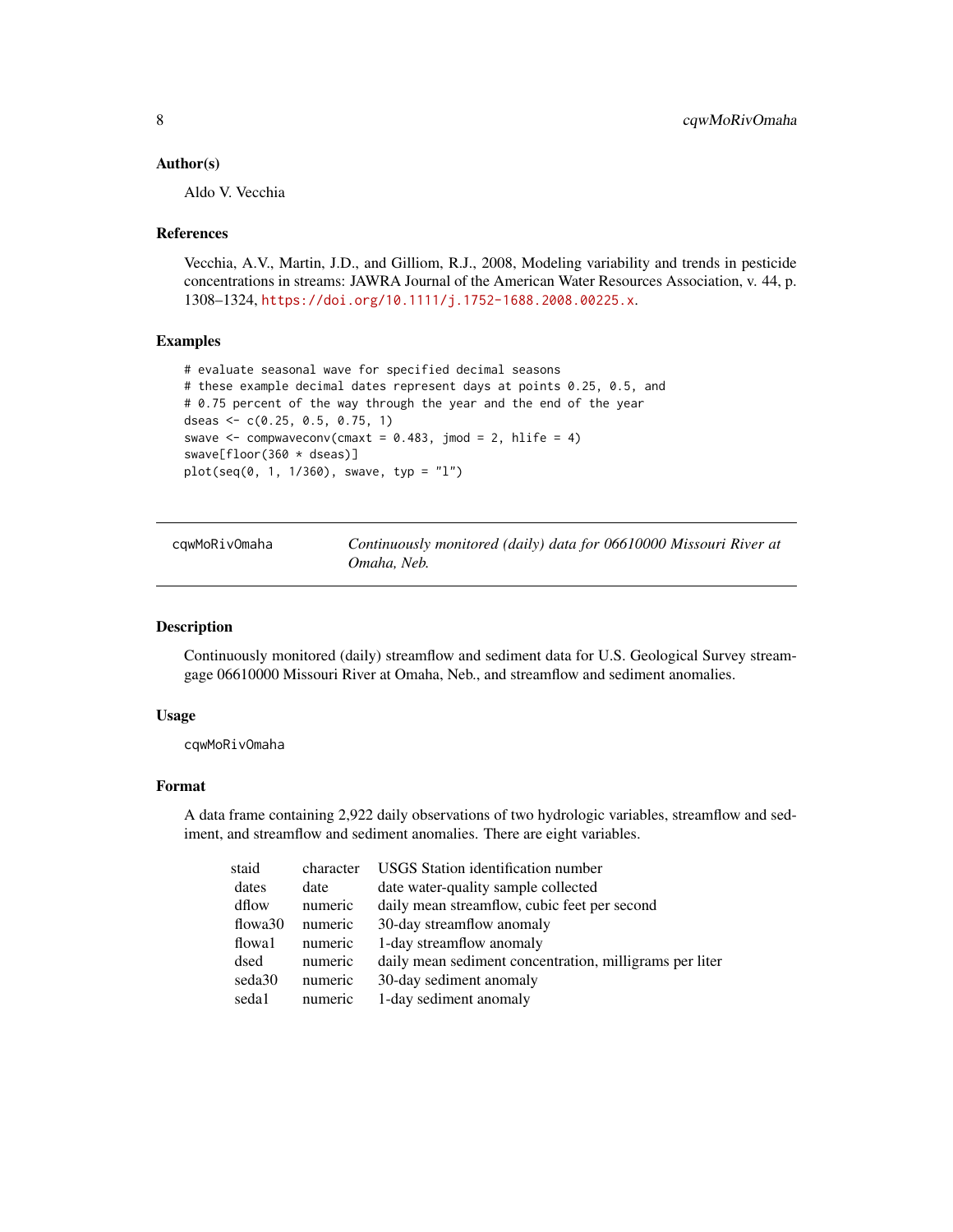# <span id="page-8-0"></span>examplecavdat 9

# Details

The streamflow and sediment anomalies were generated using the R package waterData (Ryberg and Vecchia, 2012).

#### Note

See Ryberg and Vecchia (2012) for more information on calculating the anomalies and for additional references documenting the use of streamflow anomalies in water-quality trend analysis studies.

#### Source

Data provided by Patrick Phillips, U.S. Geological Survey, New York Water Science Center.

#### References

Ryberg, K.R., and Vecchia, A.V., 2012, waterData—An R package for retrieval, analysis, and anomaly calculation of daily hydrologic time series data, version 1.0.0: U.S. Geological Survey Open-File Report 2012–1168, 8 p. [(]Also available at <http://pubs.usgs.gov/of/2012/1168/>.]

# Examples

data(swData)

# summary of water-quality concentrations apply(cqwMoRivOmaha[,3:8], 2, summary)

examplecavdat *Example continuous ancillary variable data.*

#### **Description**

This is an example of the continuous ancillary data that is passed internally to subfunctions of [fitswavecav](#page-20-1). It is provided here for use with examples of internal functions.

#### Usage

examplecavdat

#### Format

A data frame containing 2,893 data variables and 30-day and 1-day streamflow anomalies (Ryberg and Vecchia, 2012).

|     | yrx numeric Year |                                                                                  |
|-----|------------------|----------------------------------------------------------------------------------|
| mox | numeric Month    |                                                                                  |
|     | dax numeric Day  |                                                                                  |
|     |                  | jdayx numeric Julian day from first day water year for start year in fitswavecav |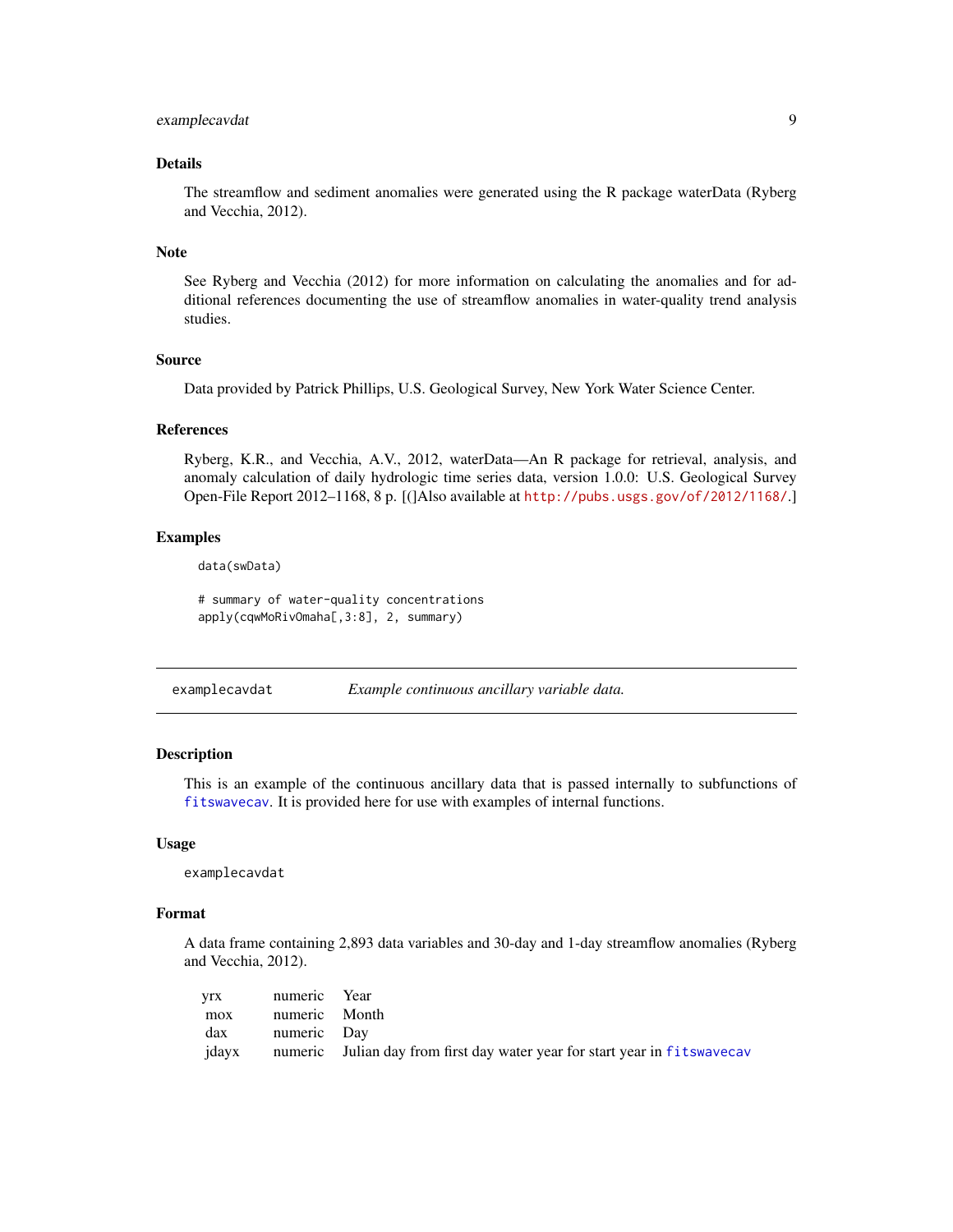# <span id="page-9-0"></span>10 examplecavmat

flowa30 numeric 30-day streamflow anomaly flowa1 numeric 1-day streamflow anomaly

# Source

Internal data captured from the following function call:

```
fitswavecav(cdat=modMoRivOmaha, cavdat=cqwMoRivOmaha,
                       tanm="myexample", pnames=c("04041"), yrstart=1995,
                       yrend=2003, tndbeg=1995, tndend=2003,
                       iwcav=c("flowa30","flowa1"), dcol="dates",
                       qwcols=c("R","P"))
```
# References

Ryberg, K.R., and Vecchia, A.V., 2012, waterData–An R package for retrieval, analysis, and anomaly calculation of daily hydrologic time series data, version 1.0: U.S. Geological Survey Open-File Report 2012–1168, 8 p. [Also available at <http://pubs.usgs.gov/of/2012/1168/>.]

#### Examples

data(swData) head(examplecavdat)

examplecavmat *Example continuous ancillary variable matrix.*

# Description

This is an example of the continuous ancillary matrix that is passed internally to subfunctions of [fitswavecav](#page-20-1). It is provided here for use with examples of internal functions.

#### Usage

examplecavmat

#### Format

A matrix containing 115 30-day and 1-day streamflow anomalies (Ryberg and Vecchia, 2012).

| flowa30 | numeric | 30-day streamflow anomaly |
|---------|---------|---------------------------|
| flowa1  | numeric | 1-day streamflow anomaly  |

# Source

Internal data captured from the following function call: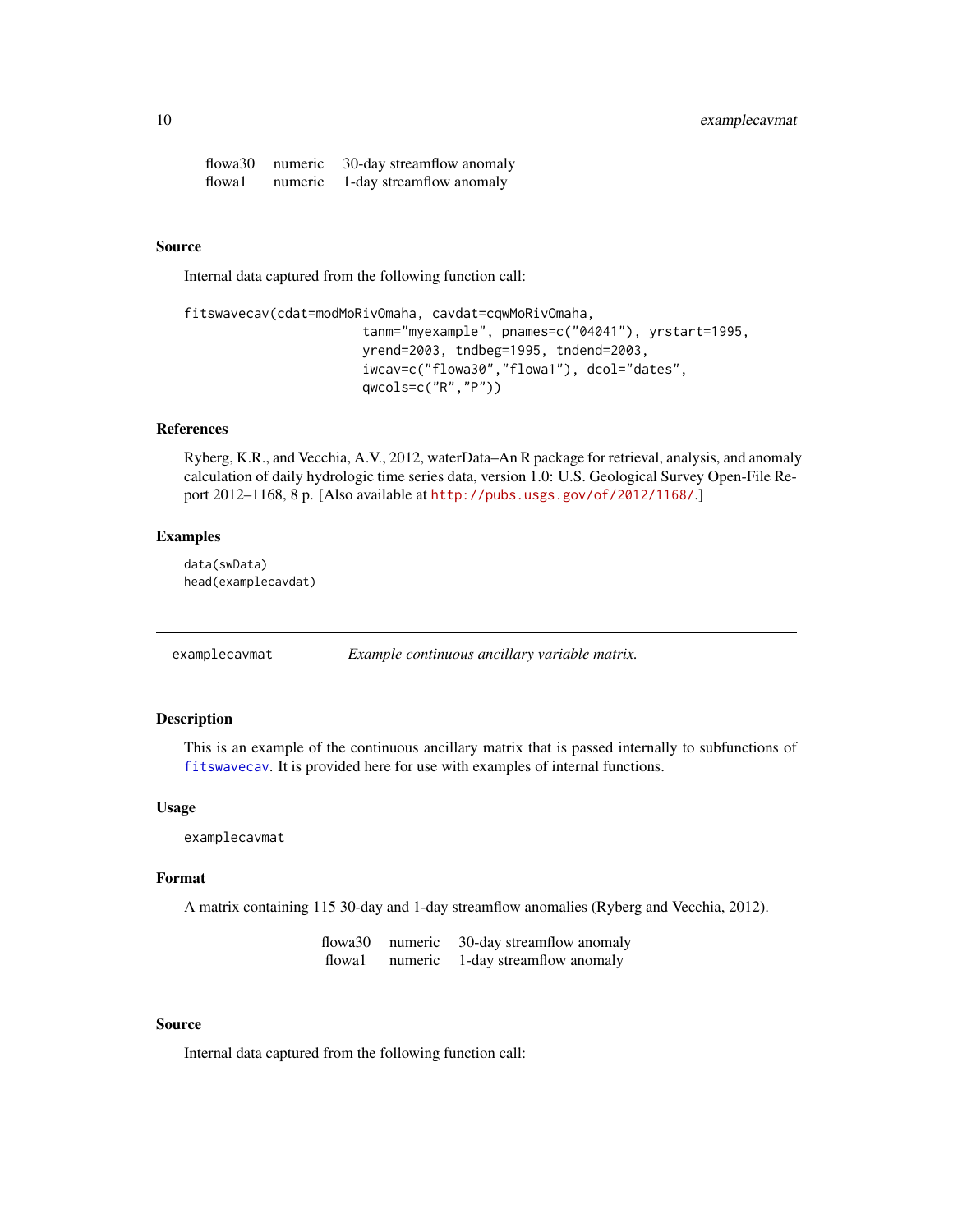# <span id="page-10-0"></span>examplecdatsub 11

```
fitswavecav(cdat=modMoRivOmaha, cavdat=cqwMoRivOmaha,
                       tanm="myexample", pnames=c("04041"), yrstart=1995,
                       yrend=2003, tndbeg=1995, tndend=2003,
                       iwcav=c("flowa30","flowa1"), dcol="dates",
                       qwcols=c("R","P"))
```
# Examples

data(swData) head(examplecavmat)

examplecdatsub *Example water-quality data.*

# Description

This is an example of the water-quality data that is passed internally to subfunctions of [fitswavecav](#page-20-1). It is provided here for use with examples of internal functions.

#### Usage

examplecdatsub

# Format

A data frame containing 115 observations of 10 variables. The date variables were internally calculated. The columns R04041 and P04041 are a subset of [qwMoRivOmaha](#page-34-1) and the 30-day and 1-day streamflow and sediment anomalies are a subset of [cqwMoRivOmaha](#page-7-1).

| yrc                 | numeric | Year                                                           |
|---------------------|---------|----------------------------------------------------------------|
| moc                 | numeric | Month                                                          |
| dac                 | numeric | Day                                                            |
| jdayc               |         | numeric Julian day from first day of start year in fitswavecav |
| flowa <sup>30</sup> | numeric | 30-day streamflow anomaly                                      |
| flowa1              |         | numeric 1-day streamflow anomaly                               |
| seda30              | numeric | 30-day sediment anomaly                                        |
| seda1               | numeric | 1-day sediment anomaly                                         |

#### Source

Internal data captured from the following function call:

```
fitswavecav(cdat=modMoRivOmaha, cavdat=cqwMoRivOmaha,
                       tanm="myexample", pnames=c("04041"), yrstart=1995,
                       yrend=2003, tndbeg=1995, tndend=2003,
                       iwcav=c("flowa30","flowa1"), dcol="dates",
                       qwcols=c("R","P"))
```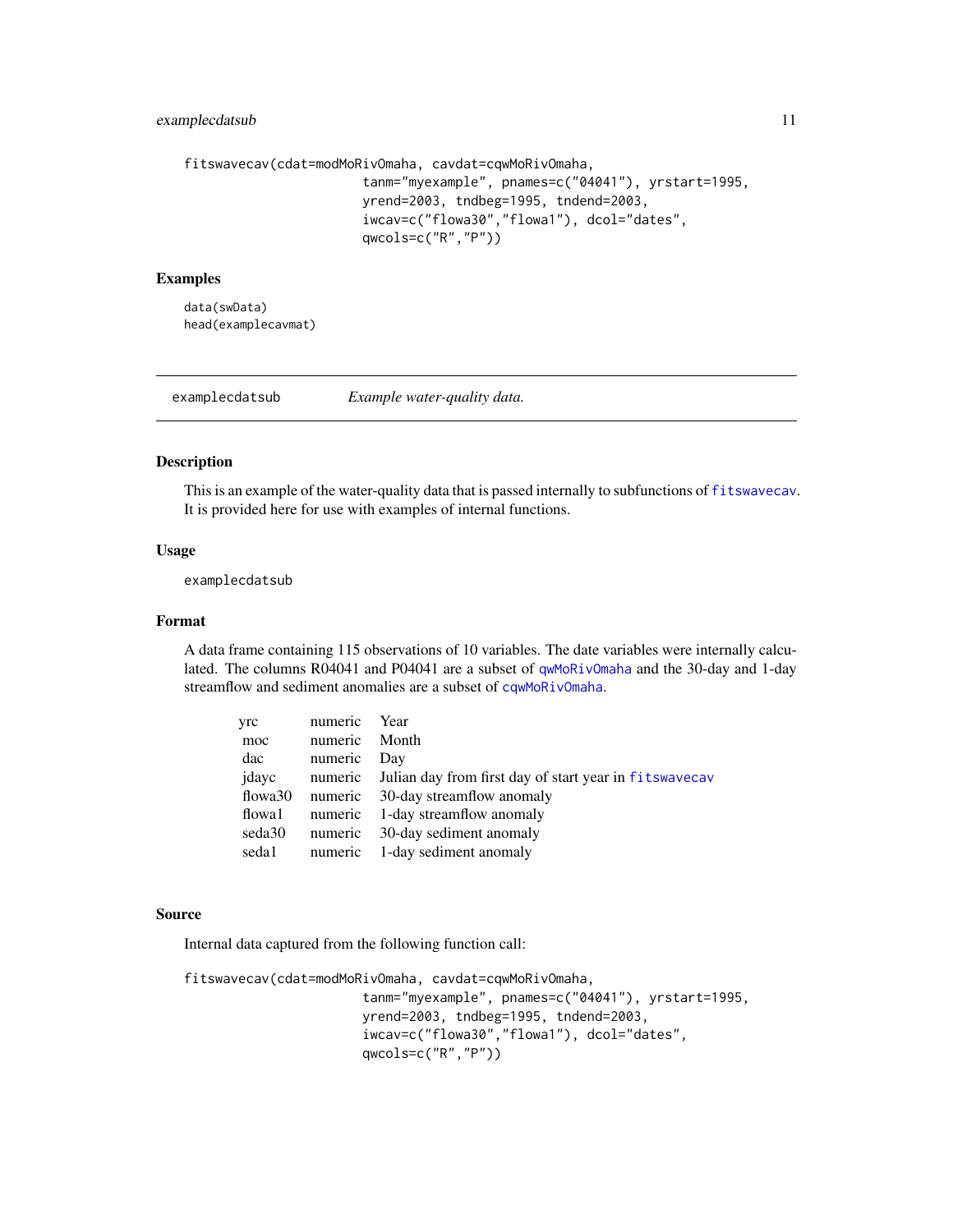# See Also

[qwMoRivOmaha](#page-34-1) [cqwMoRivOmaha](#page-7-1)

#### Examples

data(swData) head(examplecdatsub)

# examplecentmp *Example logical vector.*

# Description

This is an example of data that is passed internally to subfunctions of [fitswavecav](#page-20-1). This logical vector indicates which water-quality values are censored. It is provided here for use with examples of the internal functions.

# Usage

examplecentmp

# Format

A logical vector of 115 observations.

#### Source

Internal data captured from the following function call:

```
fitswavecav(cdat=modMoRivOmaha, cavdat=cqwMoRivOmaha,
                       tanm="myexample", pnames=c("04041"), yrstart=1995,
                       yrend=2003, tndbeg=1995, tndend=2003,
                       iwcav=c("flowa30","flowa1"), dcol="dates",
                       qwcols=c("R","P"))
```
# Examples

data(swData) examplecentmp

<span id="page-11-0"></span>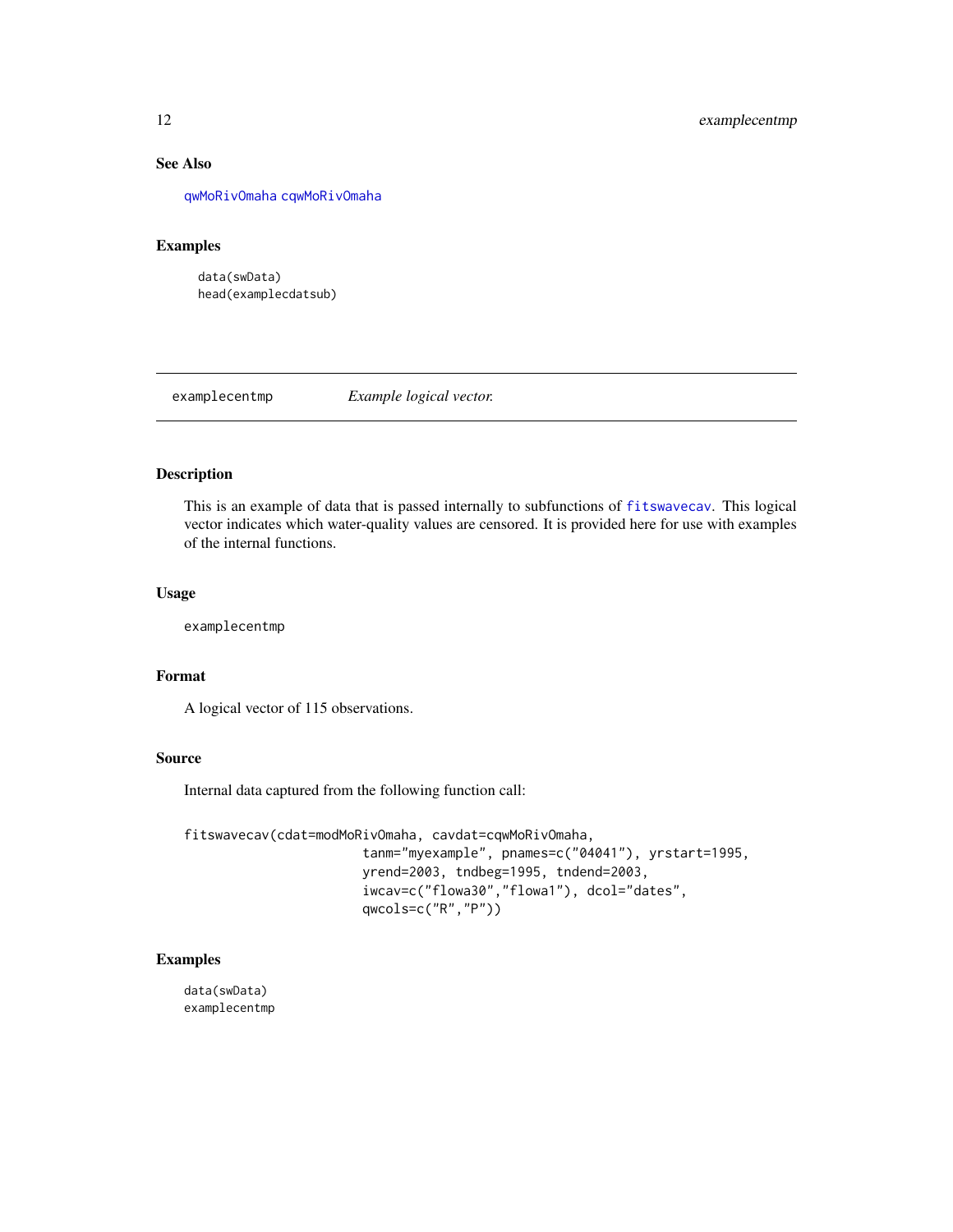<span id="page-12-0"></span>

# Description

This is an example of data that is used internally by [fitMod](#page-18-1) and passed to its subfunction [seawaveQPlots](#page-40-1). This numeric vector represents the base-10 logarithm of the water-quality concentrations. It is provided here for use with examples of the internal functions.

# Usage

exampleclog

# Format

A numeric vector of 115 observations.

# Source

Internal data captured from the following function call:

```
fitswavecav(cdat=modMoRivOmaha, cavdat=cqwMoRivOmaha,
                       tanm="myexample", pnames=c("04041"), yrstart=1995,
                       yrend=2003, tndbeg=1995, tndend=2003,
                       iwcav=c("flowa30","flowa1"), dcol="dates",
                       qwcols=c("R","P"))
```
# Examples

data(swData) exampleclog

exampleqwcols *Example data indicators.*

# Description

This is an example of the character vector used to indicate which columns represent qualification codes and which represent water-quality concentration data. It is provided here for use with examples of the internal functions.

#### Usage

exampleqwcols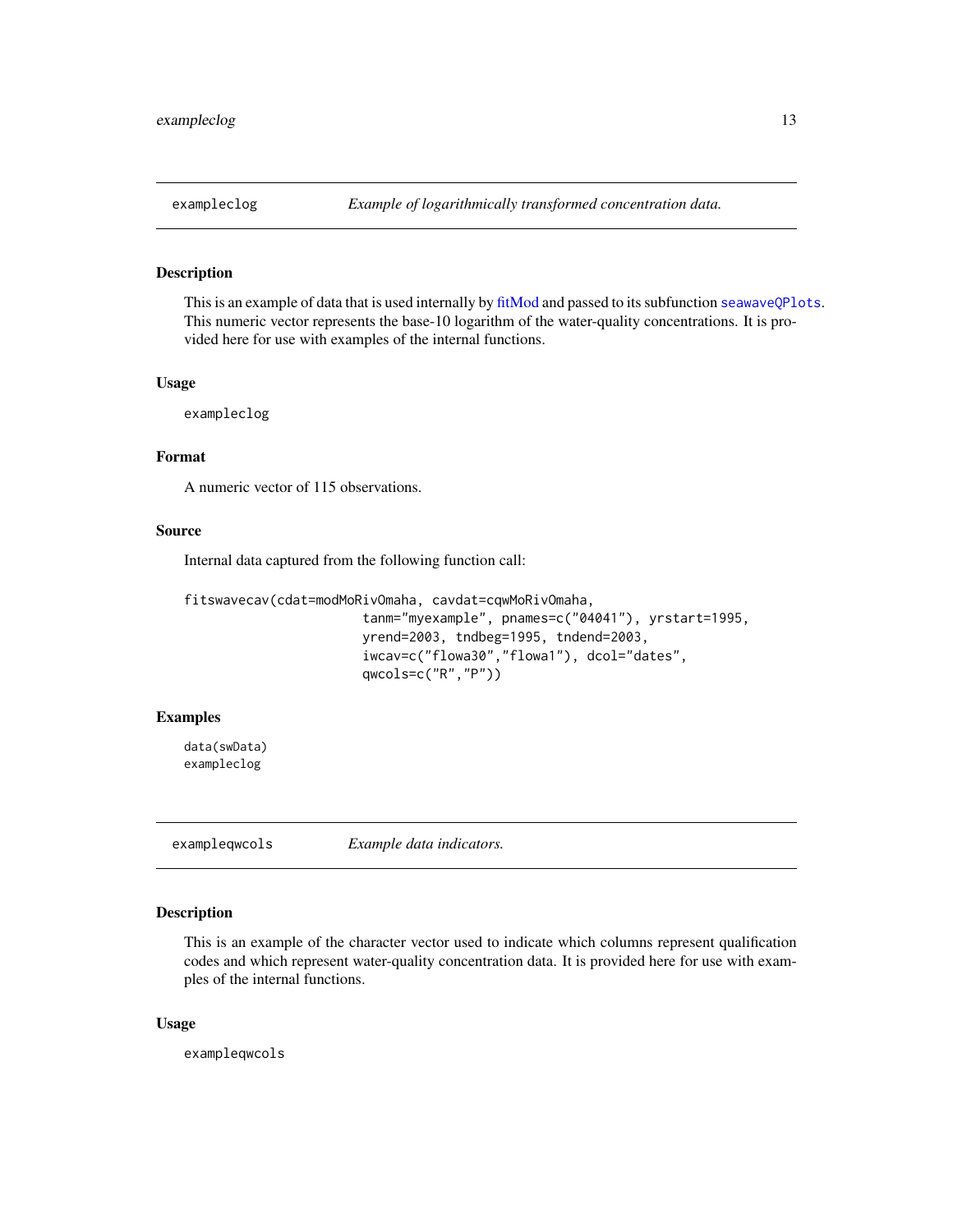# <span id="page-13-0"></span>Format

A numeric vector of 115 observations.

#### Source

Internal data captured from the following function call:

```
fitswavecav(cdat=modMoRivOmaha, cavdat=cqwMoRivOmaha,
                       tanm="myexample", pnames=c("04041"), yrstart=1995,
                       yrend=2003, tndbeg=1995, tndend=2003,
                       iwcav=c("flowa30","flowa1"), dcol="dates",
                       qwcols=c("R","P"))
```
# See Also

[prepData](#page-33-1) [fitMod](#page-18-1)

# **Examples**

data(swData) exampleqwcols

<span id="page-13-1"></span>examplestpars *Example matrix for internal use.*

# Description

This is an example of data that is passed internally to subfunctions of [fitswavecav](#page-20-1). It is provided here for use with examples of the internal functions.

#### Usage

examplestpars

# Format

A numeric matrix of two rows and 15 columns.

column description

1 mclass, model class, 1 for linear models, 2 for those with restricted cubic splines

2 model chosen (a number 1-56), this number represents both the pulse input function and the halflife

- 3 is the scale factor from the survreg.object
- 4 is the likelihood for the model chosen
- 5 is the coefficient for the model intercept

6 is the coefficient for the seasonal wave component of the model

7 is the coefficient for the trend component of the model

8 is the coefficient for the 30-day flow anomaly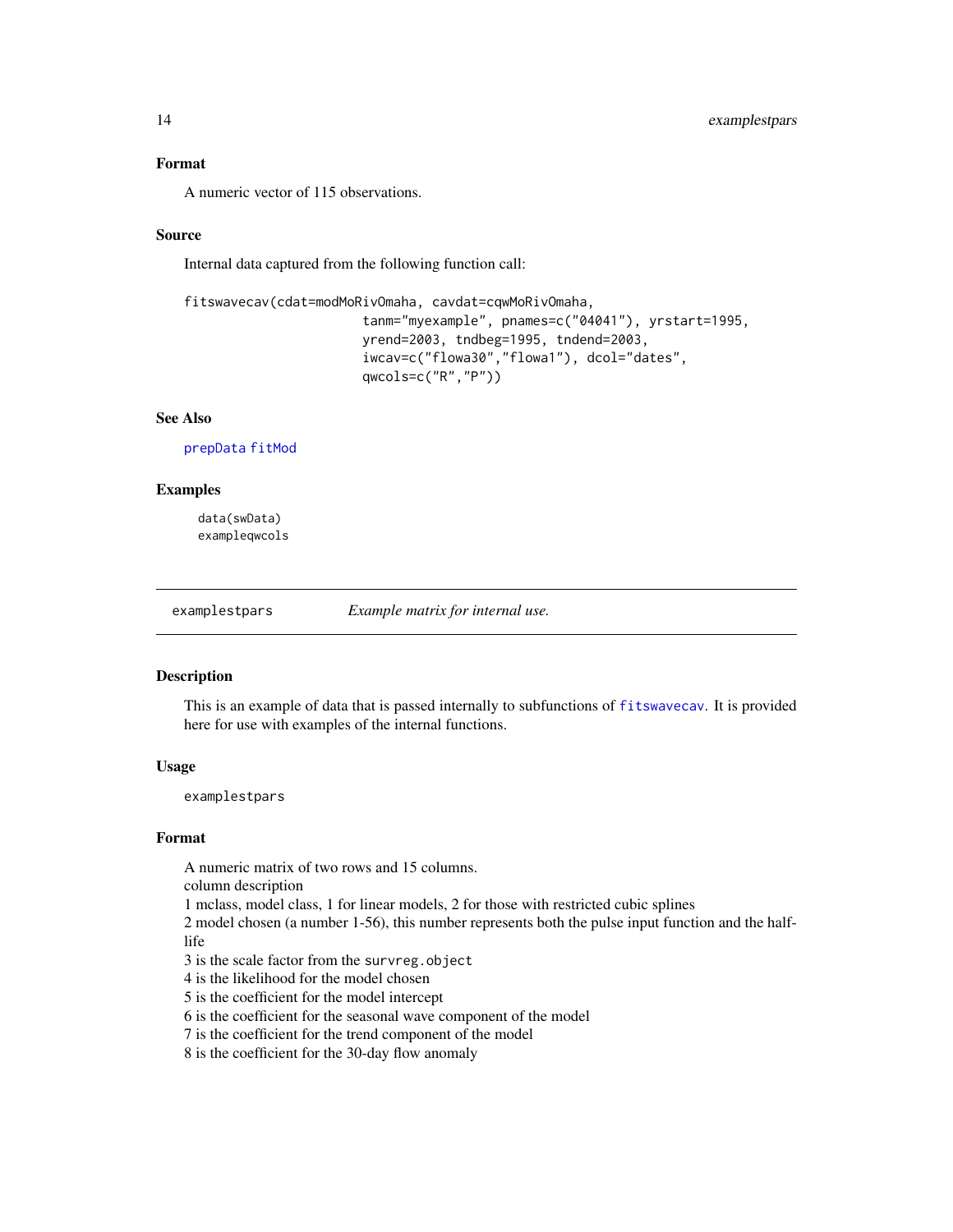# <span id="page-14-0"></span>exampletndlin 15

9 is the coefficient for the 1-day flow anomaly

10 is the standard error for the intercept term

11 is the standard error for the seasonal wave term

12 is the standard error for the trend term

13 is the standard error for the 30-day flow anomaly term

14 is the standard error for the 1-day flow anomaly term

15 is cmaxt, the decimal season of maximum concentration

# Source

Internal data captured from the following function call:

```
fitswavecav(cdat=modMoRivOmaha, cavdat=cqwMoRivOmaha,
                       tanm="myexample", pnames=c("04041"), yrstart=1995,
                       yrend=2003, tndbeg=1995, tndend=2003,
                       iwcav=c("flowa30","flowa1"), dcol="dates",
                       qwcols=c("R","P"))
```
# See Also

[fitswavecav](#page-20-1)

# Examples

data(swData) examplestpars

exampletndlin *Example numeric vector used internally.*

#### Description

This is an example of data that is passed internally to [seawaveQPlots](#page-40-1). This numeric vector contains trend coefficients for the water-quality samples. It is provided here for use with examples of the internal functions.

#### Usage

```
exampletndlin
```
#### Format

A numeric vector of 115 observations.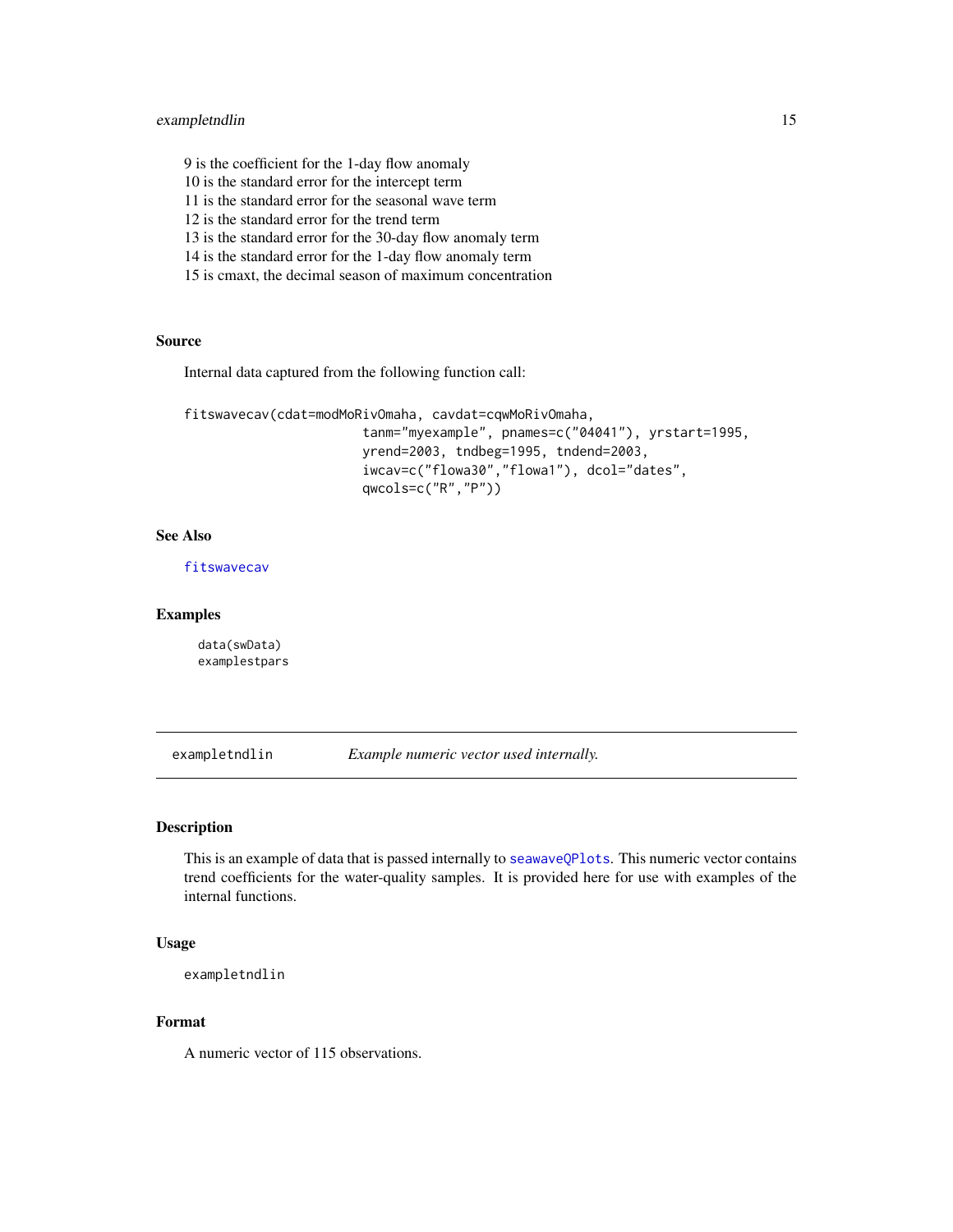#### Source

Internal data captured from the following function call:

```
fitswavecav(cdat=modMoRivOmaha, cavdat=cqwMoRivOmaha,
                       tanm="myexample", pnames=c("04041"), yrstart=1995,
                       yrend=2003, tndbeg=1995, tndend=2003,
                       iwcav=c("flowa30","flowa1"), dcol="dates",
                       qwcols=c("R","P"))
```
#### Examples

data(swData) head(exampletndlin)

exampletndlinpr *Example numeric vector used internally.*

# Description

This is an example of data that is passed internally to [seawaveQPlots](#page-40-1). This numeric vector contains trend coefficients for a continuous water-quality prediction based on the continuous ancillary variables. It is provided here for use with examples of the internal functions.

#### Usage

exampletndlinpr

#### Format

A numeric vector of 2,893 observations.

# Source

Internal data captured from the following function call:

```
fitswavecav(cdat=modMoRivOmaha, cavdat=cqwMoRivOmaha,
                       tanm="myexample", pnames=c("04041"), yrstart=1995,
                       yrend=2003, tndbeg=1995, tndend=2003,
                       iwcav=c("flowa30","flowa1"), dcol="dates",
                       qwcols=c("R","P"))
```
#### Examples

data(swData) head(exampletndlinpr)

<span id="page-15-0"></span>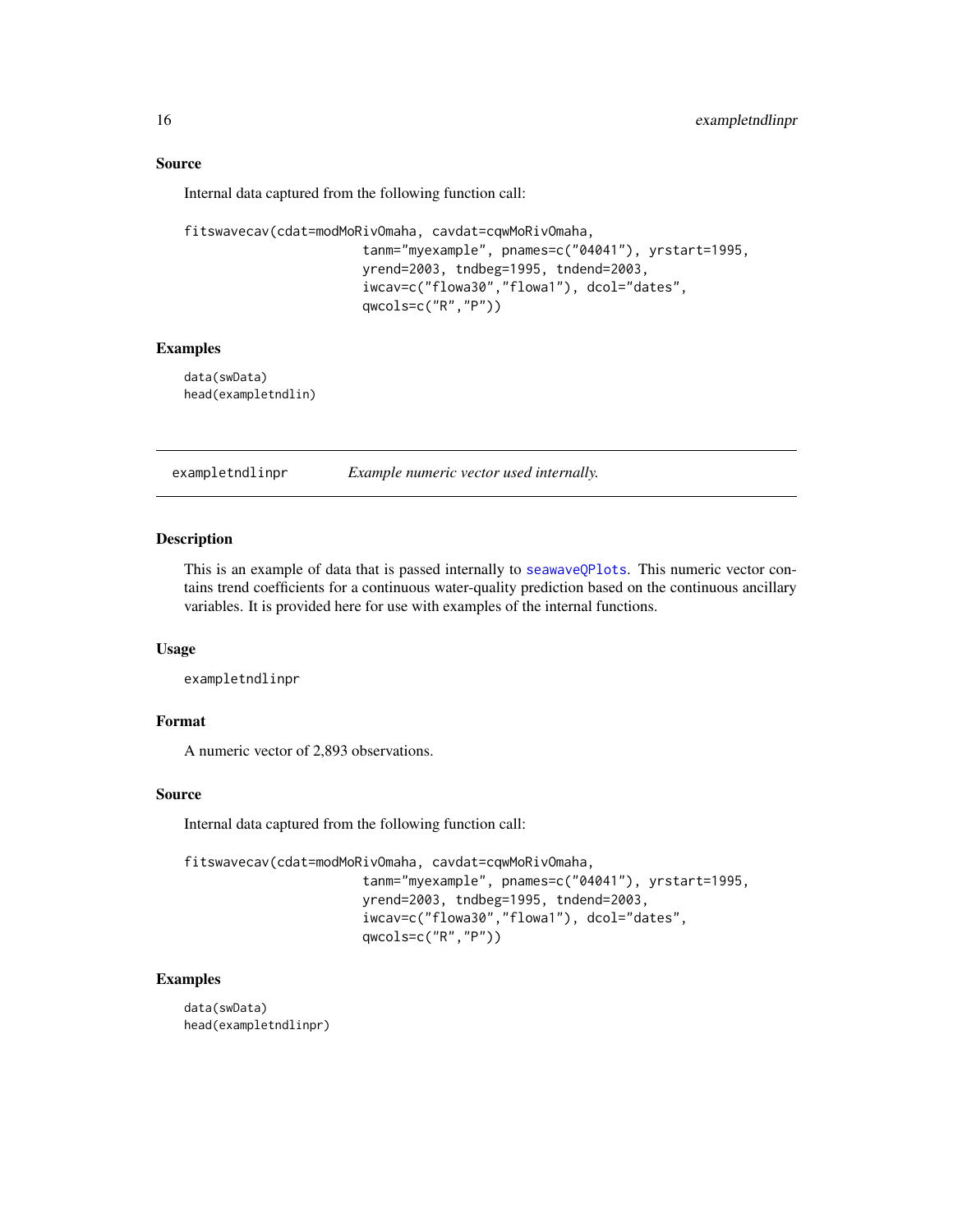<span id="page-16-0"></span>

# Description

This is an example of data that is passed internally to [seawaveQPlots](#page-40-1). This numeric vector contains decimal seasonal (0-1) values for the water-quality samples. It is provided here for use with examples of the internal functions.

# Usage

exampletseas

# Format

A numeric vector of 115 observations.

# Source

Internal data captured from the following function call:

```
fitswavecav(cdat=modMoRivOmaha, cavdat=cqwMoRivOmaha,
                       tanm="myexample", pnames=c("04041"), yrstart=1995,
                       yrend=2003, tndbeg=1995, tndend=2003,
                       iwcav=c("flowa30","flowa1"), dcol="dates",
                       qwcols=c("R","P"))
```
# Examples

data(swData) head(exampletseas)

exampletseaspr *Example numeric vector used internally.*

# Description

This is an example of data that is passed internally to [seawaveQPlots](#page-40-1). This numeric vector contains decimal seasonal (0-1) values for the continuous ancillary data. It is provided here for use with examples of the internal functions.

#### Usage

exampletseaspr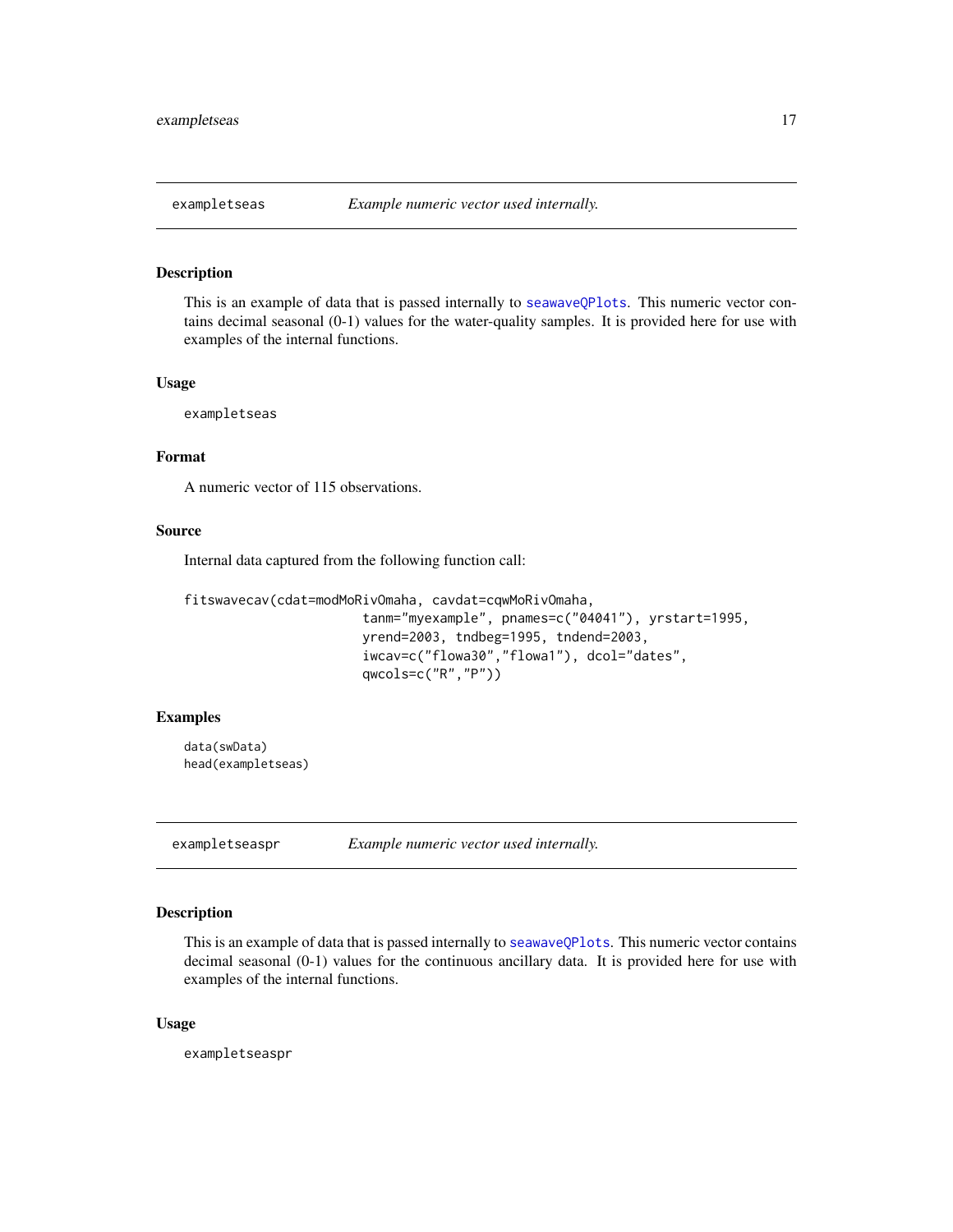# <span id="page-17-0"></span>Format

A numeric vector of 2,893 observations.

#### Source

Internal data captured from the following function call:

```
fitswavecav(cdat=modMoRivOmaha, cavdat=cqwMoRivOmaha,
                       tanm="myexample", pnames=c("04041"), yrstart=1995,
                       yrend=2003, tndbeg=1995, tndend=2003,
                       iwcav=c("flowa30","flowa1"), dcol="dates",
                       qwcols=c("R","P"))
```
# Examples

data(swData) head(exampletseaspr)

exampletyr *Example numeric vector used internally.*

# Description

This is an example of data that is passed internally to [seawaveQPlots](#page-40-1). This numeric vector contains decimal dates for the water-quality samples. It is provided here for use with examples of the internal functions.

#### Usage

exampletyr

# Format

A numeric vector of 115 observations.

#### Source

Internal data captured from the following function call:

```
fitswavecav(cdat=modMoRivOmaha, cavdat=cqwMoRivOmaha,
```
tanm="myexample", pnames=c("04041"), yrstart=1995, yrend=2003, tndbeg=1995, tndend=2003, iwcav=c("flowa30","flowa1"), dcol="dates", qwcols=c("R","P"))

# Examples

data(swData) head(exampletyr)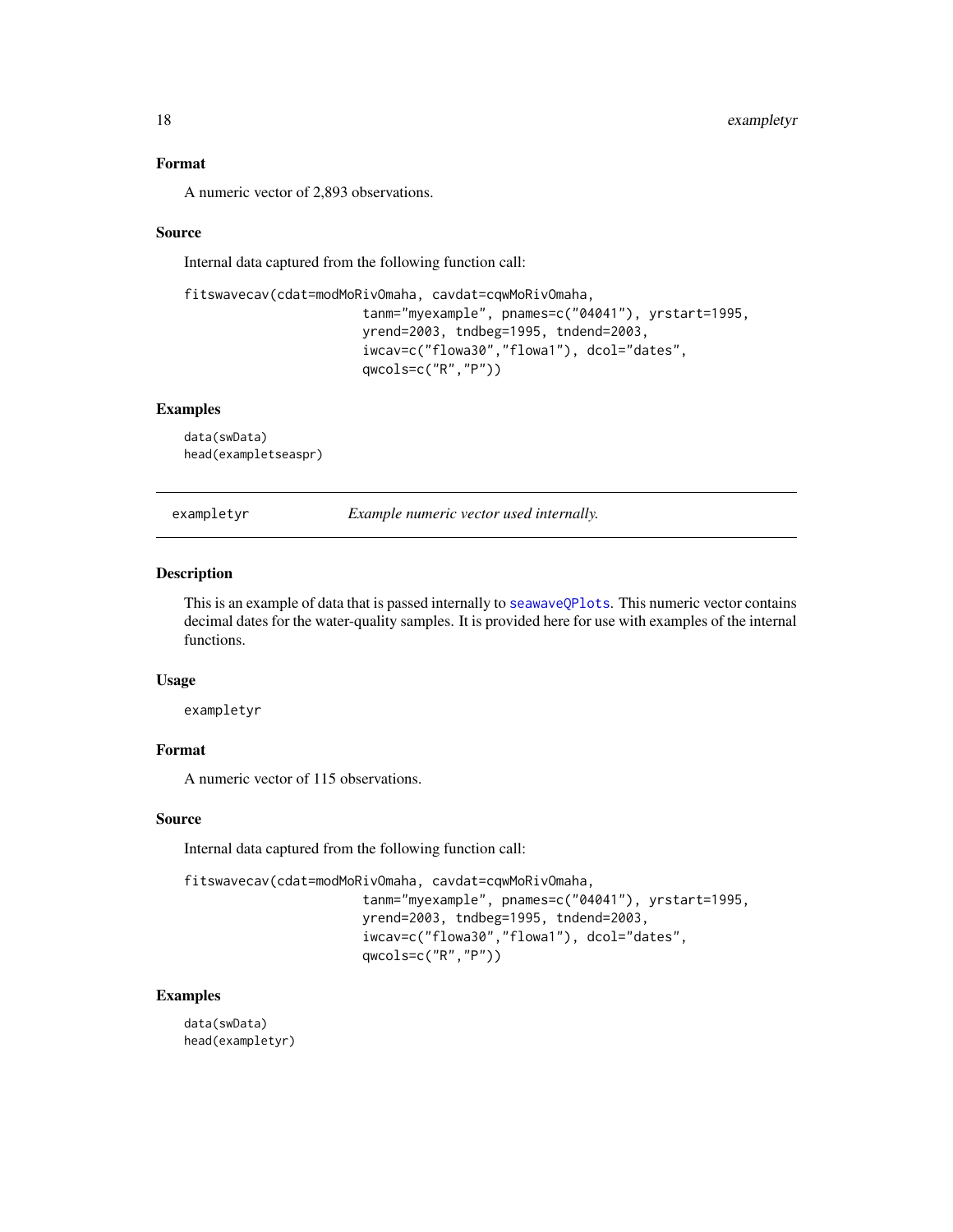<span id="page-18-0"></span>

# Description

This is an example of data that is passed internally to [seawaveQPlots](#page-40-1). This numeric vector contains decimal dates for continuous ancillary variables. It is provided here for use with examples of the internal functions.

#### Usage

exampletyrpr

# Format

A numeric vector of 2,893 observations.

# Source

Internal data captured from the following function call:

```
fitswavecav(cdat=modMoRivOmaha, cavdat=cqwMoRivOmaha,
                       tanm="myexample", pnames=c("04041"), yrstart=1995,
                       yrend=2003, tndbeg=1995, tndend=2003,
                       iwcav=c("flowa30","flowa1"), dcol="dates",
                       qwcols=c("R","P"))
```
# Examples

data(swData) head(exampletyrpr)

<span id="page-18-1"></span>fitMod *Internal function that fits the seawaveQ model.*

# Description

fitMod is called from within [fitswavecav](#page-20-1) but can be invoked directly. It fits the seawaveQ model and returns the results.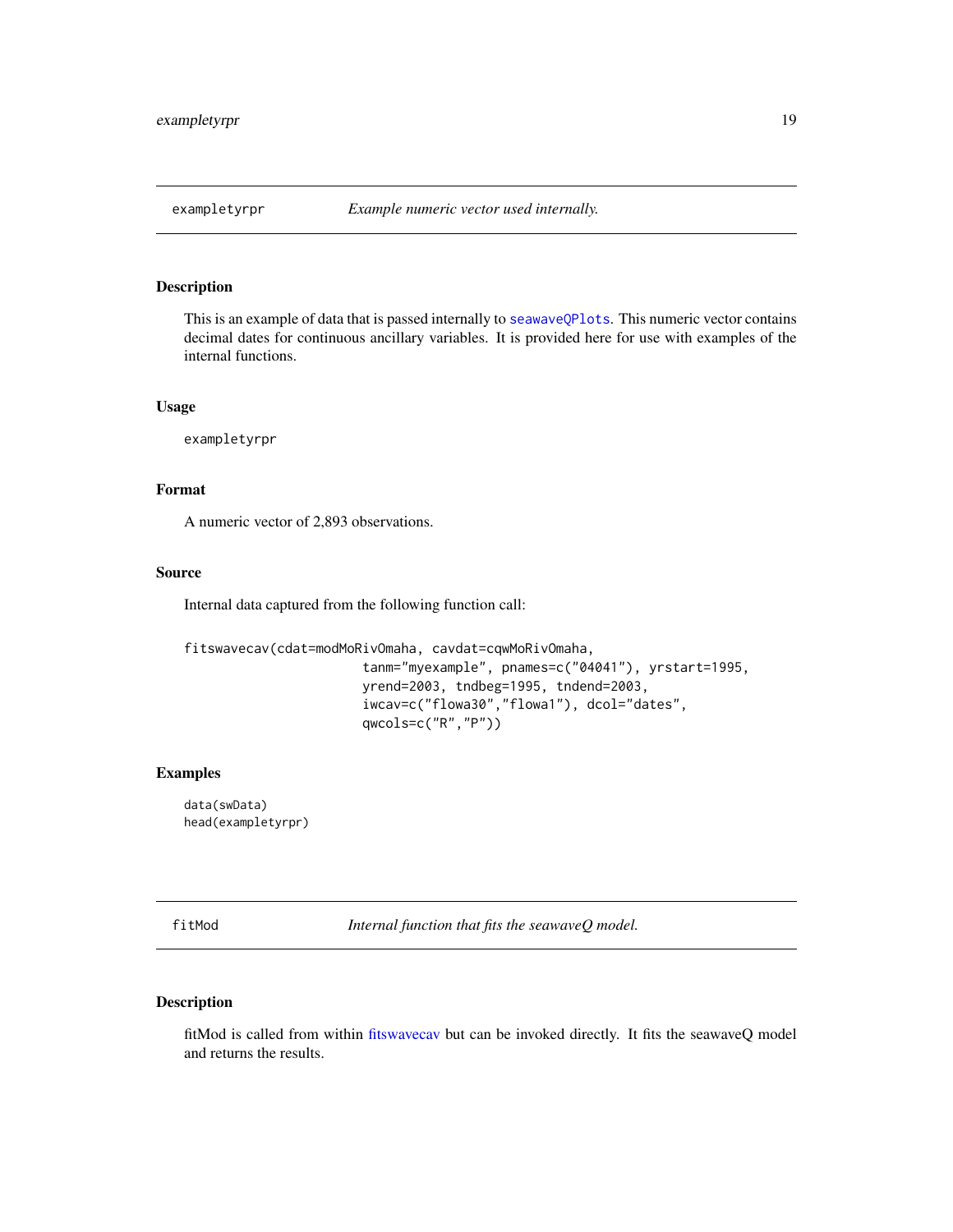$20$  fitMod

# Usage

```
fitMod(
  cdatsub,
  cavdat,
  yrstart,
  yrend,
  tndbeg,
  tndend,
  tanm,
  pnames,
  qwcols,
  mclass = 1,
  numk = 4,
  plotfile = FALSE,
  textfile = FALSE
\mathcal{L}
```
# Arguments

| cdatsub  | is the concentration data.                                                                                                                                                                                                                                                                                                                   |
|----------|----------------------------------------------------------------------------------------------------------------------------------------------------------------------------------------------------------------------------------------------------------------------------------------------------------------------------------------------|
| cavdat   | is the continuous (daily) ancillary data.                                                                                                                                                                                                                                                                                                    |
| yrstart  | is the starting year of the analysis (treated as January 1 of that year).                                                                                                                                                                                                                                                                    |
| yrend    | is the ending year of the analysis (treated as December 31 of that year).                                                                                                                                                                                                                                                                    |
| tndbeg   | is the beginning (in whole or decimal years) of the trend period.                                                                                                                                                                                                                                                                            |
| tndend   | is the end (in whole or decimal years) of the trend period.                                                                                                                                                                                                                                                                                  |
| tanm     | is a character identifier that names the trend analysis run. It is used to label<br>output files.                                                                                                                                                                                                                                            |
| pnames   | is the parameter (water-quality constituents) to analyze (if using USGS parame-<br>ters, omit the starting 'P', such as "00945" for sulfate).                                                                                                                                                                                                |
| qwcols   | is a character vector with the beginning of the column headers for remarks code<br>(default is R), and beginning of column headers for concentration data (default<br>is P for parameter).                                                                                                                                                   |
| mclass   | indicates the class of model to use. A class 1 model is the the traditional<br>SEAWAVE-Q model that has a linear time trend. A class 2 model is a newer<br>option for longer trend periods that uses a set of restricted cubic splines on the<br>time variable to provide a more flexible model. The default is 1. (Harrell, 2010,<br>2018). |
| numk     | is the number of knots in the restricted cubic spline model (mclass $= 2$ ). The<br>default is 4, and the recommended number is 3–7.                                                                                                                                                                                                         |
| plotfile | is by default FALSE. True will write pdf files of plots to the user's file system.                                                                                                                                                                                                                                                           |
| textfile | is by default FALSE. True will write text output files to the user's file system.<br>These files are useful for detailed model comparisons, documenting session in-<br>formation, and for model archives.                                                                                                                                    |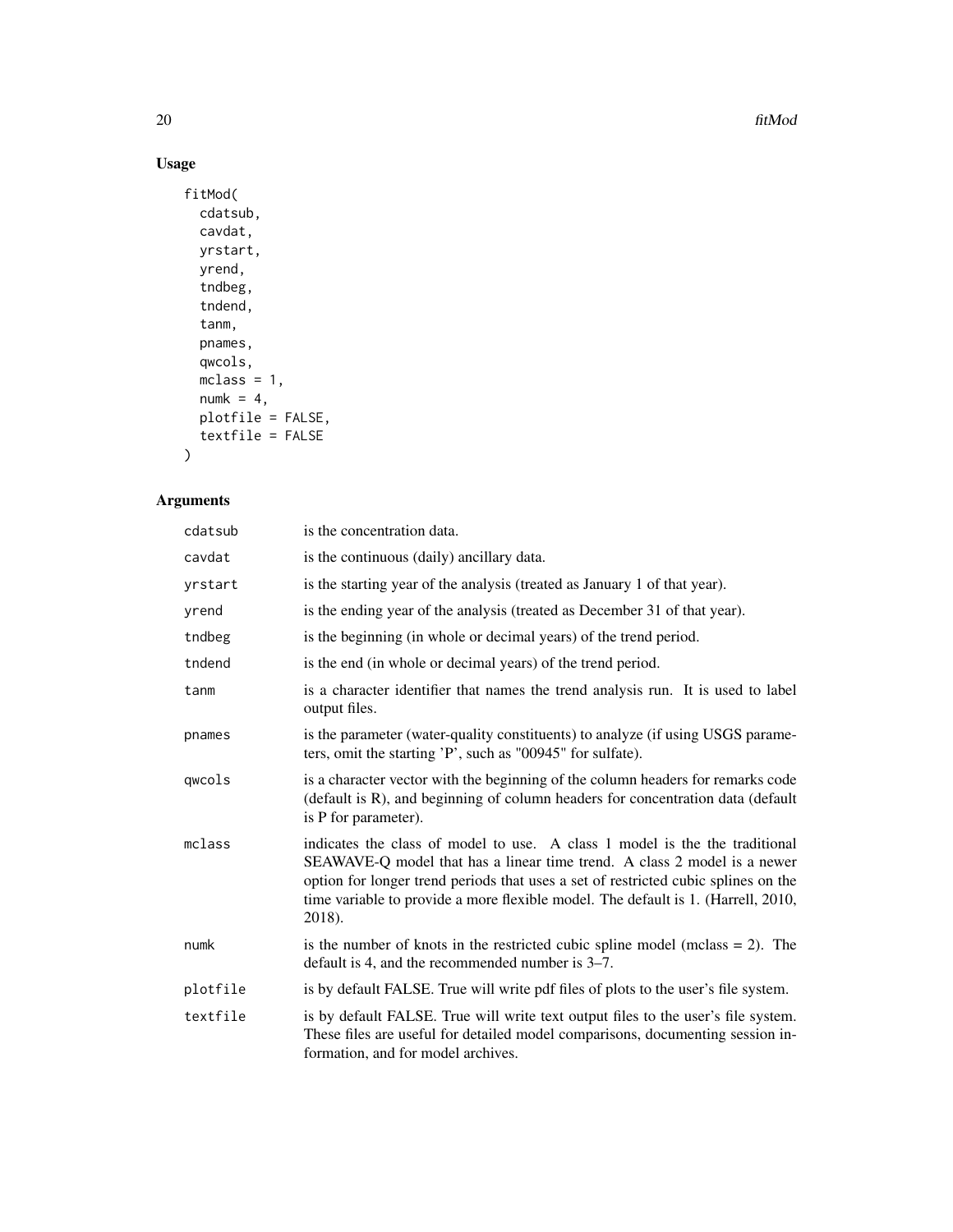#### <span id="page-20-0"></span>fitswavecav 21

# Value

A PDF file (if plotfile is TRUE) containing plots (see [seawaveQPlots](#page-40-1)), a text file showing the best model survival regression call and results, and a list. The first element of the list contains information about the data and the model(s) selected (see [examplestpars](#page-13-1)). The second element of the list contains the summary of the survival regression call. The third element of the list is itself a list containing the observed concentrations (censored and uncensored) and the predicted concentrations used by [seawaveQPlots](#page-40-1) or [seawaveQPlots2](#page-43-1) to generate the plots.

# Author(s)

Aldo V. Vecchia and Karen R. Ryberg

#### References

Allison, P.D., 1995, Survival analysis using the SAS system—A practical guide: Cary, N.C., SAS Institute, Inc., 304 p.

Harrell, F.E., Jr., 2010, Regression modeling strategies—With applications to linear models, logistic regression, and survival analysis: New York, Springer-Verlag, 568 p.

Harrell, F.E., Jr., 2018, rms—Regression modeling strategies: R package version 5.1-2, [https:](https://CRAN.R-project.org/package=rms) [//CRAN.R-project.org/package=rms](https://CRAN.R-project.org/package=rms).

# Examples

```
data(swData)
myRes <- fitMod(cdatsub = examplecdatsub, cavdat = examplecavdat,
yrstart = 1995, yrend = 2003, tndbeg = 1995, tndend = 2003, tanm = "myfit3",
pnames = c("04041"), qwcols = c("R", "P"), plotfile = FALSE,
textfile = FALSE)
```
<span id="page-20-1"></span>

fitswavecav *Fit seasonal wave and continuous ancillary data for trend analysis*

#### Description

Function to prepare data and fit the seawaveQ model.

#### Usage

```
fitswavecav(
  cdat,
  cavdat,
  tann = "trend1".pnames,
  vrstart = \theta,
  yrend = 0,tndbeg = 0,
  tndend = 0,
```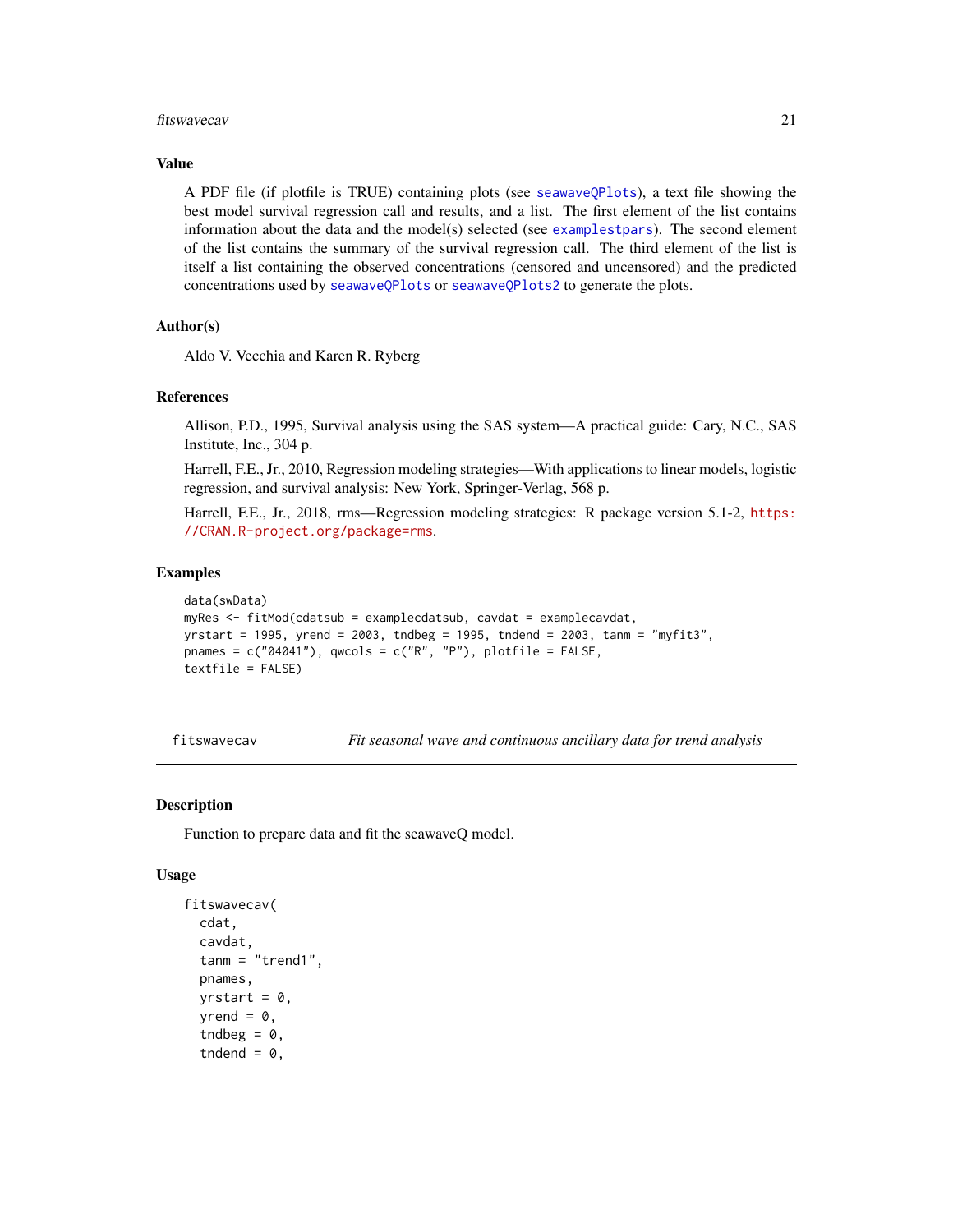```
iwcav = c("none"),
  dcol = "dates",
  qwcols = c("R", "P"),
 mclass = 1,
 numk = 4,
 alpha = 0.1,
 bootRCS = FALSE,
 nboot = 1000,plotfile = FALSE,
 textfile = FALSE
\mathcal{L}
```
# Arguments

| cdat    | is the concentration data                                                                                                                                                                                                                                                                     |
|---------|-----------------------------------------------------------------------------------------------------------------------------------------------------------------------------------------------------------------------------------------------------------------------------------------------|
| cavdat  | is the continuous (daily) ancillary data                                                                                                                                                                                                                                                      |
| tanm    | is a character identifier that names the trend analysis run. It is used to label<br>output files.                                                                                                                                                                                             |
| pnames  | are the parameters (water-quality constituents) to analyze (omit the starting char-<br>acter, for example for sulfate data indicated by P00945, enter "00945").                                                                                                                               |
| yrstart | is the starting year of the analysis (treated as January 1 of that year). Zero<br>means the start date will be determined by the start date of cavdat, the continuous<br>ancillary data.                                                                                                      |
| yrend   | is the ending year of the analysis (treated as December 31 of that year). Zero<br>means the end date will be determined by the end date of cavdat, the continuous<br>ancillary data.                                                                                                          |
| tndbeg  | is the beginning (in whole or decimal years) of the trend period. Zero means the<br>begin date will be the beginning of the concentration data, cdat.                                                                                                                                         |
| tndend  | is the end of the trend (treated as December 31 of that year). Zero means the<br>end date will be the end of the concentration data, cdat.                                                                                                                                                    |
| iwcav   | is a character vector indicating which continuous ancillary variables to include,<br>if none are used for analysis, use iwcav=c("none").                                                                                                                                                      |
| dcol    | is the column name for the dates, should be the same for both cdat and cavdat                                                                                                                                                                                                                 |
| qwcols  | is a character vector with the beginning of the column headers for remarks code<br>(default is R), and beginning of column headers for concentration data (default<br>is P for parameter).                                                                                                    |
| mclass  | indicates the class of model to use. A class 1 model is the traditional SEAWAVE-<br>Q model that has a linear time trend. A class 2 model is a newer option for longer<br>trend periods that uses a set of restricted cubic splines on the time variable to<br>provide a more flexible model. |
| numk    | is the number of knots in the restricted cubic spline model. The default is 4, and<br>the recommended number is 3–7.                                                                                                                                                                          |
| alpha   | is the significance level or alpha values for statistical significance and confidence<br>intervals.                                                                                                                                                                                           |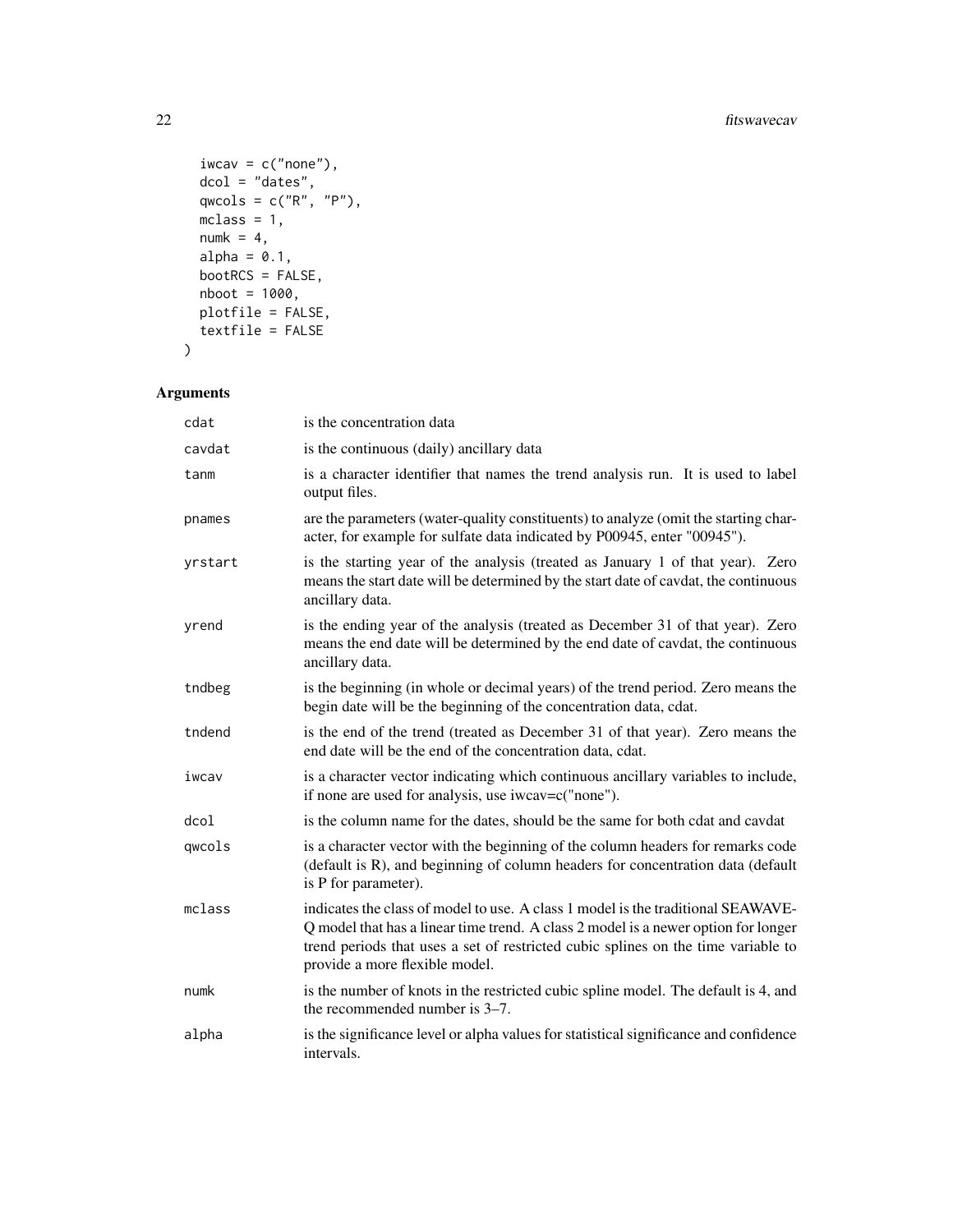#### <span id="page-22-0"></span>fitswavecav 23

| bootRCS  | is a logical value indicating whether or not to perform block bootstrapping for<br>an attained significance level for the trend with restricted cubic splines. No<br>bootstrapping is performed for the linear trend model. |
|----------|-----------------------------------------------------------------------------------------------------------------------------------------------------------------------------------------------------------------------------|
| nboot    | is the number of bootstrap replicates. A large number, 10,000, is recommended,<br>but this takes a long time.                                                                                                               |
| plotfile | is by default FALSE. True will write pdf files of plots to the user's file system.                                                                                                                                          |
| textfile | is by default FALSE. True will write text output files to the user's file system.<br>These files are useful for detailed model comparisons, documenting session in-<br>formation, and for model archives.                   |

# Format

The data frame returned as the first element of the output list has one row for each chemical analyzed and the number of columns depends on the number of continuous ancillary variables used. The general format is as follows:

| pname                 | character | parameter analyzed                                               |
|-----------------------|-----------|------------------------------------------------------------------|
| mclass                | numeric   | a value of 1 or 2                                                |
| jmod                  | numeric   | the choice of pulse input function, an integer $1-14$            |
| hlife                 | numeric   | the model half-life in months, an integer, 1 to 4 months         |
| cmaxt                 | numeric   | the decimal season of maximum concentration                      |
| scl                   | numeric   | the scale factor from the survreg. object                        |
| loglik                | numeric   | the log-likelihood for the model                                 |
| cint                  | numeric   | coefficient for model intercept                                  |
| cwave                 | numeric   | coefficient for the seasonal wave                                |
| ctnd[alpahnumeric]    | numeric   | coefficient(s) for the trend component(s) of model               |
| c[alphantumeric]      | numeric   | 0 or more coefficients for the continuous ancillary variables    |
| seint                 | numeric   | standard error for the intercept                                 |
| sewaye                | numeric   | standard error for the seasonal wave                             |
| setnd[alphanumeric]   | numeric   | standard error for the trend component(s)                        |
| se[alphanumeric]      | numeric   | 0 or more standard errors for the continuous ancillary variables |
| pvaltnd[alphanumeric] | numeric   | the <i>p</i> -value for the trend component(s)                   |
|                       |           |                                                                  |

The data frame returned as the sixth element of the output list has one row for each chemical analyzed. The general format for linear models is described in [pesticideTrendCalcs](#page-31-1). The format for restricted cubic spline models is as described as follows:

| pname                     | character | parameter analyzed                                                                    |
|---------------------------|-----------|---------------------------------------------------------------------------------------|
| mclass                    | numeric   | A value of 1 or 2                                                                     |
| baseConc                  | numeric   | the concentration at the beginning of the trend period                                |
| endCon                    | numeric   | the concentration at the end of the trend period                                      |
| rcsctndPpor               | numeric   | the concentration trend in percent over the trend period                              |
| rcsctndOrigPORPercentBase | numeric   | the conc. trend in original units over period of record (calc. based on percent per y |
| pvalrestnd                | numeric   | $p$ -value, attained significance level, based on bootstrapping                       |
| ctndlklhd                 | numeric   | trend likelihood                                                                      |
|                           |           |                                                                                       |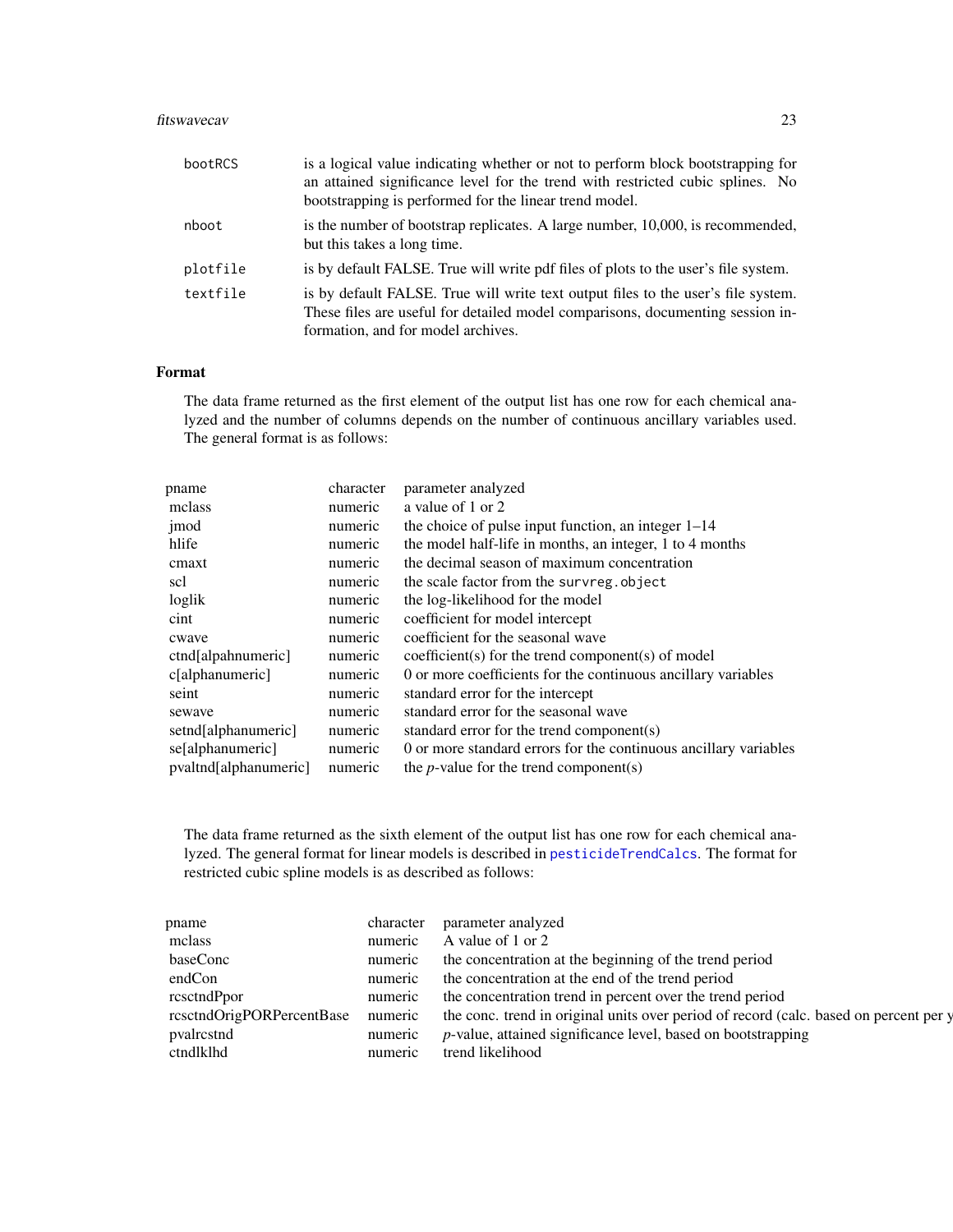# <span id="page-23-0"></span>Details

Fits the seawaveQ model (Vecchia and others, 2008) using a seasonal wave and continuous ancillary variables (streamflow anomalies and other continuous variables such as conductivity or sediment) to model water quality. The version in the 2.0.0 update to the R package has an option to use restricted cubic splines as a more flexible definition of the temporal trend.

# Value

A PDF file containing plots of the data and modeled concentration, a text file containing a summary of the survival regression call for each model selected, and a list. The first element of the list is a data frame described under format. The second element of the list is the summary of the survival regression call. The third element is the observed concentration data (censored and uncensored). The fourth element is the concentration data predicted by the model. The fifth element provides summary statistics for the predicted concentrations. The sixth element is a data frame that provides a summary of the trends with the columns pname (parameter name), mclass (a value of 1, indicating a linear trend model, a value of 2 for models using restricted cubic splines), and the columns describing the trends. For linear models see [pesticideTrendCalcs](#page-31-1). For models with restricted cubic splines, see the format section. See Ryberg and York (2020) for additional details.

#### **Note**

The assumed data format is one with columns for water-quality concentration values and a related column for qualification of those values, such as in the case of left-censored values less than a particular value. For example, a water-quality sample was collected and the laboratory analysis indicated that the concentration was less than 0.01 micrograms per liter. The USGS parameter code for simazine is 04035 (U.S. Geological Survey, 2018b). When the data are retrieved through the National Water Information System: Web Interface (<https://waterdata.usgs.gov/nwis>; U.S. Geological Survey, 2018a), the concentration values are in a column labeled P04035 and the qualification information, or remark codes, are in a column labeled R04035. To use this function, the argument pnames would be the unique identifier for simazine values and qualifications, 04035, and the qwcols argument would be  $c("R", "P")$  to indicate that the qualification column starts with an R and the values column starts with a P.

Other users may have data in different formats that can be modified to use with this function. For example, a user may have concentration values and qualification codes in one column, such as a column labeled simazine with the values  $0.05, 0.10, \langle 0.01, \langle 0.01, \text{ and } 0.90 \rangle$ . In this case, the less thans and any other qualification codes should be placed in a separate column. The column names for the qualification codes and the concentration values should be the same with the exception of different beginning letters to indicate which column is which. The columns could be named Rsimazine and Psimazine. Then the argument pnames  $=$  "simazine" and the argument qwcols  $= c(TR)$ ", "P").

Users should exercise caution when their water-quality data have multiple censoring limits and may want to recensor the data to a single censoring level. Censoring and recensoring issues are discussed in the text and Appendix 1 of Ryberg and others (2010).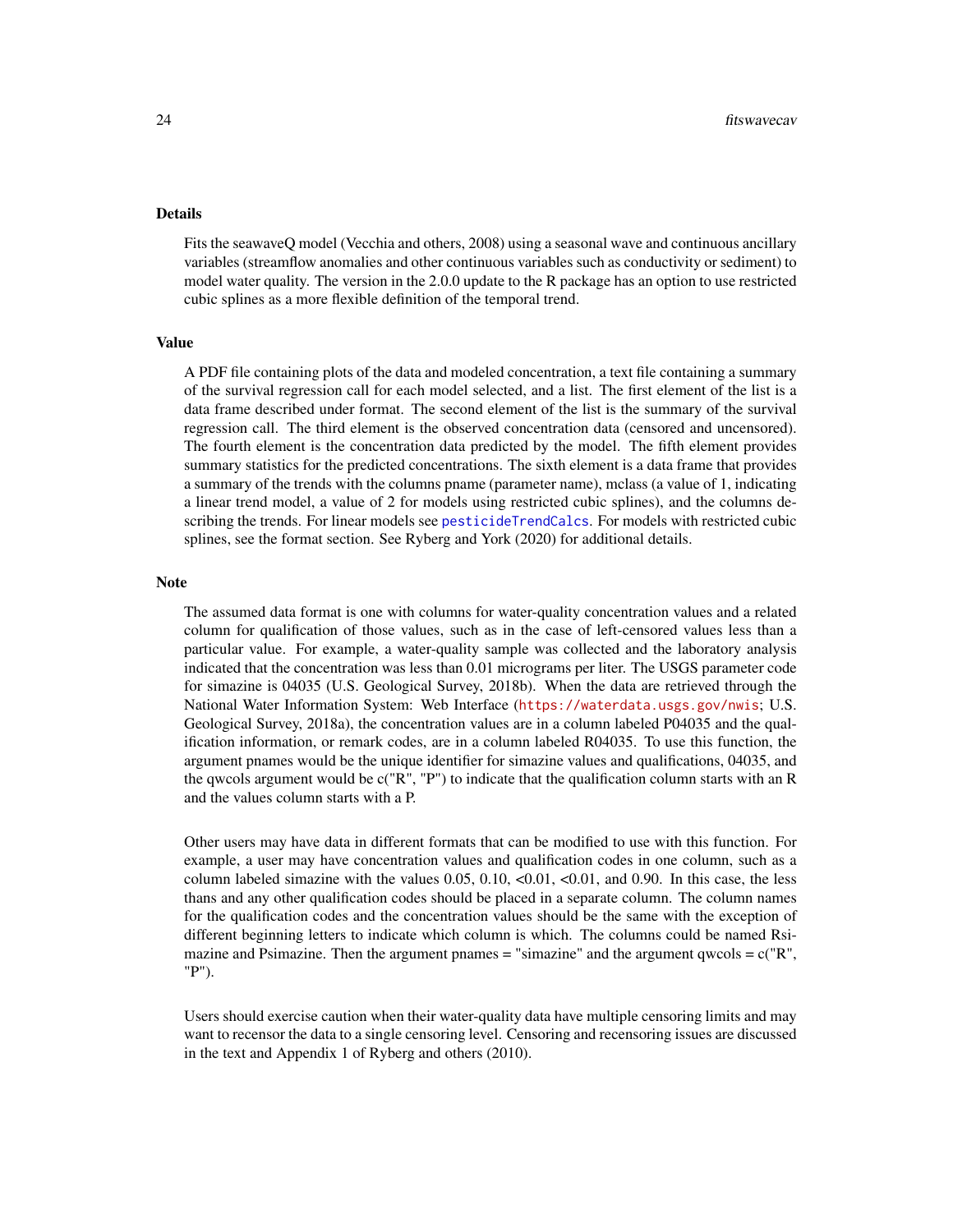#### <span id="page-24-0"></span>fitswavecav 25

None of the variations of SEAWAVE is a simple model. The model complexity increases with flow anomalies and with the addition of restricted cubic splines. As the number of parameters in the model increases or the degree of censoring increases, the sample size must also increase. See Ryberg and others (2020) for more details on sample size.

#### Author(s)

Aldo V. Vecchia and Karen R. Ryberg

#### References

Ryberg, K.R. and York, B.C., 2020, seawaveQ—An R package providing a model and utilities for analyzing trends in chemical concentrations in streams with a seasonal wave (seawave) and adjustment for streamflow (Q) and other ancillary variables: U.S. Geological Survey Open-File Report 2020–1082, 25 p., with 4 appendixes.

Ryberg, K.R., Vecchia, A.V., Martin, J.D., and Gilliom, R.J., 2010, Trends in pesticide concentrations in urban streams in the United States, 1992–2008: U.S. Geological Survey Scientific Investigations Report 2010–5139, 101 p., <https://pubs.usgs.gov/sir/2010/5139/>.

U.S. Geological Survey, 2018a, National Water Information System: Web Interface, accessed July 7, 2018, at <https://waterdata.usgs.gov/nwis>.

U.S. Geological Survey, 2018b, Parameter code definition: National Water Information System: Web Interface, accessed July 18, 2018, at <https://nwis.waterdata.usgs.gov/usa/nwis/pmcodes>.

Vecchia, A.V., Martin, J.D., and Gilliom, R.J., 2008, Modeling variability and trends in pesticide concentrations in streams: Journal of the American Water Resources Association, v. 44, no. 5, p. 1308–1324, <https://dx.doi.org/10.1111/j.1752-1688.2008.00225.x>.

#### See Also

The functions that fitswavecav calls internally: [prepData](#page-33-1) and [fitMod](#page-18-1).

#### Examples

```
data(swData)
modMoRivOmaha <- combineData(qwdat = qwMoRivOmaha, cqwdat = cqwMoRivOmaha)
myfitLinearTrend <- fitswavecav(cdat = modMoRivOmaha, cavdat = cqwMoRivOmaha,
tanm = "myfitLinearTrend", pnames = c("04035", "04037", "04041"), yrstart = 1995,yrend = 2003, tndbeg = 1995, tndend = 2003, iwcav = c("flowa30", "flowa1"),dcol = "dates", qwcols = c("R", "P")# trend model results
myfitLinearTrend[[1]]
# example regression call
myfitLinearTrend[[2]][[1]]
# first few lines of observed concentrations
head(myfitLinearTrend[[3]])
# first few lines of predicted concentrations
head(myfitLinearTrend[[4]])
# summary statistics for predicted concentrations
myfitLinearTrend[[5]]
```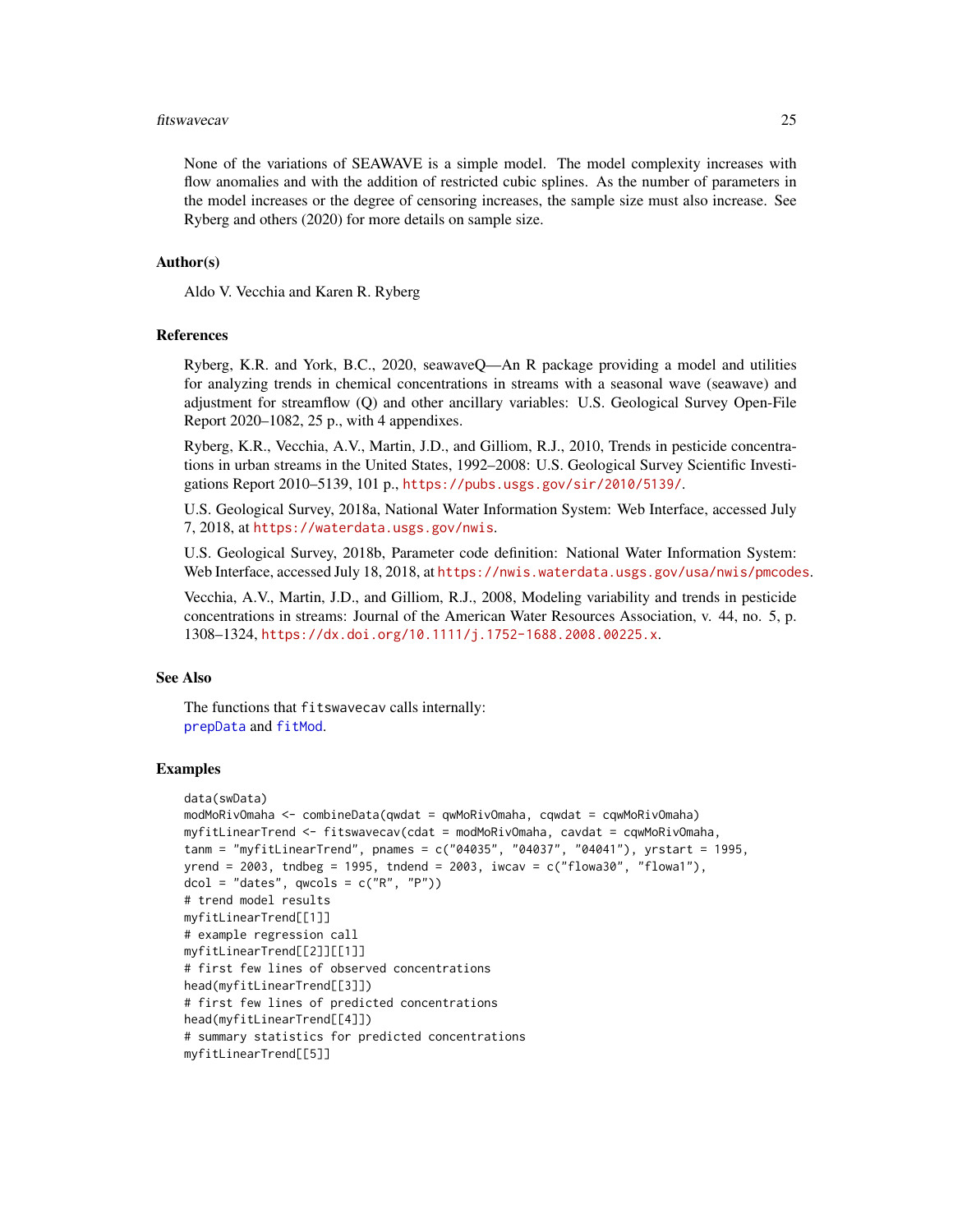```
# summary of trends
myfitLinearTrend[[6]]
myfitRCSTrend <- fitswavecav(cdat = modMoRivOmaha, cavdat = cqwMoRivOmaha,
tanm = "myfitRCSTrend", pnames = c("04035", "04037", "04041"), yrstart = 1995,
yrend = 2003, tndbeg = 1995, tndend = 2003, iwcav = c("flowa30", "flowa1"),dcol = "dates", qwcols = c("R", "P"), mclass = 2, numk = 4, bootRCS = FALSE,plotfile = FALSE, textfile = FALSE)
```
<span id="page-25-1"></span>IllRivValleyCty *Water-quality data for 05586100 Illinois River at Valley City, Ill.*

# Description

Scatterplots of water-quality data for 05586100 Illinois River at Valley City, Ill.





<span id="page-25-0"></span>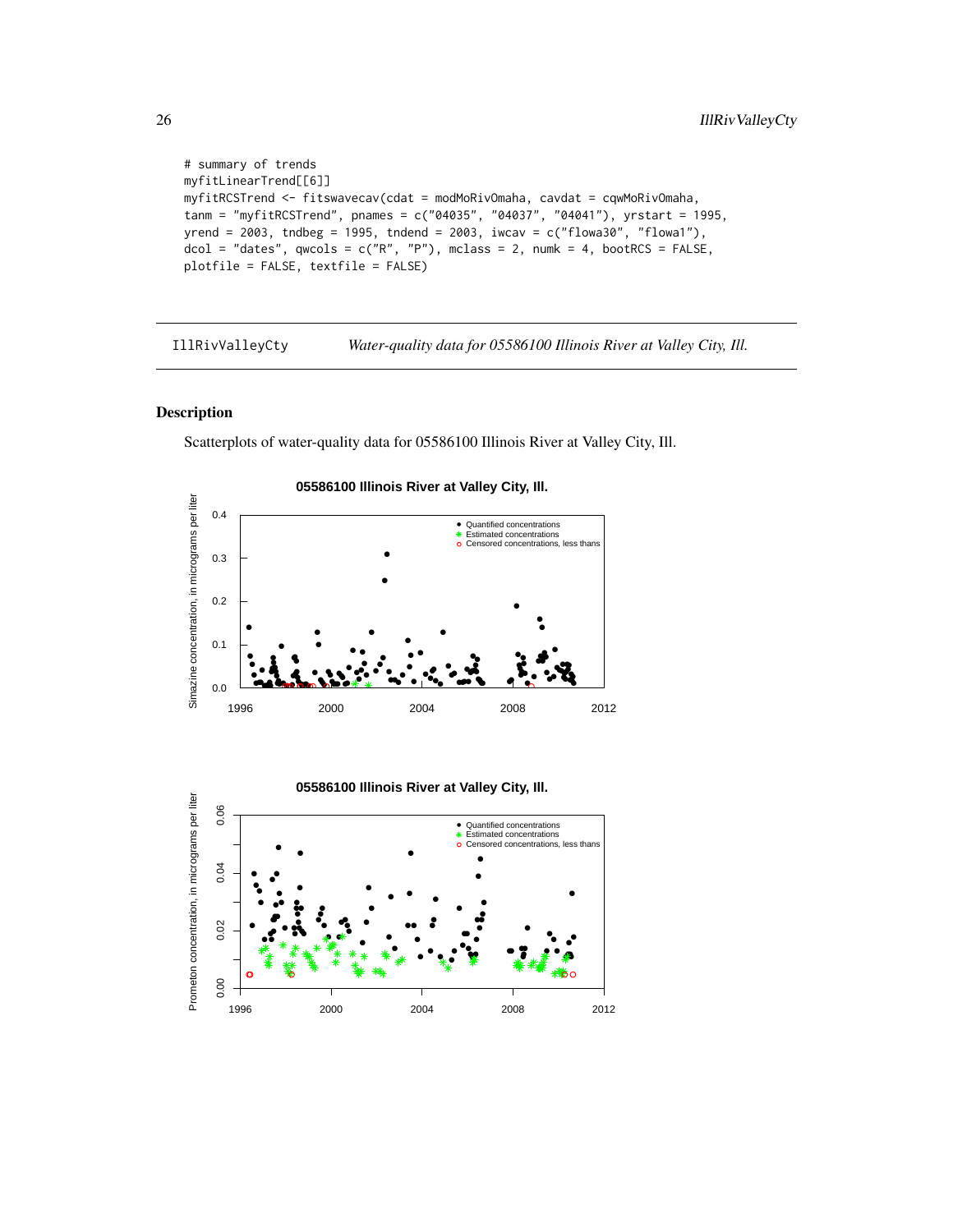

**05586100 Illinois River at Valley City, Ill.**



# Usage

IllRivValleyCty

# Format

A data frame containing 168 water-quality samples for 4 constituents. There are 20 variables.

| site  |           | character Site abbreviation for study                        |
|-------|-----------|--------------------------------------------------------------|
| staid | character | USGS Station identification number                           |
| dates | date      | Date water-quality sample collected                          |
| yrc   | numeric   | Year                                                         |
| moc   | numeric   | Month                                                        |
| dac   | numeric   | Day                                                          |
| jdayc | numeric   | Julian day from first day of associated streamflow data used |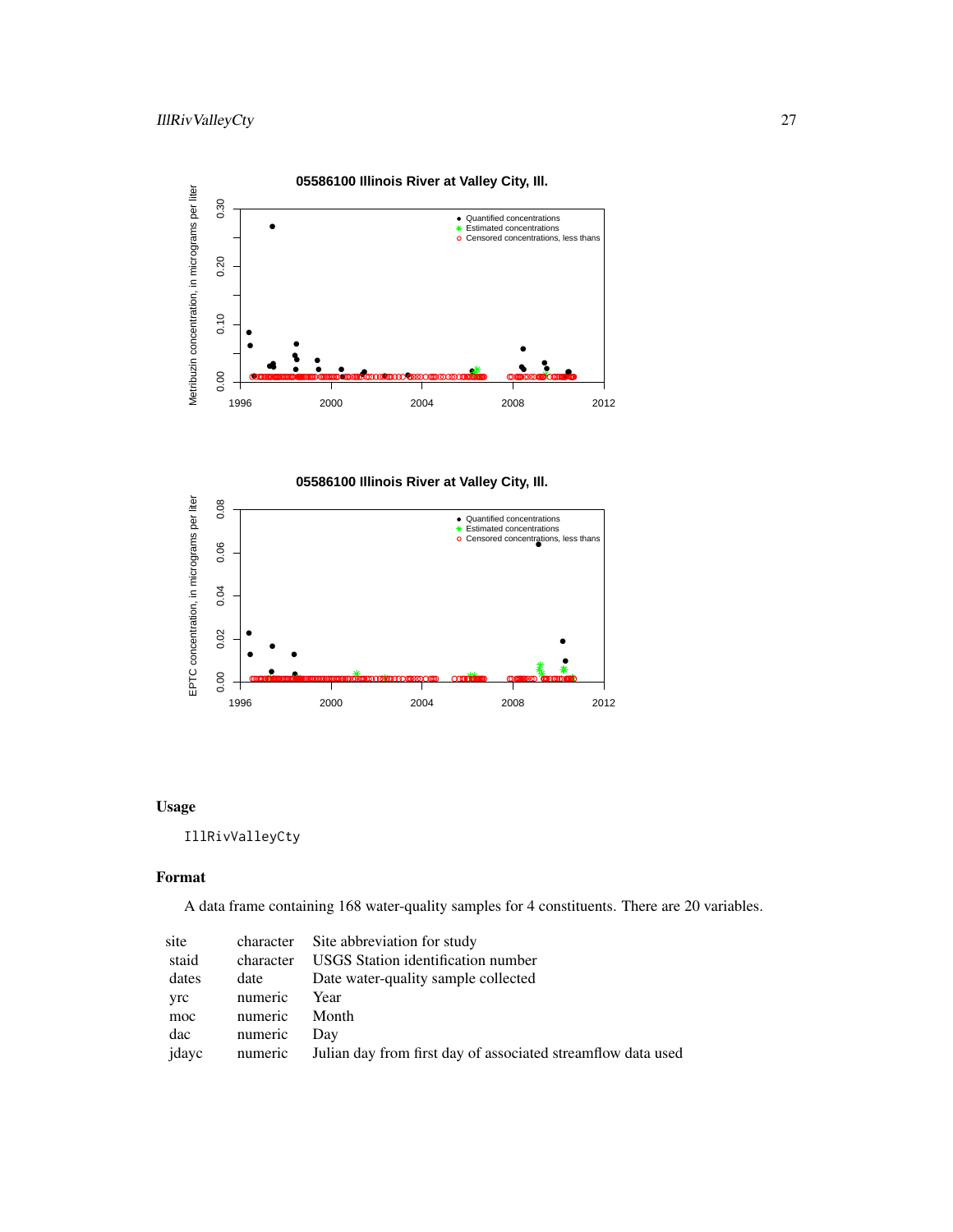28 IllRivValleyCty

| R04035  | character | Remark code (blank, $\le$ , or E)                                                        |
|---------|-----------|------------------------------------------------------------------------------------------|
| P04035  | numeric   | Simazine, water, filtered, recoverable, micrograms per liter                             |
| R04037  | character | Remark code (blank, $\le$ , or E)                                                        |
| P04037  | numeric   | Prometon, water, filtered, recoverable, micrograms per liter                             |
| R82630  | character | Remark code (blank, $\le$ , or E)                                                        |
| P82630  | numeric   | Metribuzin, water, filtered, recoverable, micrograms per liter                           |
| R82668  | character | Remark code (blank, $\le$ , or E)                                                        |
| P82668  | numeric   | EPTC, water, filtered (0.7 micron glass fiber filter), recoverable, micrograms per liter |
| dflow   | numeric   | Streamflow, cubic feet per second                                                        |
| flowa30 | numeric   | 30-day streamflow anomaly                                                                |
| flowa1  | numeric   | 1-day streamflow anomaly                                                                 |
| dsed    | numeric   | Sediment concentration, milligrams per liter                                             |
| seda30  | numeric   | 30-day sediment anomaly                                                                  |
| seda1   | numeric   | 1-day sediment anomaly                                                                   |

#### Details

Chemical concentration data are in the columns that start with a P and are followed by a number. Qualification codes for the concentration data are in the columns that start with an R followed by the same numbers as the associated concentration data. For example, column P04035 indicates simazine data, 04035, being the U.S. Geological Survey parameter code for simazine. The qualification codes for the simazine concentrations are found in the column R04035, indicating a U.S. Geological Survey remark code. Remark codes include \_ or nothing, indicating no qualification of the value in the associated concentration field; <, indicating a censored value that is less than the number reported in the associated concentration field; and E, indicating that the value has been estimated. See Oblinger Childress and others (1999) for information on the remark codes used by the U.S. Geological Survey. The streamflow and sediment anomalies were generated using the R package waterData (Ryberg and Vecchia, 2012).

#### Source

Data provided by Patrick Phillips, U.S. Geological Survey, New York Water Science Center.

# References

Oblinger Childress, C.J., Foreman, W.T., Connor, B.F., and Maloney, T.J., 1999, New reporting procedures based on long-term method detection levels and some considerations for interpretations of water-quality data provided by the U.S. Geological Survey Open-File Report 99–193, 19 p. [Also available at [https://water.usgs.gov/owq/OFR\\_99-193/index.html](https://water.usgs.gov/owq/OFR_99-193/index.html).]

#### Examples

```
data(swData)
```

```
# summary of water-quality concentrations
apply(IllRivValleyCty[, grep("P[[:digit:]]",
dimnames(IllRivValleyCty)[[2]])], 2, summary)
```

```
# scatter plot of simazine concentrations
cenScatPlot(IllRivValleyCty, pname = "04035")
```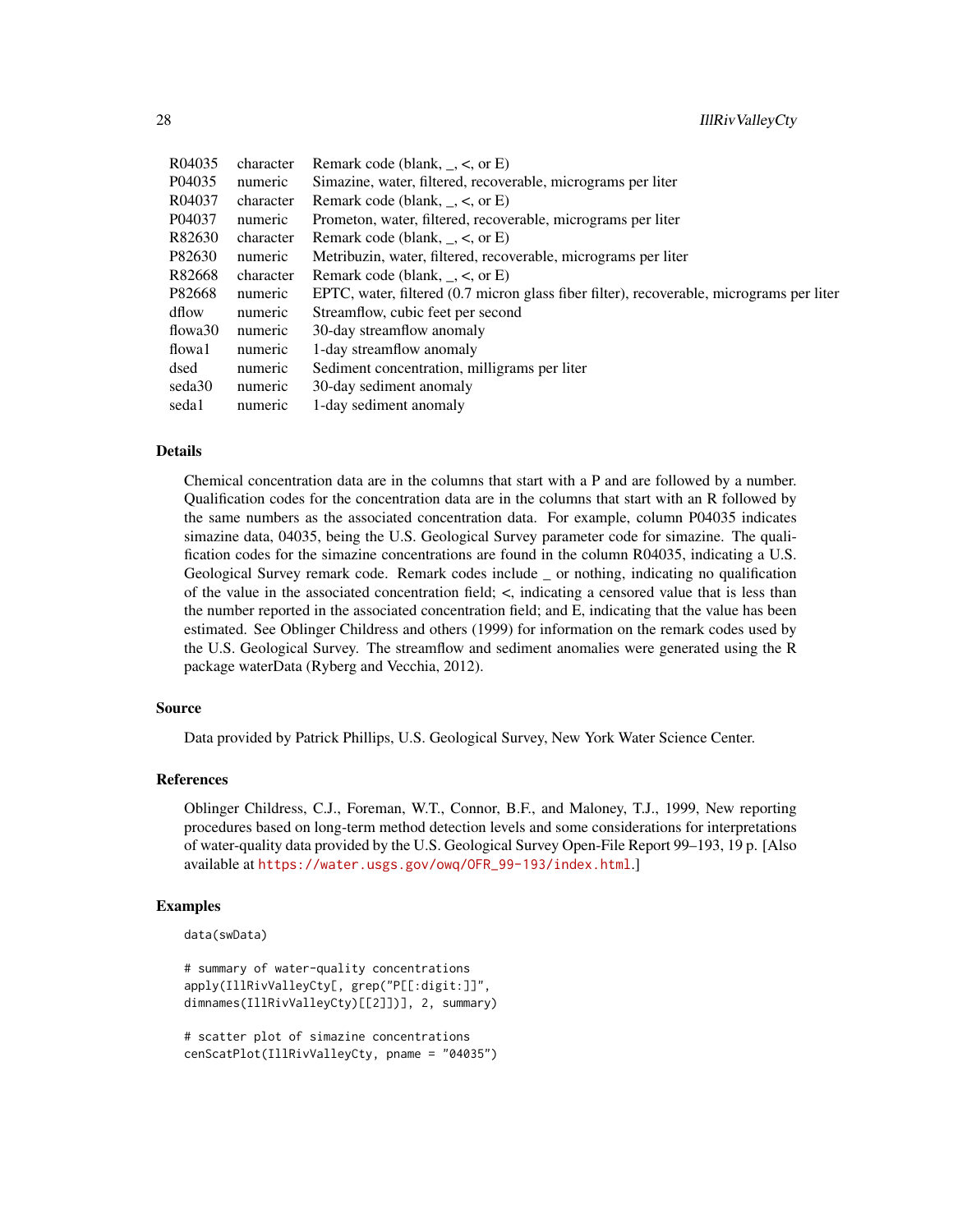```
# Simazine scatter plot with many additional plotting arguments
par(las = 1, tol = 0.5)cenScatPlot(IllRivValleyCty, pname = "04035",
            site = "05586100 Illinois River at Valley City, Ill.",
            ylabel = "Simazine concentration, in micrograms per liter",
            legcex = 0.7,
            ylim = c(0, 0.4), yax = "i",xlim = c(as.Date("1996-01-01"), as.Date("2012-01-01")),
            xaxs = "i", xaxt = "n")axdates <- c("1996-01-01", "2000-01-01", "2004-01-01", "2008-01-01",
           "2012-01-01")
axis(1, as.Date(axdates), labels = c("1996", "2000", "2004", "2008", "2012"))
# Prometon scatter plot
cenScatPlot(IllRivValleyCty, pname = "04037",
            site = "05586100 Illinois River at Valley City, Ill.",
            ylabel = "Prometon concentration, in micrograms per liter",
            legcex = 0.7,
            ylim = c(0, 0.06), yax = "i",xlim=c(as.Date("1996-01-01"), as.Date("2012-01-01")), xaxs = "i",
            xaxt = "n")
axdates<-c("1996-01-01", "2000-01-01", "2004-01-01", "2008-01-01", "2012-01-01")
axis(1, as.Date(axdates), labels = c("1996", "2000", "2004", "2008","2012"))
# Metribuzin scatter plot
cenScatPlot(IllRivValleyCty, pname="82630",
            site="05586100 Illinois River at Valley City, Ill.",
            ylabel="Metribuzin concentration, in micrograms per liter",
            legcex=0.7,
            ylim=c(0,0.3), yaxs="i", cex.lab=0.9, cex.axis=0.9,
            xlim=c(as.Date("1996-01-01"),
                  as.Date("2012-01-01")), xaxs="i",
            xaxt="n")
axdates<-c("1996-01-01", "2000-01-01", "2004-01-01", "2008-01-01",
           "2012-01-01")
axis(1, as.Date(axdates), labels=c("1996", "2000", "2004", "2008",
                                               "2012"), cex.axis=0.9)
# EPTC scatter plot
cenScatPlot(IllRivValleyCty, pname = "82668",
            site = "05586100 Illinois River at Valley City, Ill.",
            ylabel = "EPTC concentration, in micrograms per liter",
            legcex = 0.7, ylim = c(0, 0.08), yaxs = "i",xlim=c(as.Date("1996-01-01"), as.Date("2012-01-01")),
           xaxs = "i", xaxt = "n")axdates <- c("1996-01-01", "2000-01-01", "2004-01-01", "2008-01-01",
          "2012-01-01")
axis(1, as.Date(axdates), labels = c("1996", "2000", "2004", "2008","2012"))
```
loadCalculations *Calculate annual loads and summarize trends*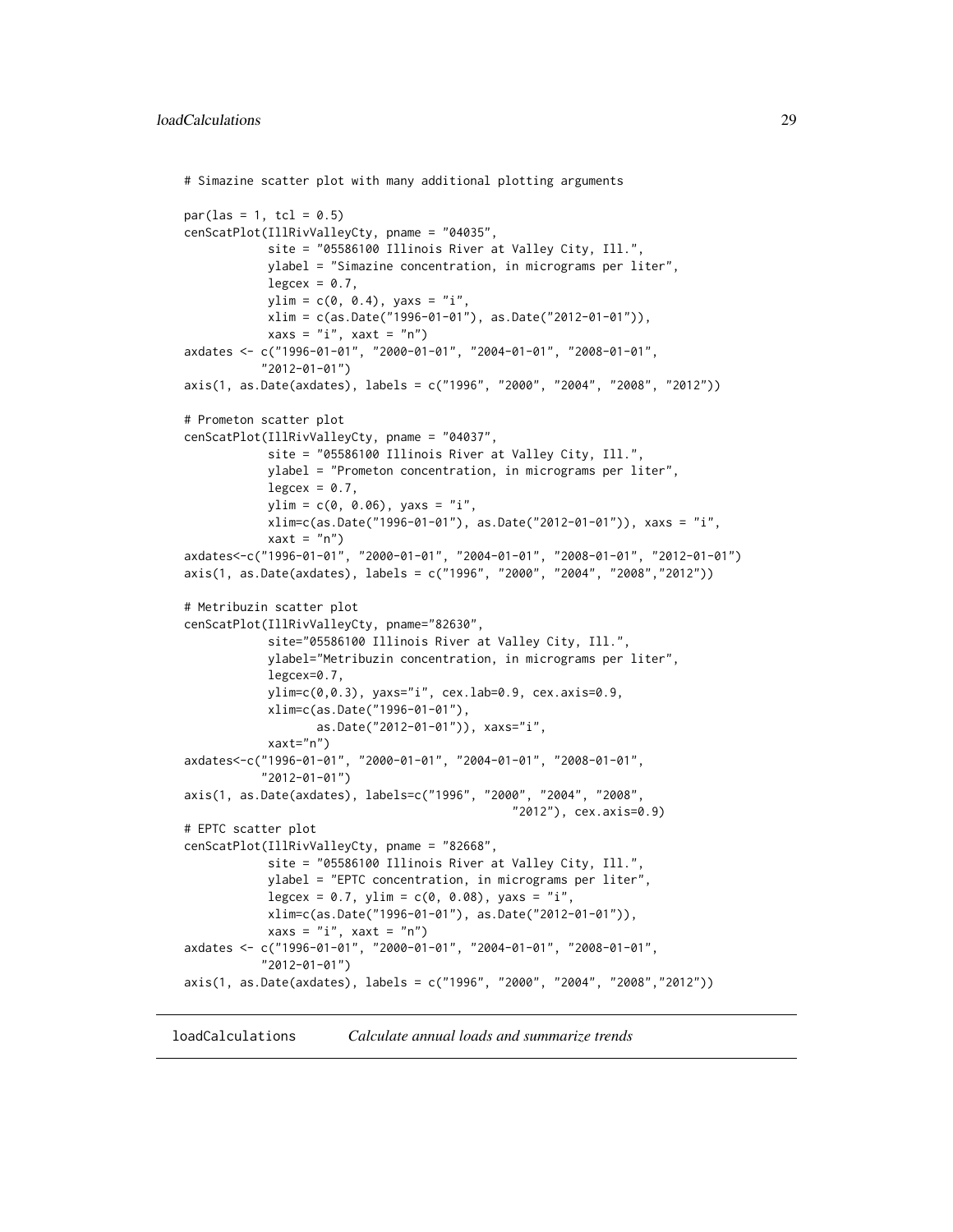# Description

Function to calculate pesticide loads in kilograms per year and summarize trends.

# Usage

```
loadCalculations(
 dailyDat,
 pestPredict,
 modRes,
 concTrends,
 yrtype = 1,
 alpha = 0.1)
```
# Arguments

| dailyDat    | is the daily streamflow data in the form of a data frame with three columns<br>representing a station ID, date, and streamflow.                                                                                                                                                                                                                                                    |
|-------------|------------------------------------------------------------------------------------------------------------------------------------------------------------------------------------------------------------------------------------------------------------------------------------------------------------------------------------------------------------------------------------|
| pestPredict | is the continuous (daily) estimation of pesticide concentrations for one or more<br>pesticides at a single site. This should be in the form of the fourth element of<br>the list returned by fitswavecav.                                                                                                                                                                          |
| modRes      | is the first element of the list returned by fitswavecav and includes the scale<br>parameter for one or more pesticide trend models at a single site. The scale<br>parameter is used in the bias correction.                                                                                                                                                                       |
| concTrends  | the SEAWAVE-Q trend in flow-normalized annual load. Cannot be different<br>(computationally) from the trend in flow-normalized annual concentration when<br>there is no trend in flow (Oelsner and others, 2017).                                                                                                                                                                  |
| yrtype      | allows one to calculate annual loads based on a calendar year or a water year,<br>where a water year is the 12-month period October 1 through September 30<br>designated by the calendar year in which it ends. A yrtype of 1 represents a<br>calendar year and is the default because that is the way the original model was<br>developed. A yrtype of 2 represents a water year. |
| alpha       | is the significance level or alpha value for statistical significance and confidence<br>intervals.                                                                                                                                                                                                                                                                                 |

# Format

The first data frame returned has one row for each pesticide-year at a particular site and four columns. The general format is as follows:

| pstaid |         | character the station identification number                                  |
|--------|---------|------------------------------------------------------------------------------|
| pcode  |         | character the parameter code for which a load was calculated                 |
|        |         | year or wyear numeric the year or water year for which a load was calculated |
| load   | numeric | the load in kilograms per year                                               |

<span id="page-29-0"></span>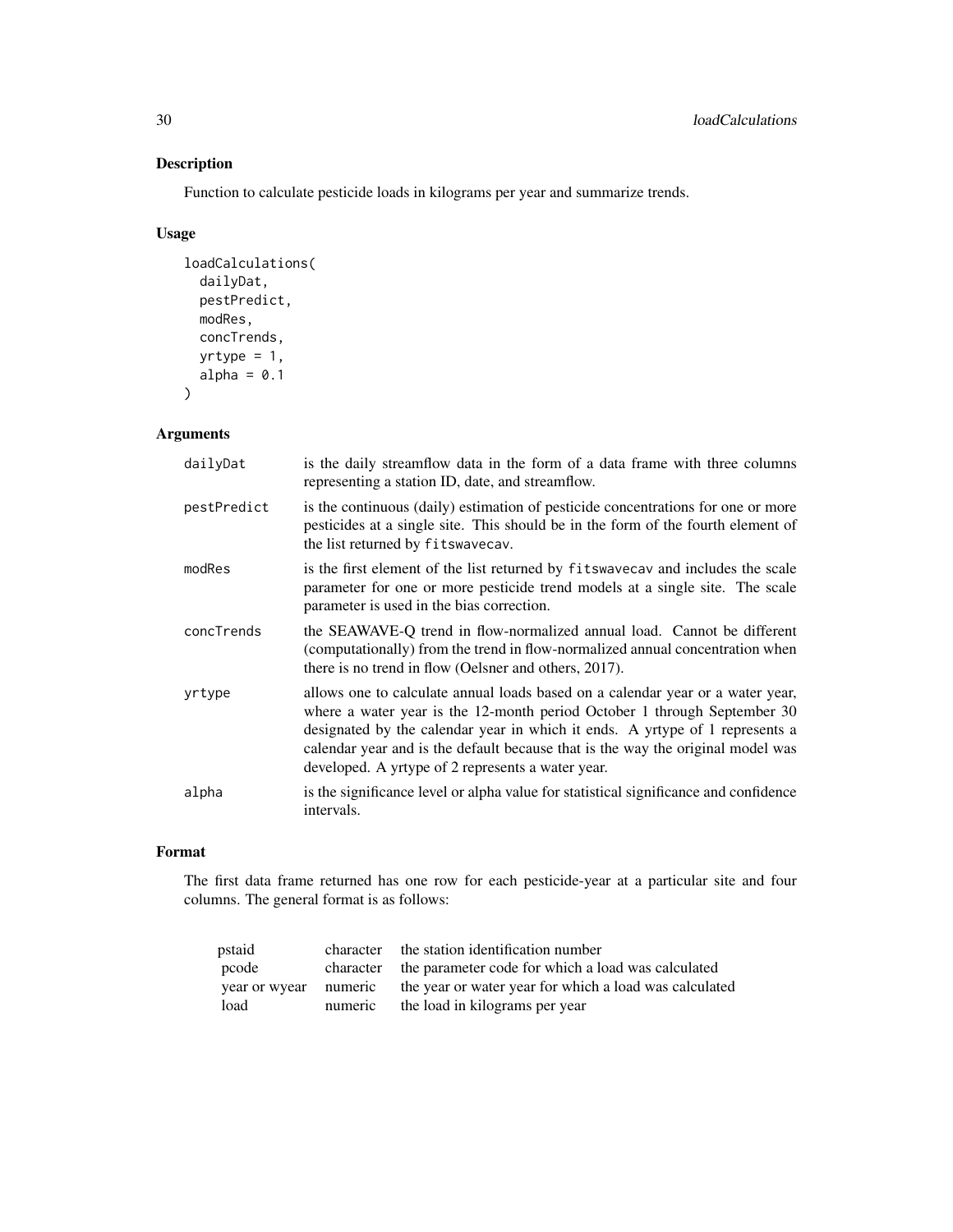# loadCalculations 31

The second data frame returned has one row for each pesticide at a particular site and 11 columns. The general format is as follows:

| pcode                  | character | the parameter code for which a load trend was calculated   |
|------------------------|-----------|------------------------------------------------------------|
| mclass                 | numeric   | a value of 1 or 2                                          |
| mclass                 | numeric   | a value of 1 or 2                                          |
| alpha                  | numeric   | a significance level                                       |
| ltndPpor               | numeric   | the load trend in percent over the period of record        |
| luciPpor               | numeric   | the load upper confidence interval for the trend in        |
|                        |           | percent over the period of record                          |
| llciPpor               | numeric   | the load lower confidence interval for the trend in        |
|                        |           | percent over the period of record                          |
| baseLoad               | numeric   | the base load, the load for the first year of trend period |
| ltndOrigPORPercentBase | numeric   | the load trend in original units over                      |
|                        |           | the period of record                                       |
|                        |           | (calculation based on percent per year and base load)      |
| luciOrigPORPercentBase | numeric   | the load trend upper confidence interval                   |
|                        |           | for the trend in original units over the period of record  |
|                        |           | (calculation based on percent per year and base load)      |
| llciOrigPORPercentBase | numeric   | the load trend lower confidence interval                   |
|                        |           | for the trend in original units over the period of record  |
|                        |           | (calculation based on percent per year and base load)      |
| ltndlklhd              | numeric   | is the load trend likelihood                               |
|                        |           |                                                            |

#### Details

Parameter load (mass) is the product of water-quality concentration (a mass per volume) and an associated streamflow rate (volume per time). This function generates an annual time series of pesticide loads on either a calendar year basis or a water year basis and summarizes load trends.

# Value

Two data frames, the first contains the annual loads, the second contains the trend summary.

#### **Note**

In this load calculation function, daily pesticide concentration estimates provided by the fitswavecav function are corrected for retransformation bias (the concentration model is built on the base-10 logarithm of concentration; therefore, a bias correction is required when transforming back to the original units) and then used to calculate daily loads. The bias correction is based on the quasimaximum likelihood estimator (Cohn and others, 1989) that was developed for natural logarithms, with an adjustment for the base-10 logarithm of the concentration. To calculate loads, the biascorrected concentration estimates (assumed to be in micrograms per liter) are multiplied by daily streamflow and a constant, 0.892998605, which converts the load units (micrograms per liter \* cubic feet per second) to kilograms per year. Daily loads are summed to annual values. See page 70 and equation 26 of Oelsner and others (2017) for further details regarding the load calculation and bias correction. Users may modify this function to convert to units other than kilograms per year.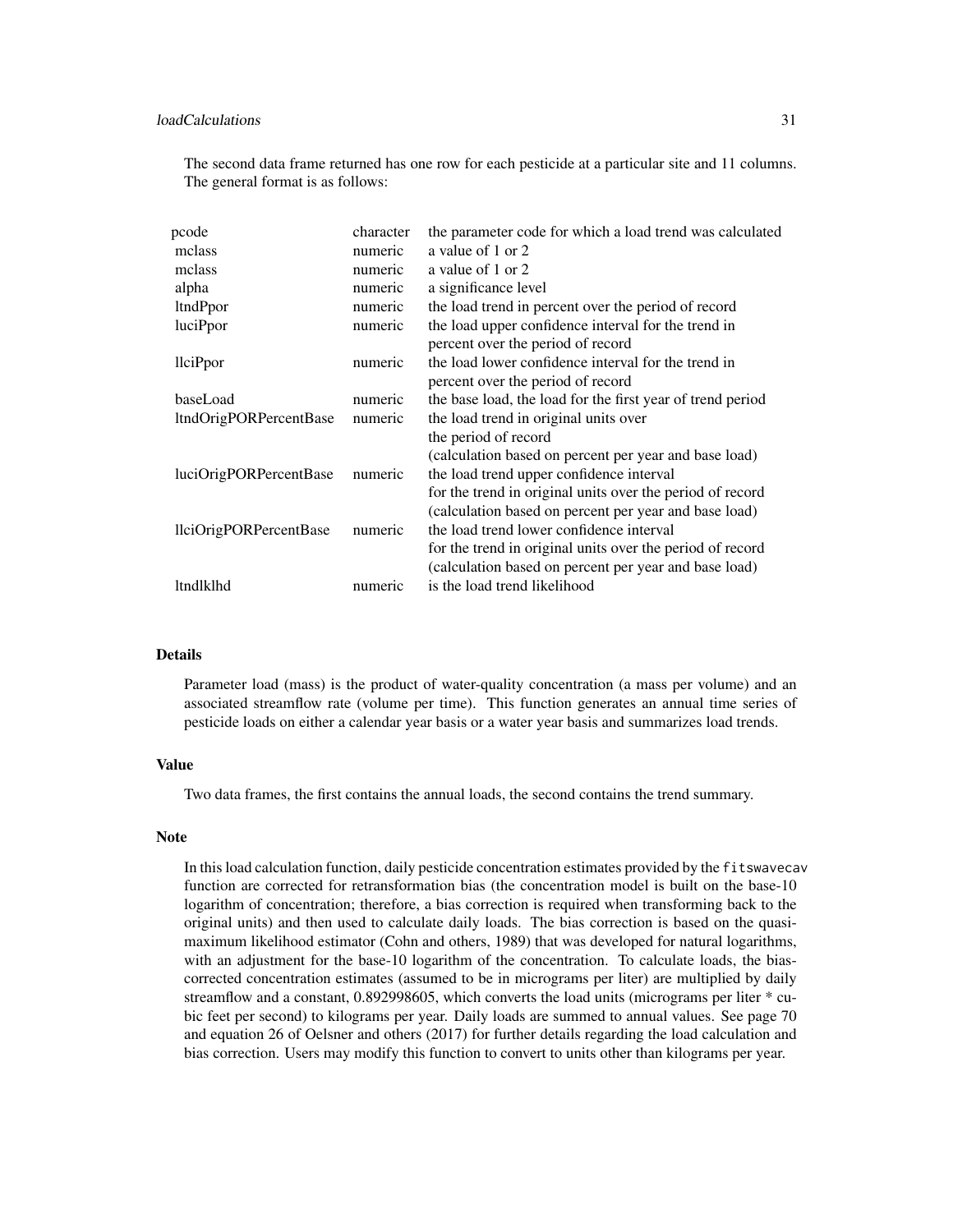#### <span id="page-31-0"></span>Author(s)

Karen R. Ryberg

# References

Cohn, T.A., DeLong, L.L., Gilroy, E.J., Hirsch, R.M., and Wells, D.K., 1989, Estimating constituent loads: Water Resources Research, v. 25, no. 5, p. 937–942.

Oelsner, G.P., Sprague, L.A., Murphy, J.C., Zuellig, R.E., Johnson, H.M., Ryberg, K.R., Falcone, J.A., Stets, E.G., Vecchia, A.V., Riskin, M.L., De Cicco, L.A., Mills, T.J., and Farmer, W.H., 2017, Water-quality trends in the Nation's rivers and streams, 1972–2012—Data preparation, statistical methods, and trend results (ver. 2.0, October 2017): U.S. Geological Survey Scientific Investigations Report 2017–5006, 136 p., <https://doi.org/10.3133/sir20175006>.

# Examples

```
data(swData)
modMoRivOmaha <- combineData(qwdat = qwMoRivOmaha, cqwdat = cqwMoRivOmaha)
myfit1 <- fitswavecav(cdat = modMoRivOmaha, cavdat = cqwMoRivOmaha,
tanm = "myfit1", pnames = c("04035", "04037", "04041"), yrstart = 1995,
yrend = 2003, tndbeg = 1995, tndend = 2003, iwcav = c("flowa30", "flowa1"),
dcol = "dates", qwcols = c("R", "P")MoRivOmahaLoadsYr <- loadCalculations(cqwMoRivOmaha[, 1:3], myfit1[[4]],
myfit1[[1]], myfit1[[6]])
MoRivOmahaLoadsYr
```
<span id="page-31-1"></span>pesticideTrendCalcs *Summarize linear trends*

# **Description**

Internal function to summarize the trend results.

#### Usage

```
pesticideTrendCalcs(
  tndbeg,
  tndend,
  ctnd,
  pval,
  alpha,
  setnd,
  scl,
  baseConc,
  mclass
)
```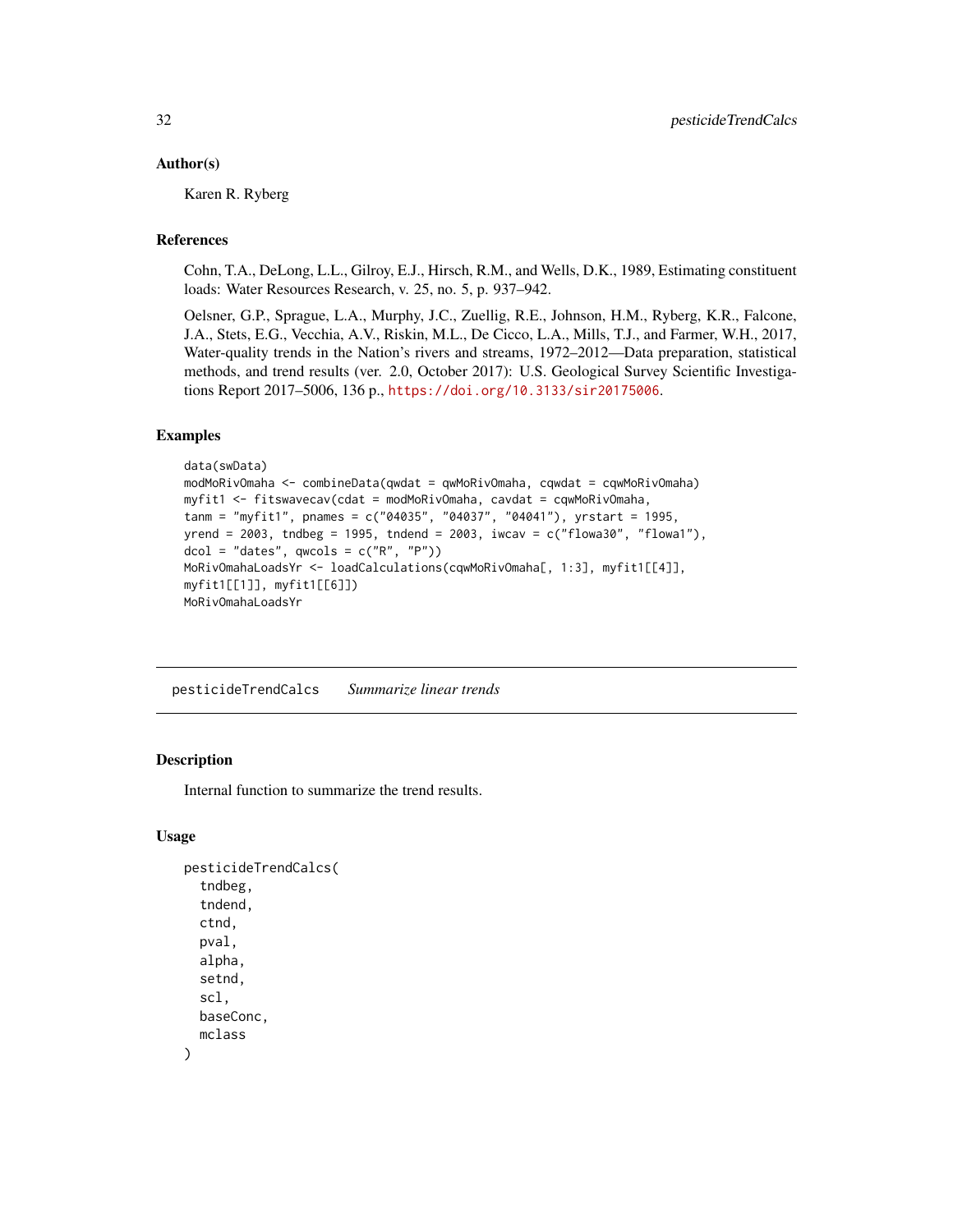# Arguments

| tndbeg   | is the beginning (in whole or decimal years) of the trend period. Zero means the<br>begin date will be the beginning of the concentration data, cdat. |
|----------|-------------------------------------------------------------------------------------------------------------------------------------------------------|
| tndend   | is the end of the trend (treated as December 31 of that year). Zero means the<br>end date will be the end of the concentration data, cdat.            |
| ctnd     | is the concentration trend, the coefficient on the time variable.                                                                                     |
| pval     | is the p-value for the linear trend component.                                                                                                        |
| alpha    | is the significance level or alpha value for statistical significance and confidence<br>intervals.                                                    |
| setnd    | is the standard error for the linear trend component.                                                                                                 |
| scl      | is the scale factor from the survreg.object.                                                                                                          |
| baseConc | is the base concentration, the median concentration (midpoint of the trend line)                                                                      |
|          | for the first year of the trend analysis.                                                                                                             |

# Format

The data frame returned has one row for each chemical analyzed and the number of columns are defined as follows:

| pname                  | character | parameter analyzed                                                                                                                                                                                                                                 |
|------------------------|-----------|----------------------------------------------------------------------------------------------------------------------------------------------------------------------------------------------------------------------------------------------------|
| mclass                 | numeric   | a value of 1 or 2                                                                                                                                                                                                                                  |
| alpha                  | numeric   | a significance level                                                                                                                                                                                                                               |
| ctndPpor               | numeric   | the concentration trend in percent over the period of record                                                                                                                                                                                       |
| cuciPpor               | numeric   | the concentration upper confidence interval for the trend in<br>percent over the period of record                                                                                                                                                  |
| clciPpor               | numeric   | the concentration lower confidence interval for the trend in<br>percent over the period of record                                                                                                                                                  |
| baseConc               | numeric   | the base concentration, median concentration or midpoint of<br>trend line, for first year of trend period                                                                                                                                          |
| ctndOrigPORPercentBase | numeric   | the concentration trend in original units over<br>the period of record                                                                                                                                                                             |
| cuciOrigPORPercentBase | numeric   | (calculation based on percent per year and base concentration)<br>the concentration trend upper confidence interval<br>for the trend in original units over the period of record                                                                   |
| clciOrigPORPercentBase | numeric   | (calculation based on percent per year and base concentration)<br>the concentration trend lower confidence interval<br>for the trend in original units over the period of record<br>(calculation based on percent per year and base concentration) |
| ctndlklhd              | numeric   | is the concentration trend likelihood                                                                                                                                                                                                              |
|                        |           |                                                                                                                                                                                                                                                    |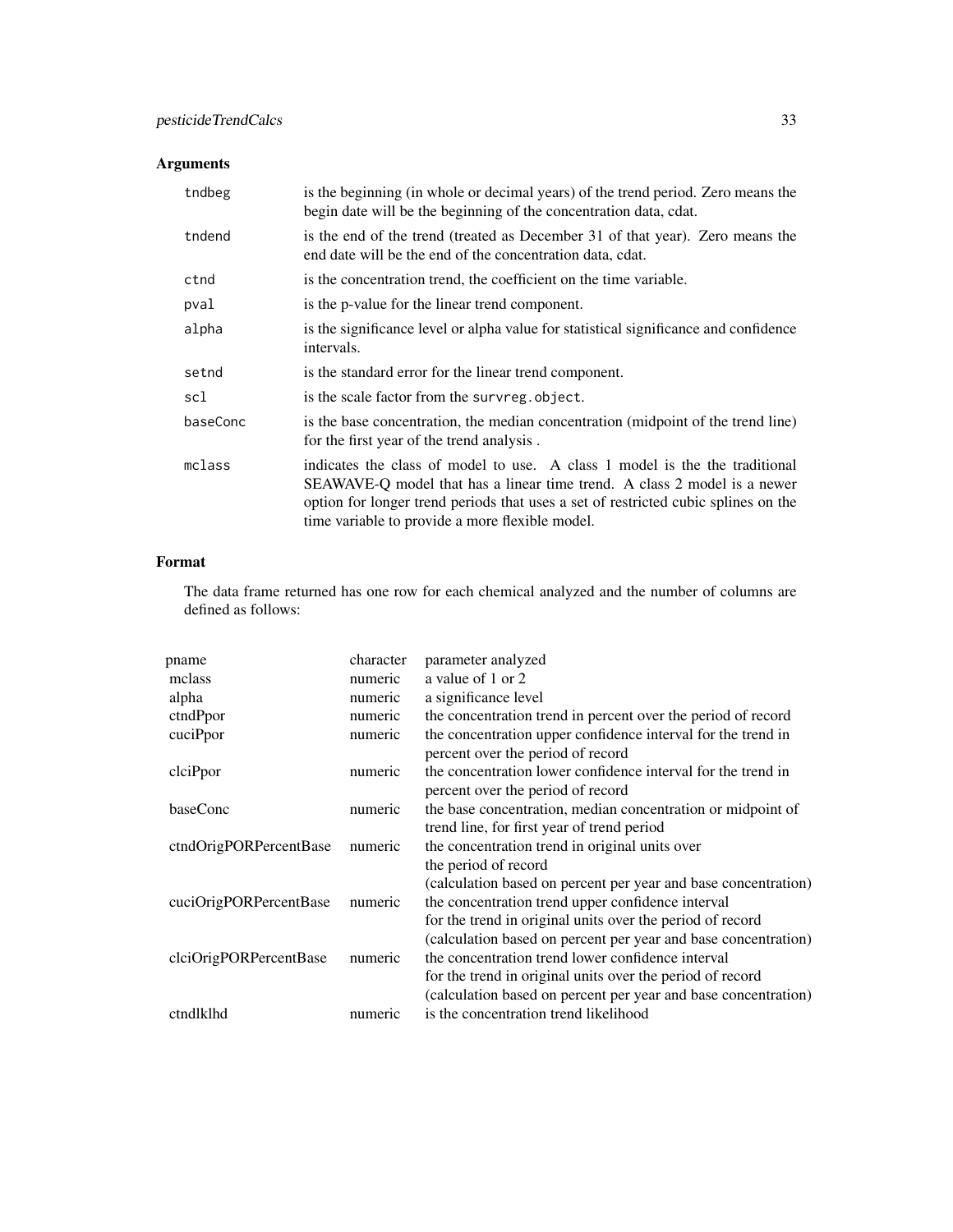#### <span id="page-33-0"></span>Details

pesticideTrendCalcs is called from within [fitswavecav](#page-20-1)

#### Value

The data frame returned has one row for each chemical analyzed and summaries of the trend.

# Note

Based on trend calculations used to display and summarize pesticide trends here [https://nawqatren](https://nawqatrends.wim.usgs.gov/swtrends/)ds. [wim.usgs.gov/swtrends/](https://nawqatrends.wim.usgs.gov/swtrends/). A likelihood value that is the functional equivalent of the two-sided pvalue associated with the significance level of the trend was determined as follows: Likelihood  $= (1$ - (p-value / 2)), where p-value is the p-value for the trend coefficient (Oelsner and others, 2017).

#### Author(s)

Karen R. Ryberg

#### References

Oelsner, G.P., Sprague, L.A., Murphy, J.C., Zuellig, R.E., Johnson, H.M., Ryberg, K.R., Falcone, J.A., Stets, E.G., Vecchia, A.V., Riskin, M.L., De Cicco, L.A., Mills, T.J., and Farmer, W.H., 2017, Water-quality trends in the Nation's rivers and streams, 1972–2012—Data preparation, statistical methods, and trend results (ver. 2.0, October 2017): U.S. Geological Survey Scientific Investigations Report 2017–5006, 136 p., <https://doi.org/10.3133/sir20175006>.

<span id="page-33-1"></span>

prepData *Prepares concentration data and continuous ancillary data*

# Description

prepData is usually called from within [fitswavecav](#page-20-1) but can be invoked directly. It performs some date calculations, removes rows with missing values for concentration or continuous variables, and returns the concentration and continuous ancillary data to be used by [fitswavecav](#page-20-1) and its other internal functions.

#### Usage

```
prepData(cdat, cavdat, yrstart, yrend, dcol, pnames, iwcav, qwcols)
```
#### **Arguments**

| cdat    | is the concentration data.                                                                                                                                                               |
|---------|------------------------------------------------------------------------------------------------------------------------------------------------------------------------------------------|
| cavdat  | is the continuous (daily) ancillary data.                                                                                                                                                |
| yrstart | is the starting year of the analysis (treated as January 1 of that year). Zero<br>means the start date will be determined by the start date of cavdat, the continuous<br>ancillary data. |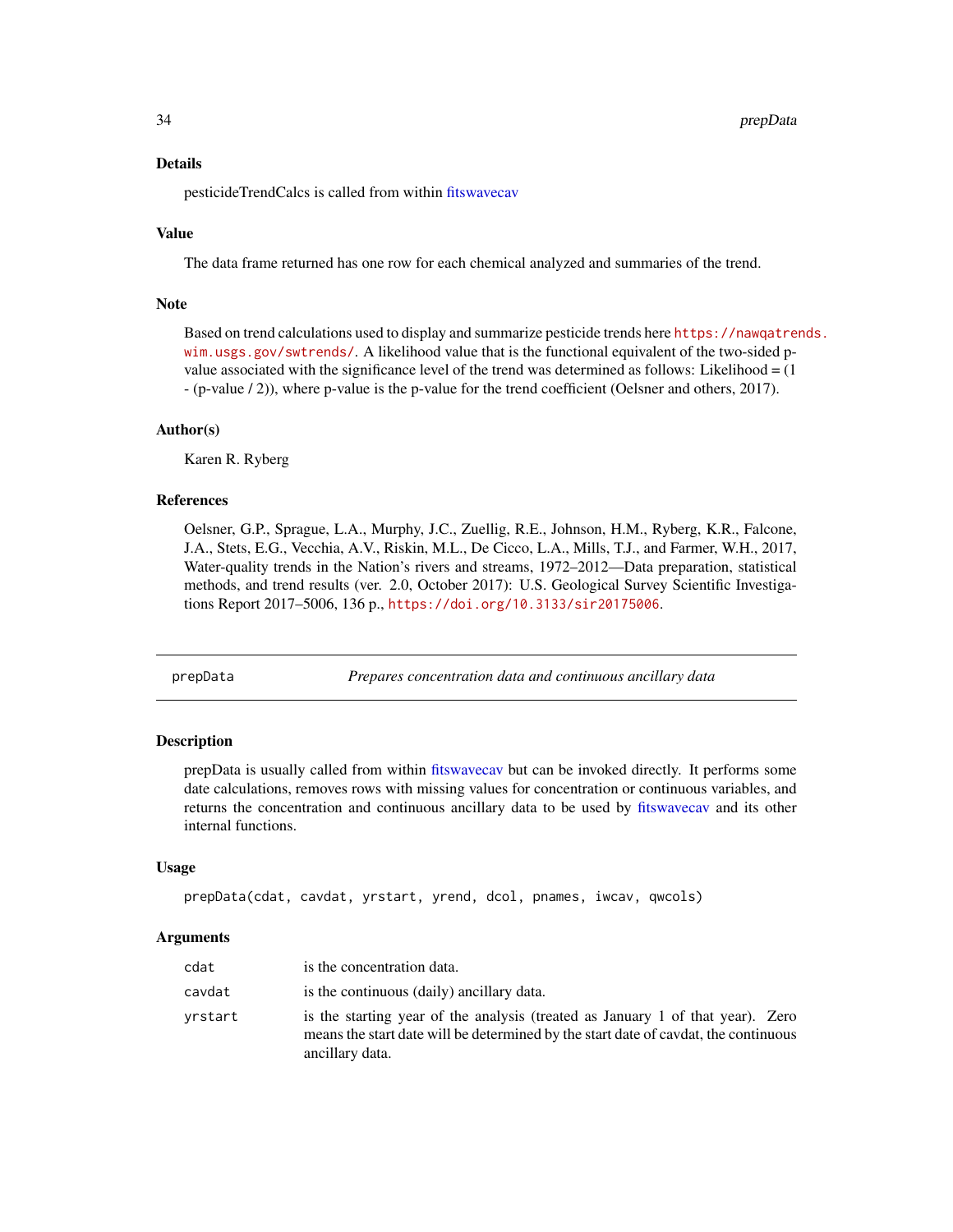# <span id="page-34-0"></span>qwMoRivOmaha 35

| is the column name for the dates, should be the same for both cdat and cavdat.                                                                                                             |
|--------------------------------------------------------------------------------------------------------------------------------------------------------------------------------------------|
| are the parameters (water-quality constituents) to analyze (if using USGS pa-<br>rameters, omit the starting 'P', such as "00945" for sulfate).                                            |
| is a character variable indicating which continuous ancillary variables to include,<br>if none use iwcav=c("none").                                                                        |
| is a character vector with the beginning of the column headers for remarks code<br>(default is R), and beginning of column headers for concentration data (default<br>is P for parameter). |
|                                                                                                                                                                                            |

# Value

A list. The first element is the concentration data with additional date information, missing values removed, and extra columns removed. The second element is the continuous ancillary data with additional date information, missing values removed, and extra columns removed.

#### Author(s)

Aldo V. Vecchia and Karen R. Ryberg

#### Examples

```
data(swData)
modMoRivOmaha<-combineData(qwdat=qwMoRivOmaha, cqwdat=cqwMoRivOmaha)
preppedDat <- prepData(modMoRivOmaha, cqwMoRivOmaha, yrstart=1995,
yrend=2003, dcol="dates", pnames=c("04035", "04037", "04041"),
iwcav=c("flowa30","flowa1"), qwcols=c("R","P"))
```
<span id="page-34-1"></span>qwMoRivOmaha *Water-quality data for 06610000 Missouri River at Omaha, Nebr.*

# Description

Scatterplots of water-quality data for 06610000 Missouri River at Omaha, Nebr.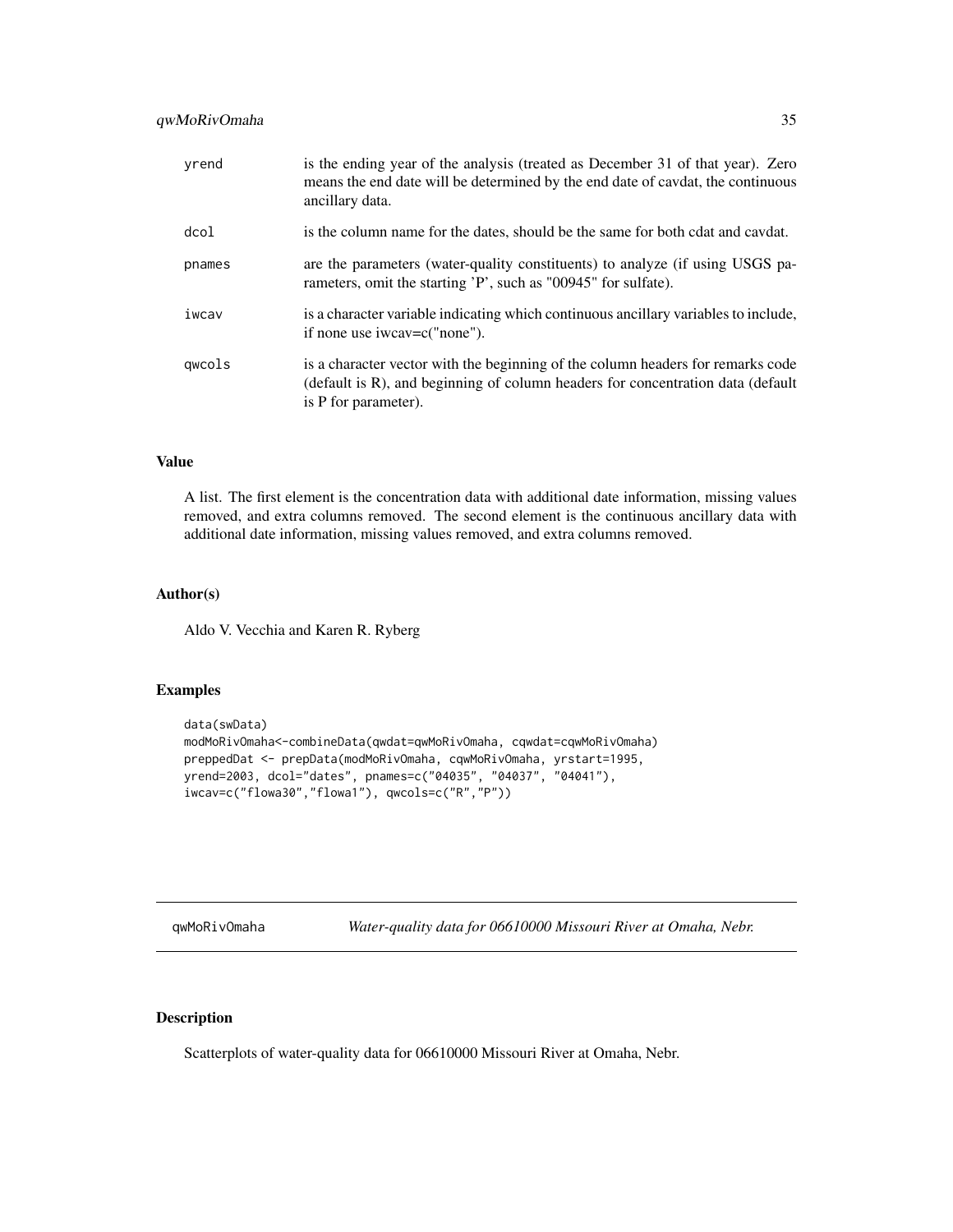



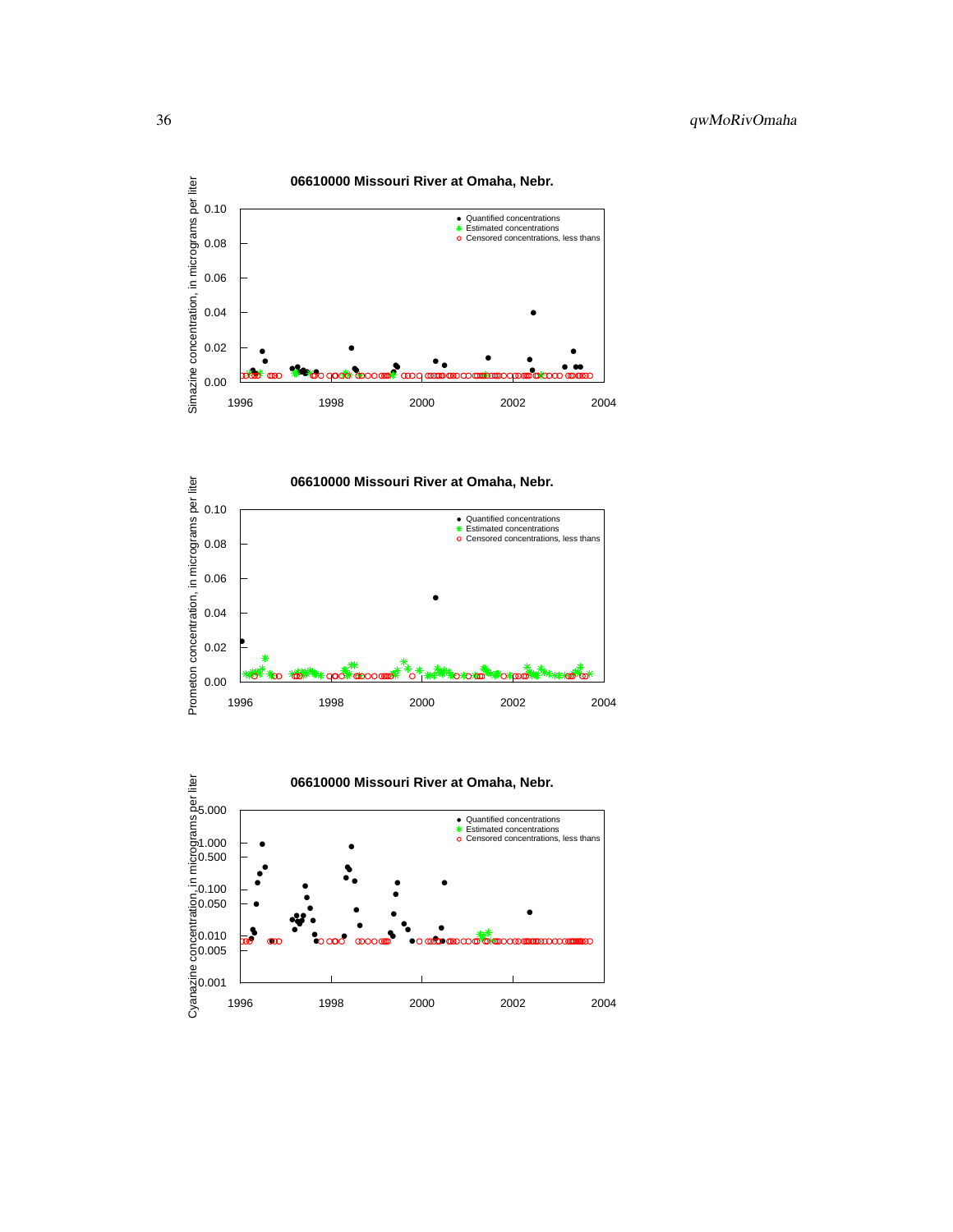

**06610000 Missouri River at Omaha, Nebr.**



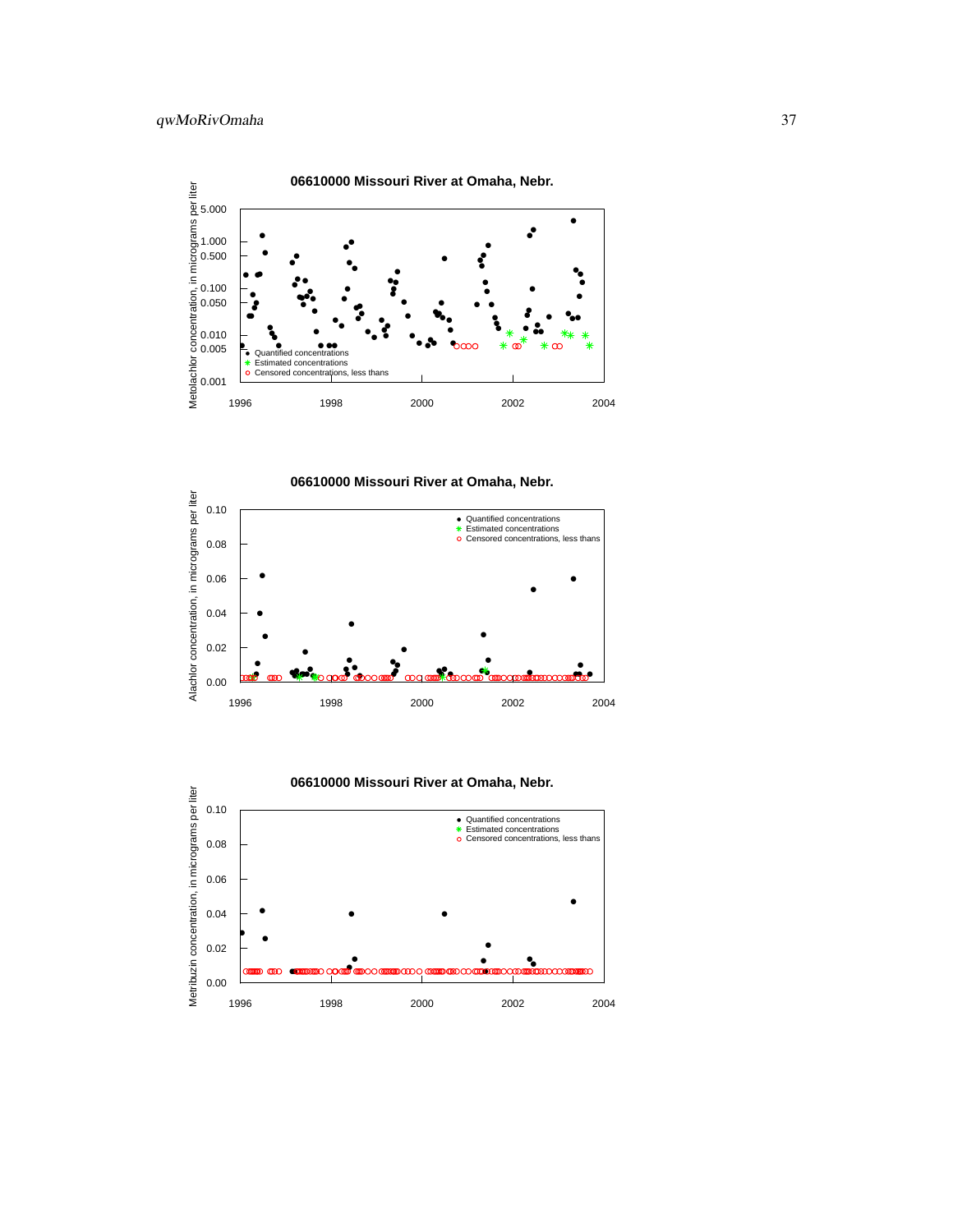

**06610000 Missouri River at Omaha, Nebr.**

**06610000 Missouri River at Omaha, Nebr.**



# Usage

qwMoRivOmaha

# Format

A data frame containing 115 water-quality samples for eight chemical constituents. There are 20 variables.

| staid  |         | character USGS Station identification number                 |
|--------|---------|--------------------------------------------------------------|
| dates  | date    | Date water-quality sample collected                          |
| times  | numeric | Time sample was collected                                    |
| R04035 |         | character Remark code (blank, $\zeta$ , or E)                |
| P04035 | numeric | Simazine, water, filtered, recoverable, micrograms per liter |
| R04037 |         | character Remark code (blank, $\_,$ <, or E)                 |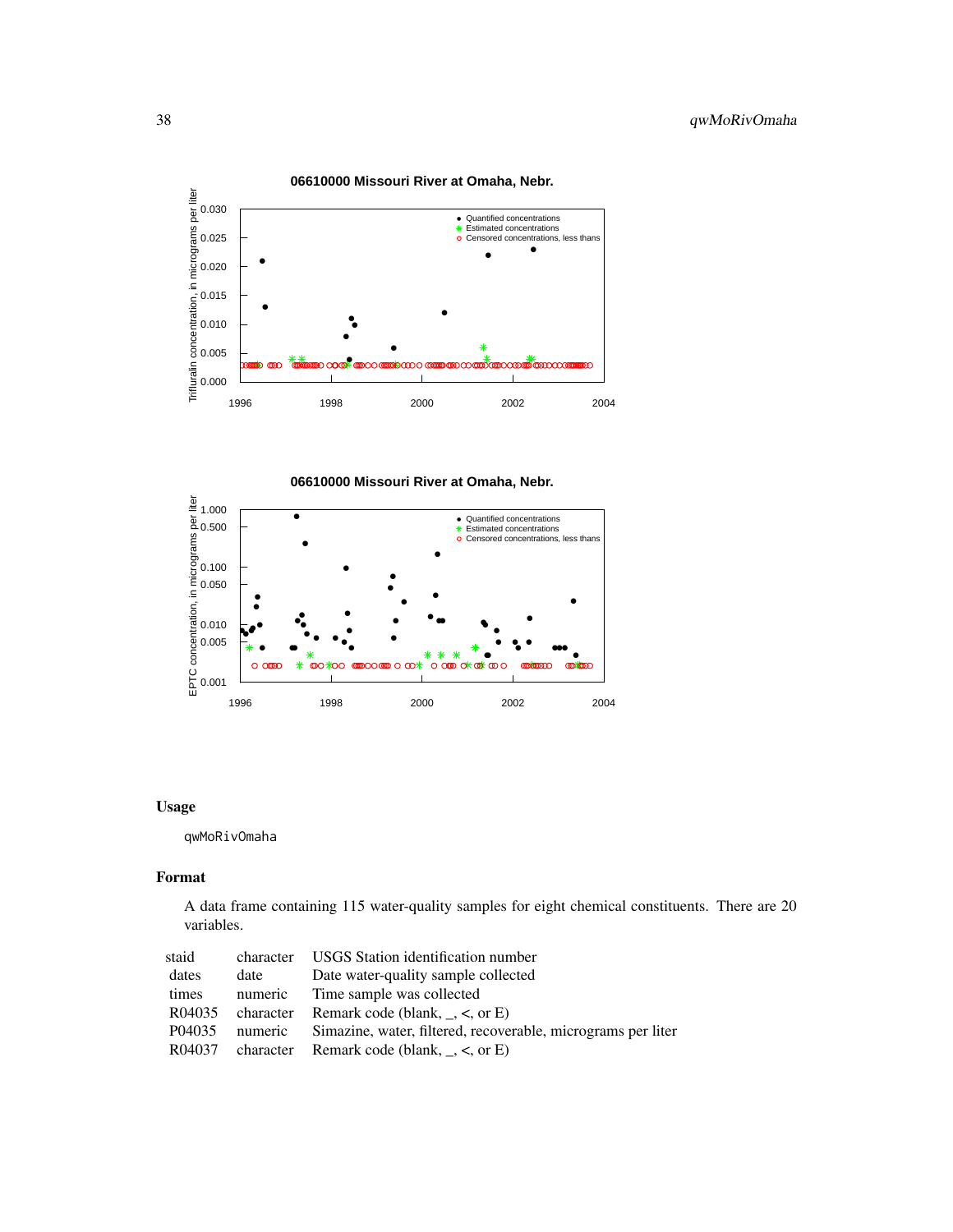# qwMoRivOmaha 39

| P04037 | numeric   | Prometon, water, filtered, recoverable, micrograms per liter                                    |
|--------|-----------|-------------------------------------------------------------------------------------------------|
| R04041 | character | Remark code (blank, $\_,$ <, or E)                                                              |
| P04041 | numeric   | Cyanazine, water, filtered, recoverable, micrograms per liter                                   |
| R39415 | character | Remark code (blank, $\_,$ <, or E)                                                              |
| P39415 | numeric   | Metolachlor, water, filtered, recoverable, micrograms per liter                                 |
| R46342 | character | Remark code (blank, $\_,$ <, or E)                                                              |
| P46342 | numeric   | Alachlor, water, filtered, recoverable, micrograms per liter                                    |
| R82630 | character | Remark code (blank, $\_,$ <, or E)                                                              |
| P82630 | numeric   | Metribuzin, water, filtered, recoverable, micrograms per liter                                  |
| R82661 | character | Remark code (blank, $\zeta$ , $\zeta$ , or E)                                                   |
| P82661 | numeric   | Trifluralin, water, filtered (0.7 micron glass fiber filter), recoverable, micrograms per liter |
| R82668 | character | Remark code (blank, $\le$ , or E)                                                               |
| P82668 | numeric   | EPTC, water, filtered (0.7 micron glass fiber filter), recoverable, micrograms per liter        |

# Details

Chemical concentration data are in the columns that start with a P and are followed by a number. Qualification codes for the concentration data are in the columns that start with an R followed by the same numbers as the associated concentration data. For example, column P04035 indicates simazine data, 04035, being the U.S. Geological Survey parameter code for simazine. The qualification codes for the simazine concentrations are found in the column R04035, indicating a U.S. Geological Survey remark code. Remark codes include or nothing, indicating no qualification of the value in the associated concentration field; <, indicating a censored value that is less than the number reported in the associated concentration field; and E, indicating that the value has been estimated. See Oblinger Childress and others (1999) for information on the remark codes used by the U.S. Geological Survey.

#### Source

Data provided by Patrick Phillips, U.S. Geological Survey, New York Water Science Center.

# References

Oblinger Childress, C.J., Foreman, W.T., Connor, B.F., and Maloney, T.J., 1999, New reporting procedures based on long-term method detection levels and some considerations for interpretations of water-quality data provided by the U.S. Geological Survey Open-File Report 99–193, 19 p. [Also available at [http://water.usgs.gov/owq/OFR\\_99-193/index.html](http://water.usgs.gov/owq/OFR_99-193/index.html).]

# Examples

```
data(swData)
```

```
# summary of water-quality concentrations
apply(qwMoRivOmaha[, grep("P[[:digit:]]", dimnames(qwMoRivOmaha)[[2]])],
2, summary)
# scatter plot of Simazine concentrations
cenScatPlot(qwMoRivOmaha, pname = "04035")
# scatter plot with many additional plotting arguments
```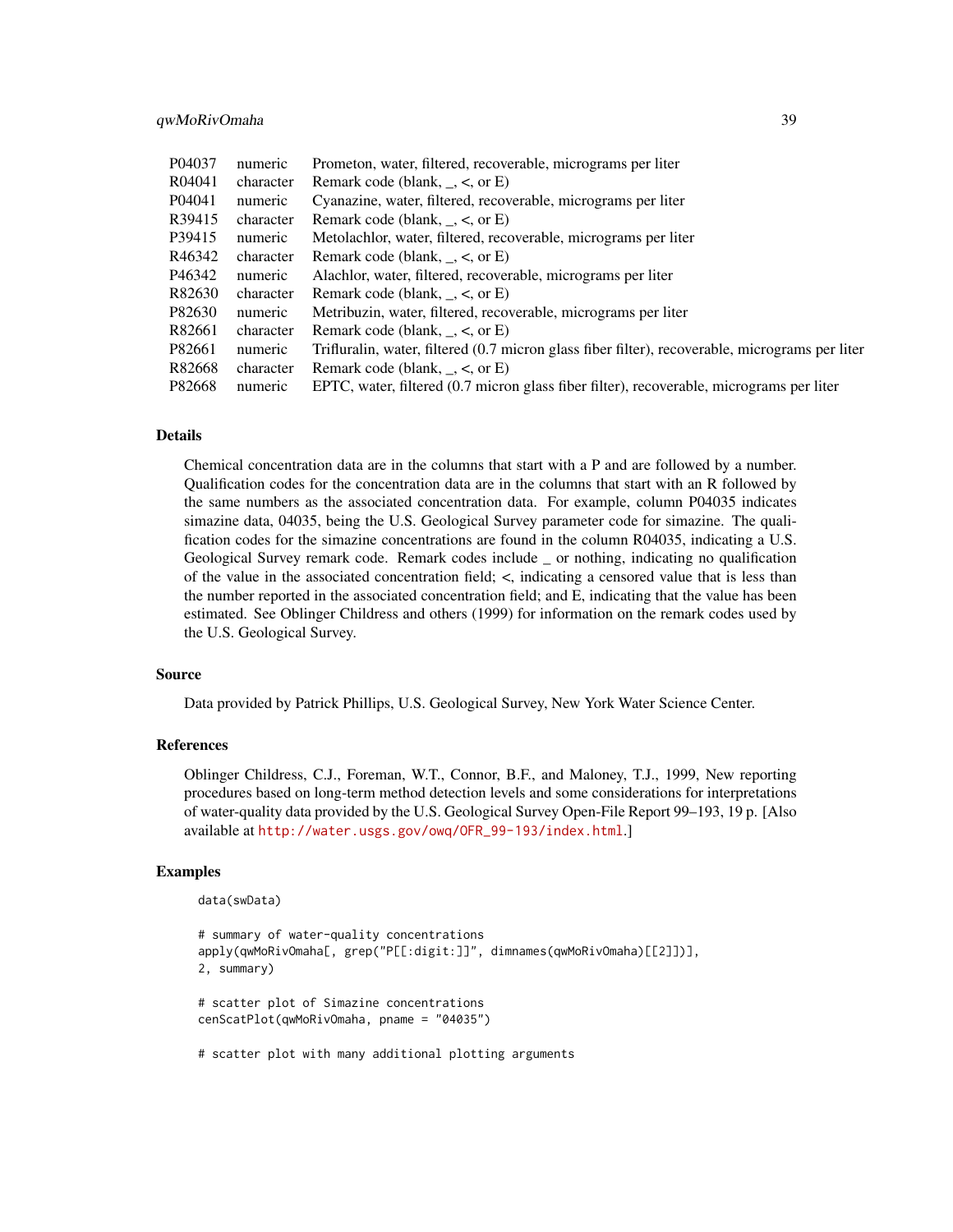```
par(las = 1, tcl = 0.5)cenScatPlot(qwMoRivOmaha, pname = "04035",
            site = "06610000 Missouri River at Omaha, Nebr.",
            ylabel = "Simazine concentration, in micrograms per liter",
            legcex = 0.7, qwcols = c("R", "P"),
            ylim = c(0, 0.1), yax = "i",xlim = c(as.Date("1996-01-01"), as.Date("2004-01-01")),
            xaxs = "i", xaxt = "n")axdates <- c("1996-01-01", "1998-01-01", "2000-01-01", "2002-01-01",
          "2004-01-01")
axis(1, as.Date(axdates), labels = c("1996", "1998", "2000", "2002", "2004"))
# Prometon scatter plot
cenScatPlot(qwMoRivOmaha, pname = "04037",
            site = "06610000 Missouri River at Omaha, Nebr.",
            ylabel = "Prometon concentration, in micrograms per liter",
            legcex = 0.7, qwcols = c("R", "P"),
            ylim = c(0, 0.1), yax = "i",xlim = c(as.Date("1996-01-01"),
                   as.Date("2004-01-01")), xaxs = "i", xaxt = "n")
axdates <- c("1996-01-01", "1998-01-01", "2000-01-01", "2002-01-01",
           "2004-01-01")
axis(1, as.Date(axdates), labels = c("1996", "1998", "2000", "2002", "2004"))
# Cyanazine scatter plot
cenScatPlot(qwMoRivOmaha, pname = "04041",
            site = "06610000 Missouri River at Omaha, Nebr.",
            ylabel = "Cyanazine concentration, in micrograms per liter",
            legcex = 0.7, qwcols = c("R", "P"),
            ylim = c(0.001, 5), yaxs = "i",
            xlim = c(as.Date("1996-01-01"), as.Date("2004-01-01")),
            xaxs = "i", xaxt = "n", \log = "y")
axdates <- c("1996-01-01", "1998-01-01", "2000-01-01", "2002-01-01",
           "2004-01-01")
axis(1, as.Date(axdates), labels = c("1996", "1998", "2000", "2002", "2004"))
# Metolachlor scatter plot
cenScatPlot(qwMoRivOmaha, pname = "39415",
            site = "06610000 Missouri River at Omaha, Nebr.",
            ylabel = "Metolachlor concentration, in micrograms per liter",
            legcex = 0.7, qwcols = c("R", "P"),
            ylim = c(0.001,5), yaxs = "i",
            xlim = c(as.Date("1996-01-01"), as.Date("2004-01-01")),
            xaxs = "i", xaxt = "n", log = "y", legpos = "bottomleft")
axdates <- c("1996-01-01", "1998-01-01", "2000-01-01", "2002-01-01",
           "2004-01-01")
axis(1, as.Date(axdates), labels = c("1996", "1998", "2000", "2002", "2004"))
# Alachlor scatter plot
cenScatPlot(qwMoRivOmaha, pname = "46342",
            site = "06610000 Missouri River at Omaha, Nebr.",
            ylabel = "Alachlor concentration, in micrograms per liter",
            legcex = 0.7, qwcols = c("R", "P"),
```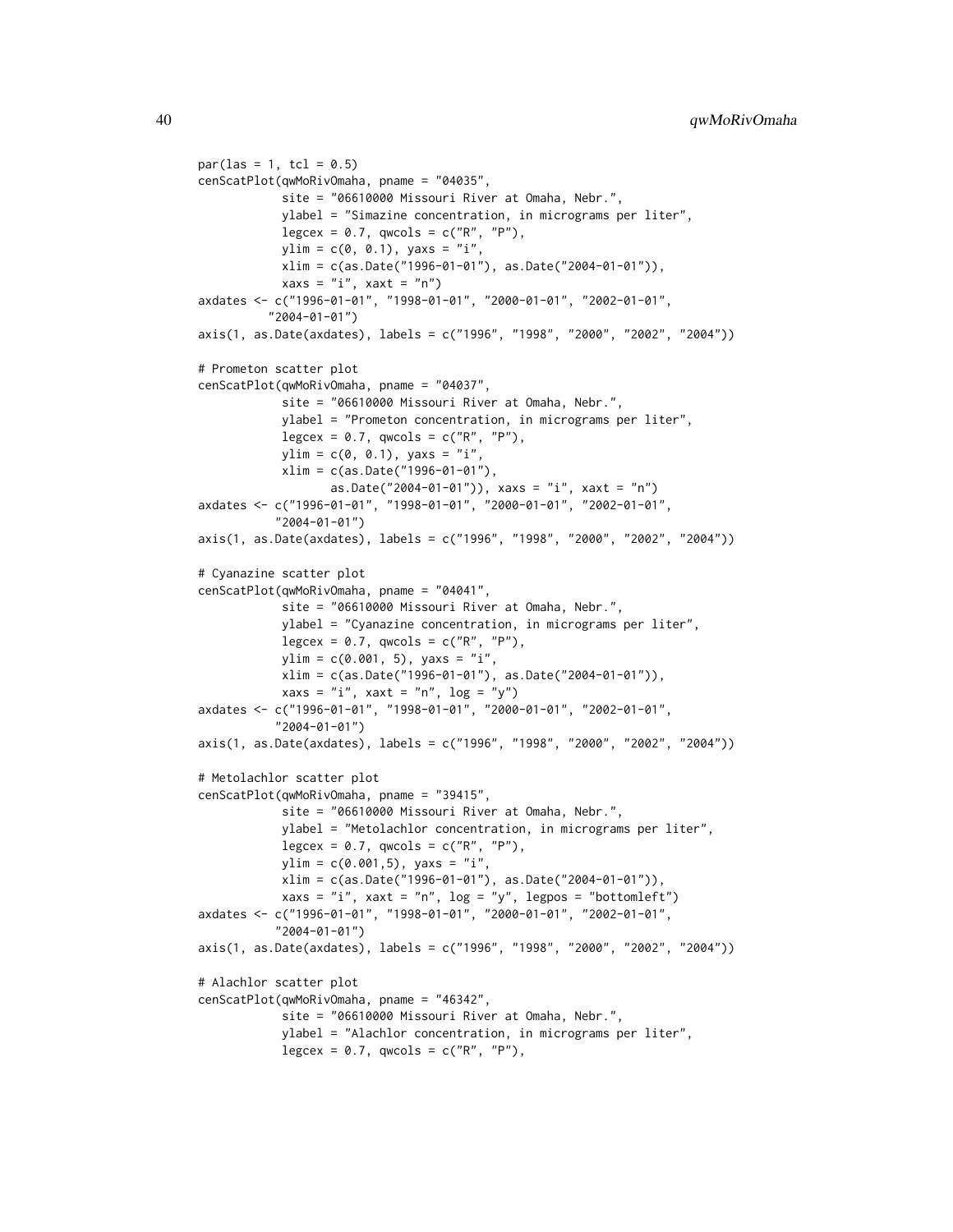```
ylim = c(0, 0.1), yax = "i",xlim = c(as.Date("1996-01-01"), as.Date("2004-01-01")),
           xaxs = "i", xaxt = "n")axdates <- c("1996-01-01", "1998-01-01", "2000-01-01", "2002-01-01",
           "2004-01-01")
axis(1, as.Date(axdates), labels = c("1996", "1998", "2000", "2002", "2004"))
# Metribuzin scatter plot
cenScatPlot(qwMoRivOmaha, pname = "82630",
           site = "06610000 Missouri River at Omaha, Nebr.",
            ylabel = "Metribuzin concentration, in micrograms per liter",
            legcex = 0.7, qwcols = c("R", "P"),
            ylim = c(0, 0.1), yax = "i"xlim = c(as.Date("1996-01-01"), as.Date("2004-01-01")),
            xaxs = "i", xaxt = "n")axdates <- c("1996-01-01", "1998-01-01", "2000-01-01", "2002-01-01",
           "2004-01-01")
axis(1, as.Date(axdates), labels = c("1996", "1998", "2000", "2002", "2004"))
# Trifluralin scatter plot
cenScatPlot(qwMoRivOmaha, pname = "82661",
            site = "06610000 Missouri River at Omaha, Nebr.",
           ylabel = "Trifluralin concentration, in micrograms per liter",
           legcex = 0.7, qwcols = c("R", "P"),
           ylim = c(0, 0.03), yax = "i"xlim = c(as.Date("1996-01-01"), as.Date("2004-01-01")),
            xaxs = "i", xaxt = "n")axdates<-c("1996-01-01", "1998-01-01", "2000-01-01", "2002-01-01",
           "2004-01-01")
axis(1, as.Date(axdates), labels = c("1996", "1998", "2000", "2002", "2004"))
# EPTC scatter plot
cenScatPlot(qwMoRivOmaha, pname = "82668",
            site = "06610000 Missouri River at Omaha, Nebr.",
           ylabel = "EPTC concentration, in micrograms per liter",
           legcex = 0.7, qwcols = c("R", "P"),
           ylim = c(0.001, 1), yaxs = "i",xlim = c(as.Date("1996-01-01"), as.Date("2004-01-01")),
            xaxs = "i", xaxt = "n", \log = "y")
axdates <- c("1996-01-01", "1998-01-01", "2000-01-01", "2002-01-01",
           "2004-01-01")
axis(1, as.Date(axdates), labels =c ("1996", "1998", "2000", "2002", "2004"))
```
<span id="page-40-1"></span>seawaveQPlots *Internal function that generates plots of data and model results.*

#### **Description**

seawaveQPlots is usually called from within [fitMod](#page-18-1) but can be invoked directly. It generates plots of data and model results, as well as diagnostic plots, and returns the observed and predicted concentrations so that users may plot the concentrations using their own functions.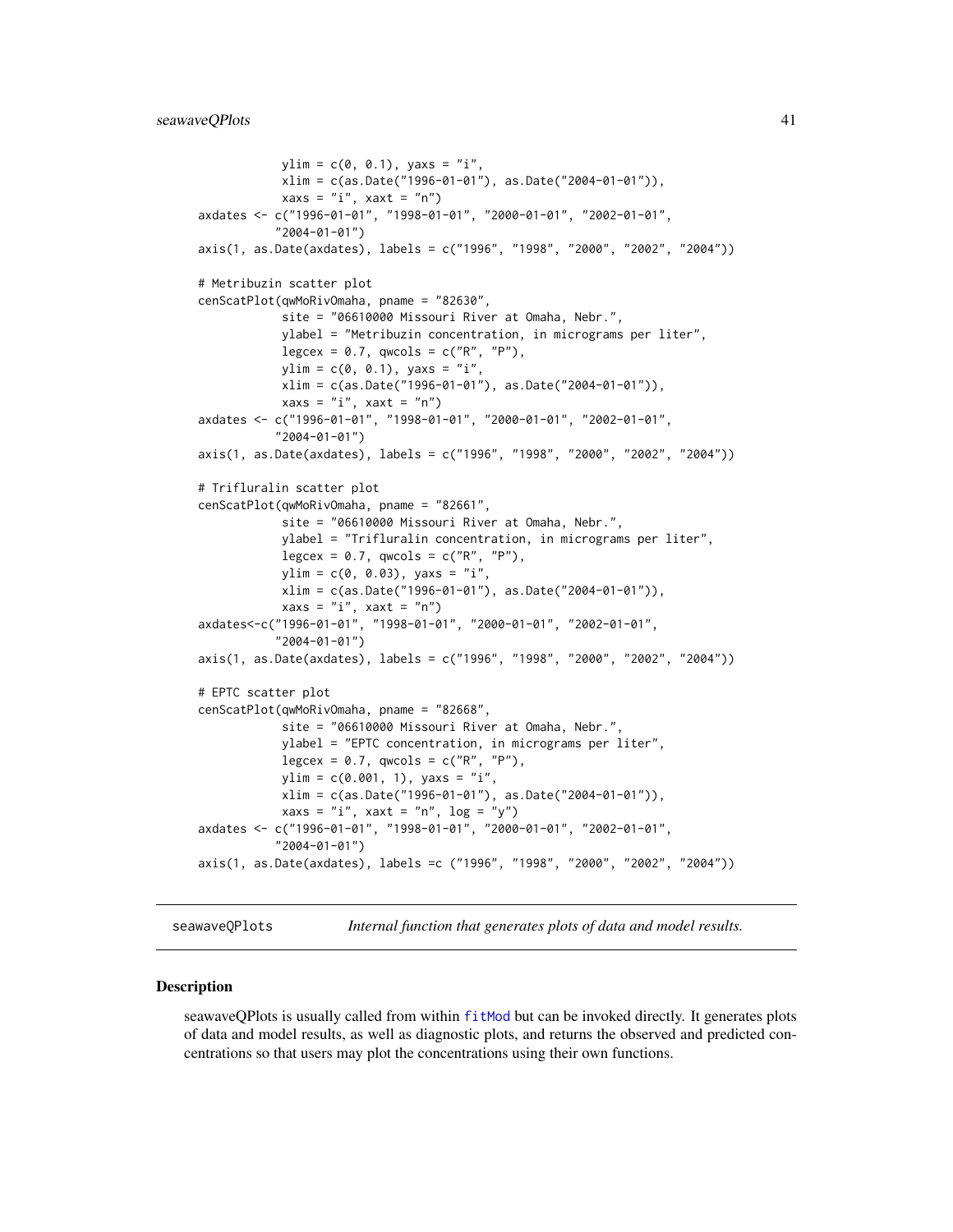# Usage

```
seawaveQPlots(
 stpars,
  cmaxt,
 tseas,
 tseaspr,
  tndlin,
  tndlinpr,
 cdatsub,
 cavdat,
 cavmat,
 clog,
 centmp,
 yrstart,
 yrend,
 tyr,
  tyrpr,
 pnames,
  tanm,
 mclass = 1,
 plotfile = FALSE
\mathcal{L}
```
# Arguments

| stpars   | is a matrix of information about the best seawaveQ model for the concentration<br>data, see examplestpars. |
|----------|------------------------------------------------------------------------------------------------------------|
| $cm$ axt | is the decimal season of maximum chemical concentration.                                                   |
| tseas    | is the decimal season of each concentration value in cdatsub.                                              |
| tseaspr  | is the decimal season date used to model concentration using the continuous<br>data set caydat.            |
| tndlin   | is the decimal time centered on the midpoint of the trend for the sample data,<br>cdatasub.                |
| tndlinpr | is the decimal time centered on the midpoint of the trend for the continuous data,<br>cavdat.              |
| cdatsub  | is the concentration data.                                                                                 |
| cavdat   | is the continuous (daily) ancillary data.                                                                  |
| cavmat   | is a matrix containing the continuous ancillary variables.                                                 |
| clog     | is a vector of the base-10 logarithms of the concentration data.                                           |
| centmp   | is a logical vector indicating which concentration values are censored.                                    |
| yrstart  | is the starting year of the analysis (treated as January 1 of that year).                                  |
| yrend    | is the ending year of the analysis (treated as December 31 of that year).                                  |
| tyr      | is a vector of decimal dates for the concentration data.                                                   |
| tyrpr    | is a vector of decimal dates for the continuous ancillary variables.                                       |

<span id="page-41-0"></span>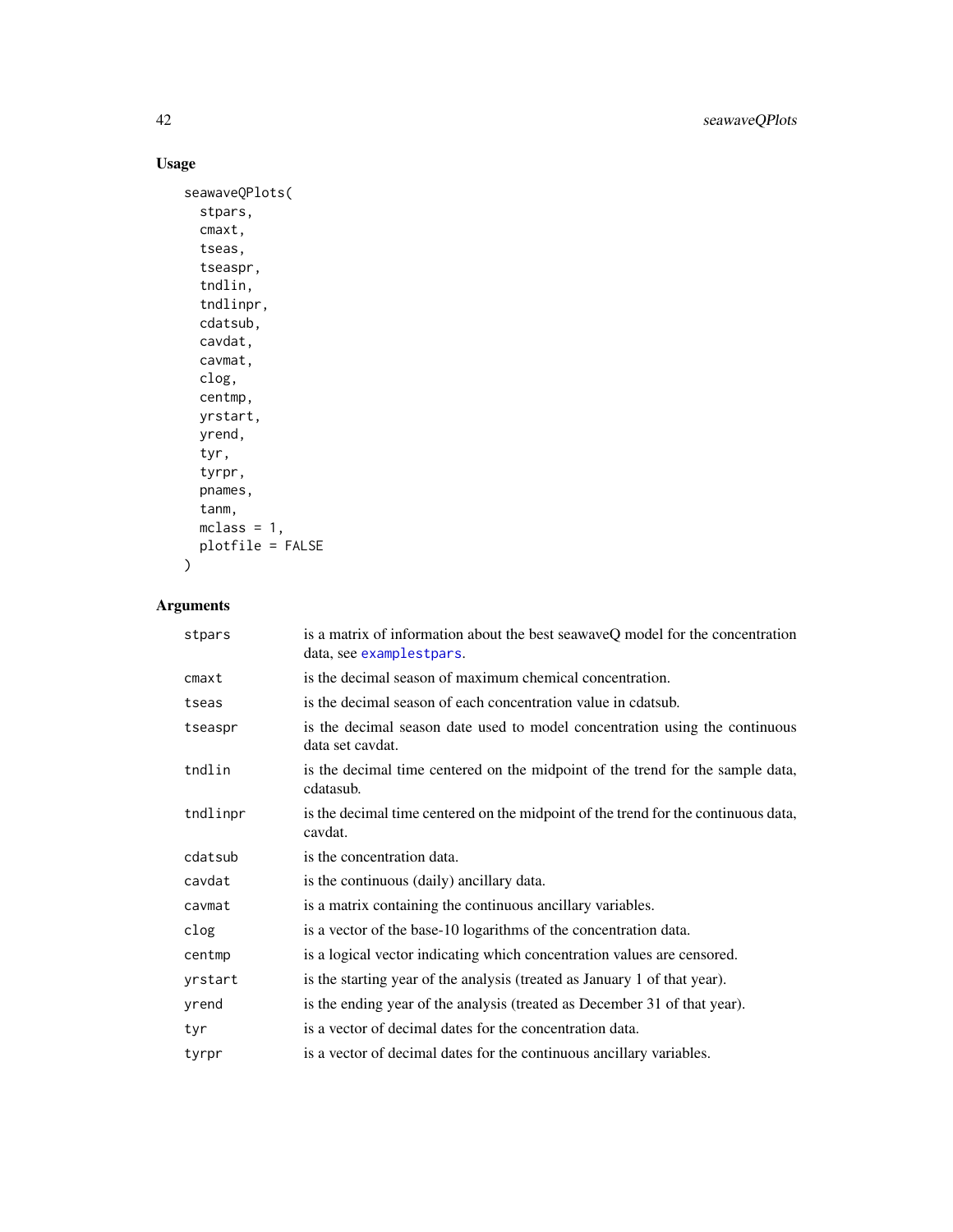#### <span id="page-42-0"></span>seawaveOPlots 43

| pnames   | is the parameter (water-quality constituents) to analyze (if using USGS parame-<br>ters, omit the starting 'P', such as "00945" for sulfate). |
|----------|-----------------------------------------------------------------------------------------------------------------------------------------------|
| tanm     | is a character identifier that names the trend analysis run. It is used to label<br>output files.                                             |
| mclass   | has not been implemented yet, but will provide additional model options.                                                                      |
| plotfile | is by default FALSE. True will write pdf files of plots to the user's file system.                                                            |

# Value

A PDF file containing plots of the data and modeled concentrations and regression diagnostic plots and a list containing the observed concentrations (censored and uncensored) and the predicted concentrations used for the plot.

#### **Note**

The plotting position used for representing censored values in the plots produced by [seawaveQPlots](#page-40-1) is an important consideration for interpreting model fit. Plotting values obtained by using the censoring limit, or something smaller such as one-half of the censoring limit, produce plots that are difficult to interpret if there are a large number of censored values. Therefore, to make the plots more representative of diagnostic plots used for standard (non-censored) regression, a method for substituting randomized residuals in place of censored residuals was used. If a log-transformed concentration is censored at a particular limit,  $logC < L$ , then the residual for that concentration is censored as well, logC -fitted(logC) < L -fitted(logC) = rescen. In that case, a randomized residual was generated from a conditional normal distribution

```
resran <-scl * qnorm(runif(1) * pnorm(rescen / scl)),
```
where scl is the scale parameter from the survival regression model, pnorm is the R function for computing cumulative normal probabilities, runif is the R function for generating a random variable from the uniform distribution, and qnorm is the R function for computing quantiles of the normal distribution. Under the assumption that the model residuals are uncorrelated, normally distributed random variables with mean zero and standard deviation scl, the randomized residuals generated in this manner are an unbiased sample of the true (but unknown) residuals for the censored data. This is an application of the probability integral transform (Mood and others, 1974) to generate random variables from continuous distributions. The plotting position used a censored concentration is fitted(logC) + resran. Note that each time a new model fit is performed, a new set of randomized residuals is generated and thus the plotting positions for censored values can change.

#### Author(s)

Aldo V. Vecchia and Karen R. Ryberg

#### References

Mood, A.M., Graybill, F.A., and Boes, D.C., 1974, Introduction to the theory of statistics (3rd ed.): New York, McGraw-Hill, Inc., 564 p.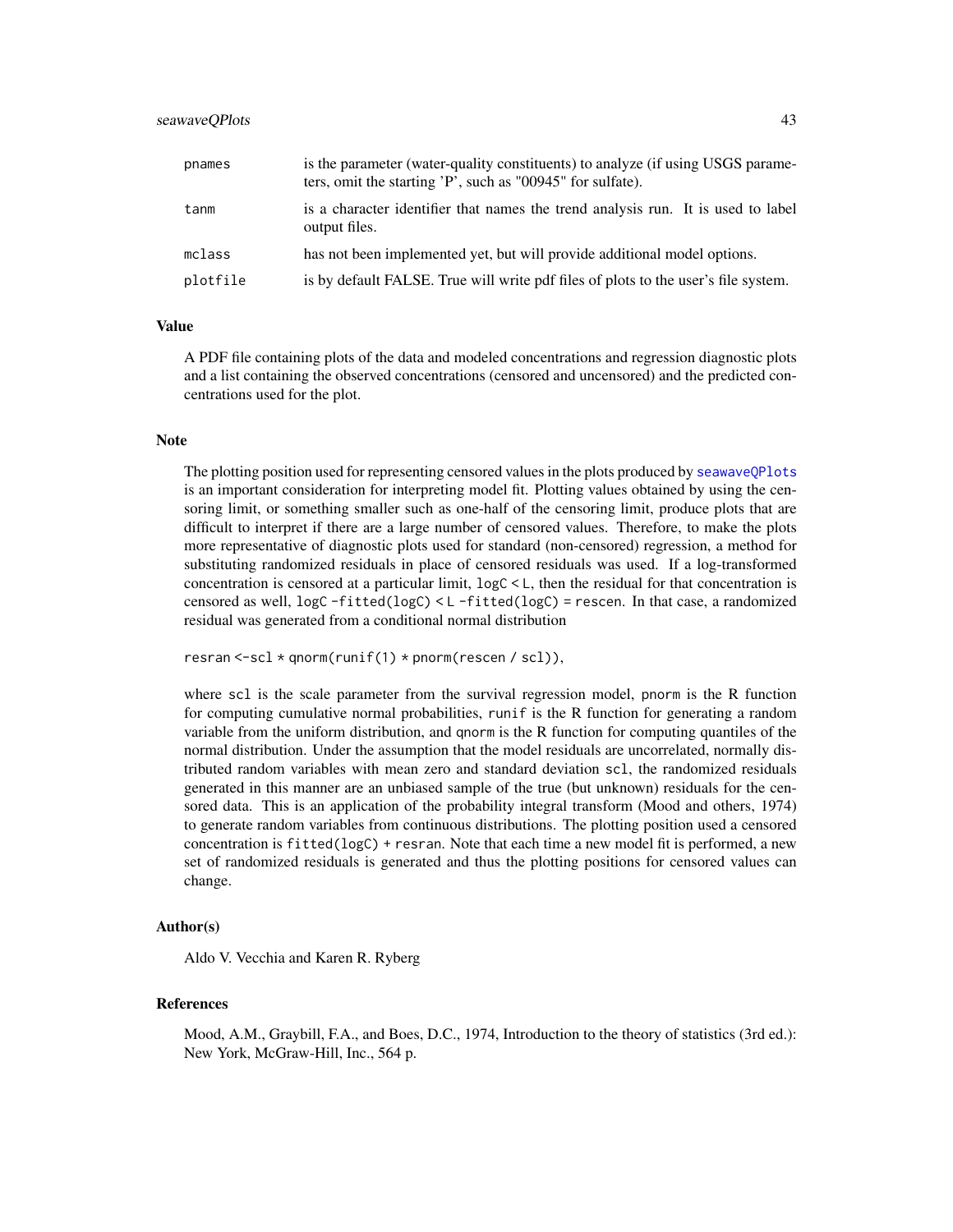# Examples

```
data(swData)
myPlots <- seawaveQPlots(stpars=examplestpars, cmaxt=0.4808743,
tseas=exampletseas, tseaspr=exampletseaspr, tndlin=exampletndlin,
tndlinpr=exampletndlinpr, cdatsub=examplecdatsub, cavdat=examplecavdat,
cavmat=examplecavmat, clog=exampleclog, centmp=examplecentmp,
yrstart=1995, yrend=2003, tyr=exampletyr, tyrpr=exampletyrpr,
pnames=c("04041"), tanm="examplePlots04041", plotfile = FALSE)
```
<span id="page-43-1"></span>seawaveQPlots2 *Internal function that generates plots of data and model results.*

# Description

seawaveQPlots2 is usually called from within [fitMod](#page-18-1) but can be invoked directly. It generates plots of data and model results, as well as diagnostic plots, and returns the observed and predicted concentrations so that users may plot the concentrations using their own functions. This is the version for models that use restricted cubic splines.

#### Usage

```
seawaveQPlots2(
  stpars,
  cmaxt,
  tseas,
  tseaspr,
  tndrcs,
  tndrcspr,
  cdatsub,
  cavdat,
  cavmat,
  clog,
  centmp,
  yrstart,
  yrend,
  tyr,
  tyrpr,
  pnames,
  tanm,
  mclass = 2,
  numk,
  plotfile = FALSE
)
```
<span id="page-43-0"></span>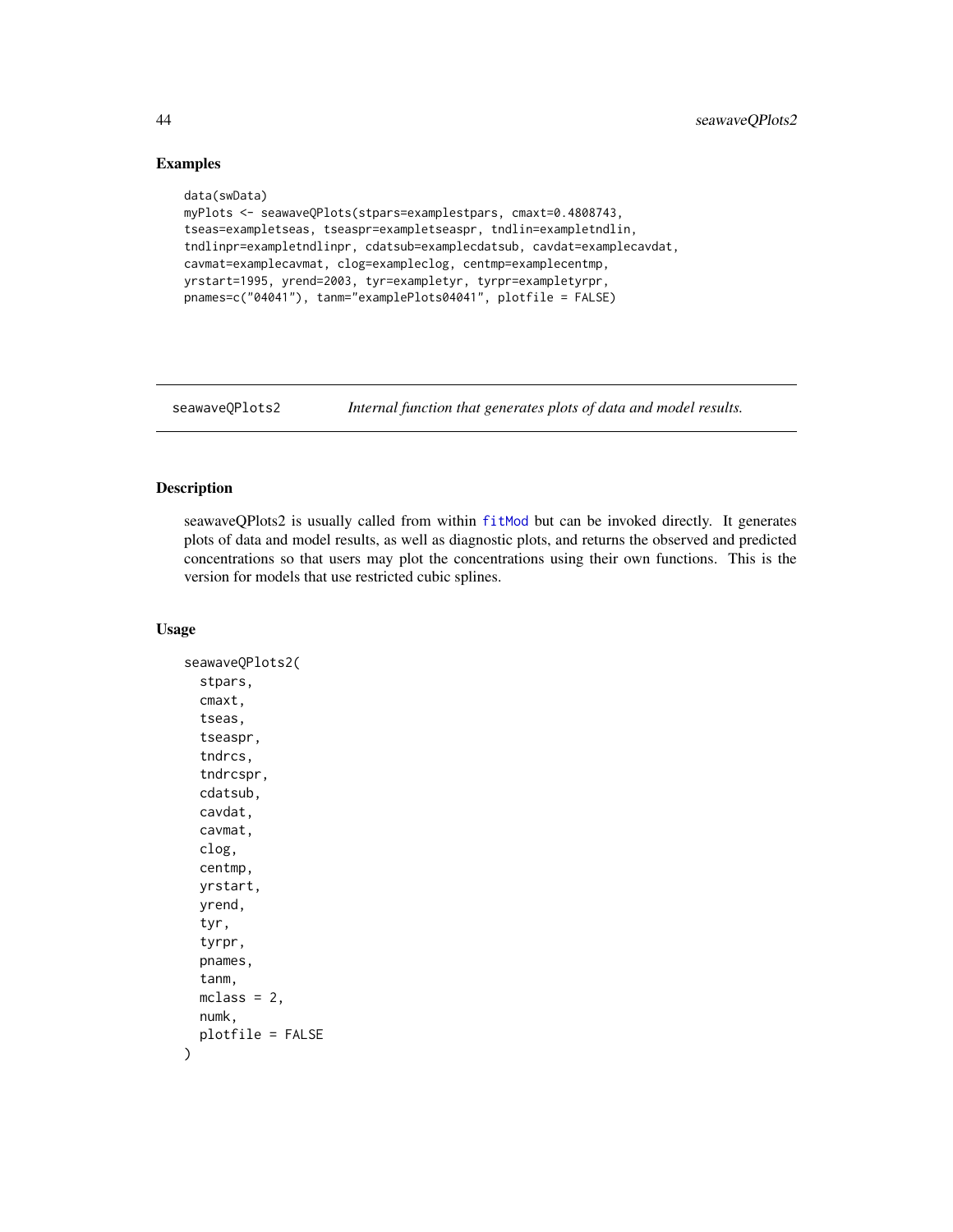# <span id="page-44-0"></span>seawaveQPlots2 45

# Arguments

| stpars                 | is a matrix of information about the best seawaveQ model for the concentration<br>data, see examplestpars.                                                                                                                                                                                    |
|------------------------|-----------------------------------------------------------------------------------------------------------------------------------------------------------------------------------------------------------------------------------------------------------------------------------------------|
| $cm$ <sub>a</sub> $xt$ | is the decimal season of maximum chemical concentration.                                                                                                                                                                                                                                      |
| tseas                  | is the decimal season of each concentration value in cdatsub.                                                                                                                                                                                                                                 |
| tseaspr                | is the decimal season date used to model concentration using the continuous<br>data set cavdat.                                                                                                                                                                                               |
| tndrcs                 | is the decimal time centered on the midpoint of the trend for the sample data,<br>cdatasub, then converted to a linear tail-restricted cubic spline with a particular<br>number of knots (Harrell, 2010, 2018).                                                                               |
| tndrcspr               | is the decimal time centered on the midpoint of the trend for the continuous data,<br>cavdat, then converted to a linear tail-restricted cubic spline using the knots from<br>tndrcs.                                                                                                         |
| cdatsub                | is the concentration data.                                                                                                                                                                                                                                                                    |
| cavdat                 | is the continuous (daily) ancillary data.                                                                                                                                                                                                                                                     |
| cavmat                 | is a matrix containing the continuous ancillary variables.                                                                                                                                                                                                                                    |
| clog                   | is a vector of the base-10 logarithms of the concentration data.                                                                                                                                                                                                                              |
| centmp                 | is a logical vector indicating which concentration values are censored.                                                                                                                                                                                                                       |
| yrstart                | is the starting year of the analysis (treated as January 1 of that year).                                                                                                                                                                                                                     |
| yrend                  | is the ending year of the analysis (treated as December 31 of that year).                                                                                                                                                                                                                     |
| tyr                    | is a vector of decimal dates for the concentration data.                                                                                                                                                                                                                                      |
| tyrpr                  | is a vector of decimal dates for the continuous ancillary variables.                                                                                                                                                                                                                          |
| pnames                 | is the parameter (water-quality constituents) to analyze (if using USGS parame-<br>ters, omit the starting 'P', such as "00945" for sulfate).                                                                                                                                                 |
| tanm                   | is a character identifier that names the trend analysis run. It is used to label<br>output files.                                                                                                                                                                                             |
| mclass                 | indicates the class of model to use. A class 1 model is the traditional SEAWAVE-<br>Q model that has a linear time trend. A class 2 model is a newer option for longer<br>trend periods that uses a set of restricted cubic splines on the time variable to<br>provide a more flexible model. |
| numk                   | is the number of knots in the restricted cubic spline model. The default is 4, and<br>the recommended number is $3-7$ .                                                                                                                                                                       |
| plotfile               | is by default FALSE. True will write pdf files of plots to the user's file system.                                                                                                                                                                                                            |

# Value

A PDF file (if plotfile is TRUE) containing plots of the data and modeled concentrations and regression diagnostic plots and a list containing the observed concentrations (censored and uncensored) and the predicted concentrations used for the plot.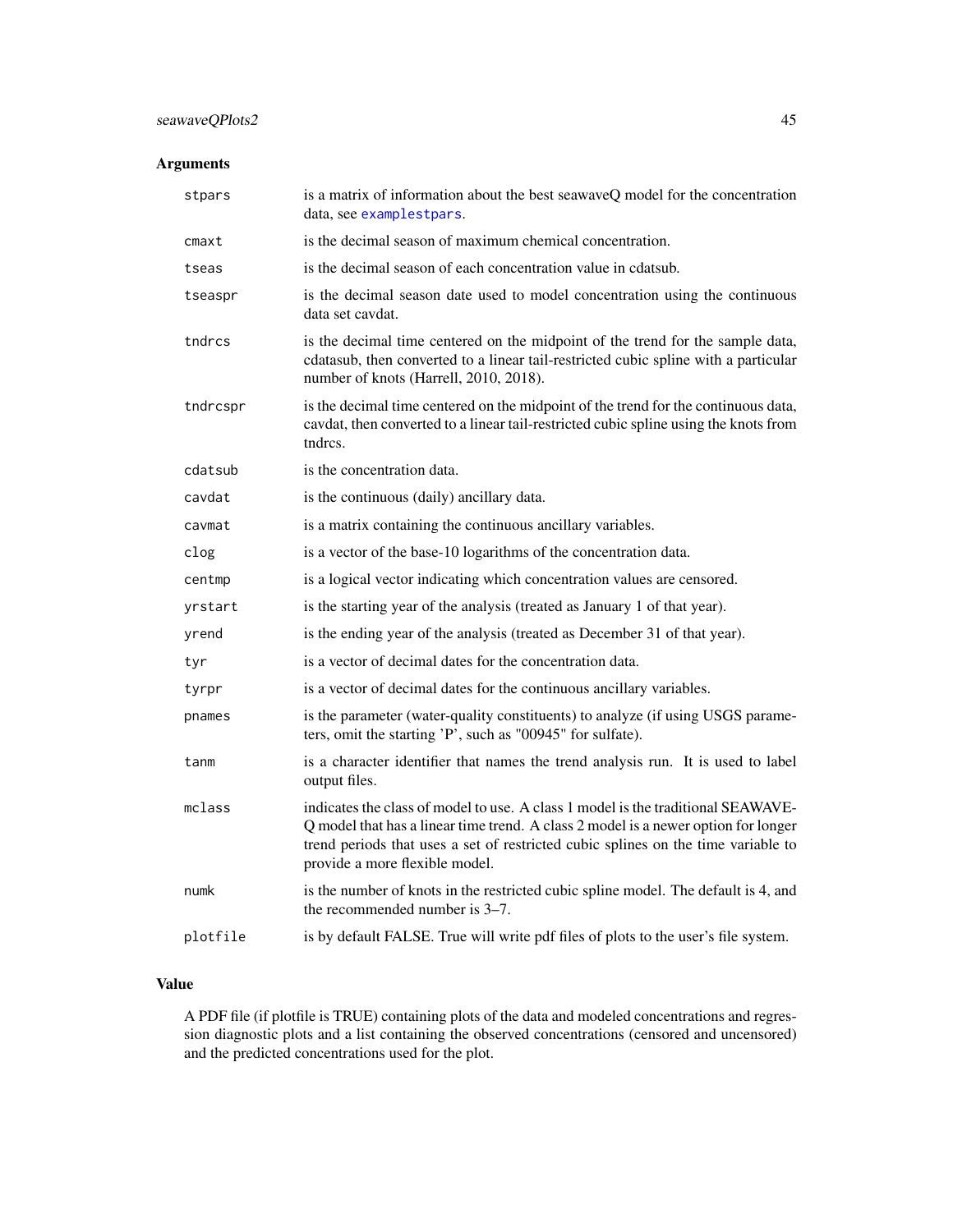The plotting position used for representing censored values in the plots produced by [seawaveQPlots2](#page-43-1) is an important consideration for interpreting model fit. Plotting values obtained by using the censoring limit, or something smaller such as one-half of the censoring limit, produce plots that are difficult to interpret if there are a large number of censored values. Therefore, to make the plots more representative of diagnostic plots used for standard (non-censored) regression, a method for substituting randomized residuals in place of censored residuals was used. If a log-transformed concentration is censored at a particular limit, logC < L, then the residual for that concentration is censored as well, logC -fitted(logC) < L -fitted(logC) = rescen. In that case, a randomized residual was generated from a conditional normal distribution

```
resran < -scl * qnorm(runif(1) * pnorm(rescen / scl)),
```
where scl is the scale parameter from the survival regression model, pnorm is the R function for computing cumulative normal probabilities, runif is the R function for generating a random variable from the uniform distribution, and qnorm is the R function for computing quantiles of the normal distribution. Under the assumption that the model residuals are uncorrelated, normally distributed random variables with mean zero and standard deviation scl, the randomized residuals generated in this manner are an unbiased sample of the true (but unknown) residuals for the censored data. This is an application of the probability integral transform (Mood and others, 1974) to generate random variables from continuous distributions. The plotting position used for a censored concentration is fitted(logC) + resran. Note that each time a new model fit is performed, a new set of randomized residuals is generated and thus the plotting positions for censored values can change.

# Author(s)

Aldo V. Vecchia and Karen R. Ryberg

#### References

Harrell, F.E., Jr., 2010, Regression modeling strategies—With applications to linear models, logistic regression, and survival analysis: New York, Springer-Verlag, 568 p.

Harrell, F.E., Jr., 2018, rms—Regression modeling strategies: R package version 5.1-2, [https:](https://CRAN.R-project.org/package=rms) [//CRAN.R-project.org/package=rms](https://CRAN.R-project.org/package=rms).

Mood, A.M., Graybill, F.A., and Boes, D.C., 1974, Introduction to the theory of statistics (3d ed.): New York, McGraw-Hill, Inc., 564 p.

<span id="page-45-0"></span>

#### **Note**